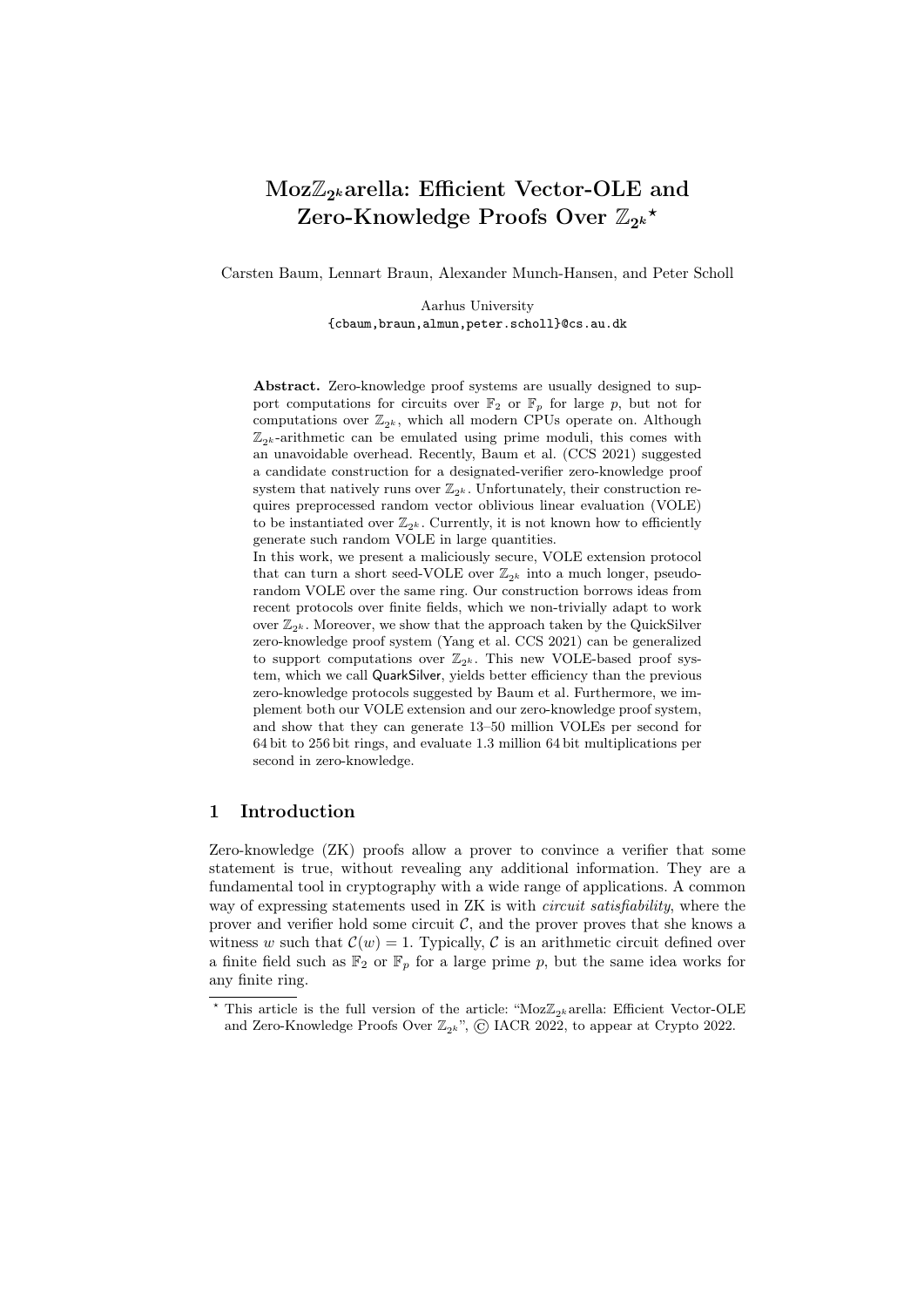A recent line of work [\[Wen+21;](#page-32-0) [Yan+21;](#page-32-1) [Bau+21b;](#page-31-0) [DIO21\]](#page-31-1) builds highly scalable zero-knowledge proofs based on vector oblivious linear evalution, or VOLE. VOLE is a two-party protocol often used in secure computation settings, which allows a receiver holding  $\Delta$  to learn a secret linear function  $\mathbf{w} - \Delta \cdot \mathbf{u} =$ **v** of a sender's private inputs  $\mathbf{u}, \mathbf{w}$ . VOLE-based ZK protocols have the key feature that the overhead of the prover is very small: compared with the cost of evaluating the circuit  $C$  in the clear, few additional computational or memory resources are needed. This allows proofs to scale to handle very large statements, such as proving properties of complex programs. On the other hand, potential drawbacks of using VOLE are that the communication complexity is typically linear in the size of  $C$  – unlike SNARKs (e.g. [\[Mal+19;](#page-32-2) [Ben+19\]](#page-31-2)) and MPC-inthe-head techniques (e.g.  $[Ame+17]$ ), which can be sublinear – and proofs are only verifiable by a single, designated verifier.

*VOLE Constructions.* In a length-n VOLE protocol over some ring  $R$ , the sender has input two vectors  $\mathbf{u}, \mathbf{w} \in \mathbb{R}^n$ , while the receiver has input  $\Delta \in \mathbb{R}$ , and receives as output  $\mathbf{v} \in \mathbb{R}^n$  as defined above. In applications such as ZK proofs, it is actually enough to construct *random VOLEs*, or VOLE correlations, where both parties' inputs are chosen at random. The most efficient approaches for generating random VOLE are based on the method of Boyle et al.  $[Boy+18]$ , which relies on an arithmetic variant of the learning parity with noise (LPN) assumption. The protocol has the key feature that the communication cost is sublinear in the output length,  $n$ .

The original protocol of [\[Boy+18\]](#page-31-3) has only semi-honest security (or malicious security using expensive, generic 2-PC techniques). Later, dedicated maliciously secure protocols over fields were developed  $[Boy+19; Wen+21]$  $[Boy+19; Wen+21]$ , which essentially match the cost of the underlying semi-honest protocols, by using lightweight consistency checks for verifying honest behavior. In general, these protocols assume that  $R$  is a finite field.

ZK Based on VOLE. The state-of-the-art, VOLE-based protocol for proving circuit satisfiability in zero-knowledge is the QuickSilver protocol. QuickSilver, which builds upon the previous Line-Point ZK [\[DIO21\]](#page-31-1) protocol, works for circuits over any finite field  $\mathbb{F}_q$ , and has a communication cost of essentially 1 field element per multiplication gate. Concretely, QuickSilver achieves a throughput of up to 15.8 million AND gates per second for a Boolean circuit, or 8.9 million multiplication gates for an arithmetic circuit over the 61-bit Mersenne prime field. Another approach is the Mac'n'Cheese protocol [\[Bau+21b\]](#page-31-0), which can also achieve an amortized cost as small as 1 field element, but with slightly worse computational costs and round complexity.

ZK Over Rings. While most ZK protocols are based on circuits over fields, it can in certain applications be more desirable to work with circuits over a finite ring such as  $\mathbb{Z}_{2^k}$ . For instance, to prove a property of an existing program (such as proving a program contains a bug, or does not violate some safety property) the program logic and computations must all be emulated using a circuit. Since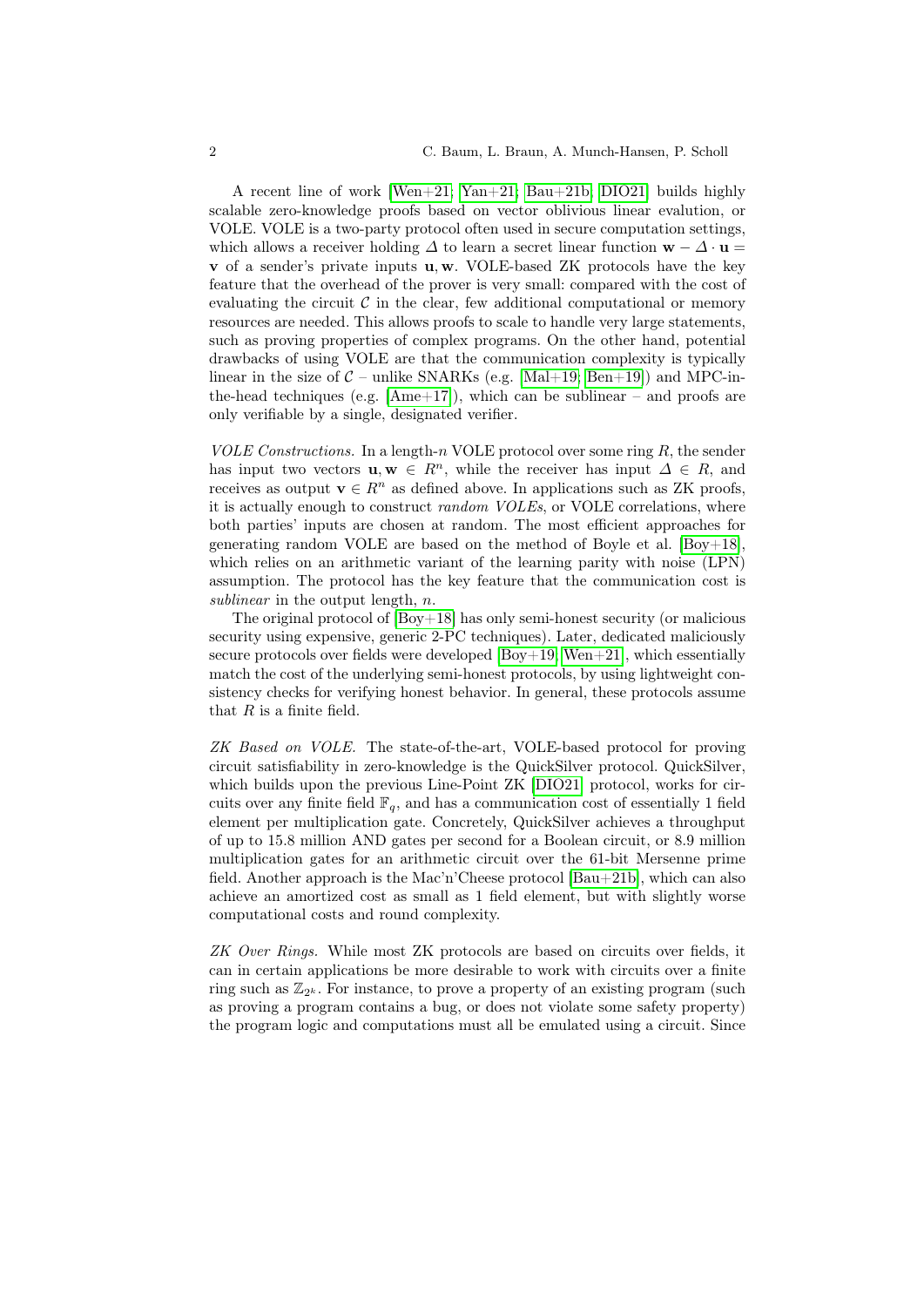CPUs perform arithmetic in  $\mathbb{Z}_{2^k}$ , this is a natural choice of ring that leads to a simpler translation of program code into a satisfiable circuit  $C$ .

Unfortunately, not many existing ZK proof systems can natively support computations over rings. The recent work of [\[Bau+21a\]](#page-31-5) gave the first ZK protocol over  $\mathbb{Z}_{2^k}$  based on VOLE over  $\mathbb{Z}_{2^k}$ , obtaining a proof system with a communication cost of  $O(1)$  ring elements per multiplication gate (for large rings), asymptotically matching QuickSilver over large fields. However, a major drawback of their protocols is that they require maliciously secure VOLE over  $\mathbb{Z}_{2^k}$ , which is much more expensive to build: the only known instantiation of this [\[Sch18\]](#page-32-3) would increase the concrete communication of their ZK protocol by 1–2 orders of magnitude. Finally, another approach to zero-knowledge proof systems over rings has been proposed based on SNARKs [\[GNS21\]](#page-32-4). When using  $\mathbb{Z}_{2^k}$ , this work obtains a designated-verifier SNARK, however, the scheme has not been implemented, and suffers from a dependency on expensive, public-key cryptography, as in many field-based SNARKs.

### 1.1 Contributions

In this work, we address the question of building efficient protocols for VOLE and zero-knowledge proofs over  $\mathbb{Z}_{2^k}$ . Firstly, we show how to build a maliciously secure VOLE protocol over  $\mathbb{Z}_{2^k}$ , with efficiency comparable to state-of-the-art protocols over finite fields [\[Boy+19;](#page-31-4) [Wen+21\]](#page-32-0). Our protocol introduces new consistency checks for verifying correctness of VOLE extension, which are tailored to overcome the difficulties of working with the ring  $\mathbb{Z}_{2^k}$ . Secondly, using our VOLE over  $\mathbb{Z}_{2^k}$ , we show how to adapt the QuickSilver protocol [\[Yan+21\]](#page-32-1) to the ring setting, obtaining an efficient ZK protocol called QuarkSilver that is dedicated to proving circuit satisfiability over  $\mathbb{Z}_{2^k}$ . Here, we extend techniques from the MPC world  $[Cra+18]$  to be suitable for our ZK proof. Finally, we implemented and benchmarked both our VOLE and ZK protocols to demonstrate their performance. In a high-bandwidth, low-latency setting, our implementation achieves a throughput of 13–50 million VOLEs per second for 64 bit to 256 bit rings with 40 bit statistical security while transmitting only  $\approx$  1 bit per VOLE. Our QuarkSilver implementation is able to compute and verify 1.3 million 64 bit multiplications per second.

#### 1.2 Our Techniques

Below, we expand on our contributions, the techniques involved and some more relevant background.

Challenge of Working in  $\mathbb{Z}_{2^k}$ . Before delving into our protocols, we first briefly recap the main challenges when working with rings like  $\mathbb{Z}_{2^k}$ , compared with finite fields. When using VOLE for zero-knowledge, VOLE is used to commit the prover to its inputs and intermediate wire values in the circuit. This is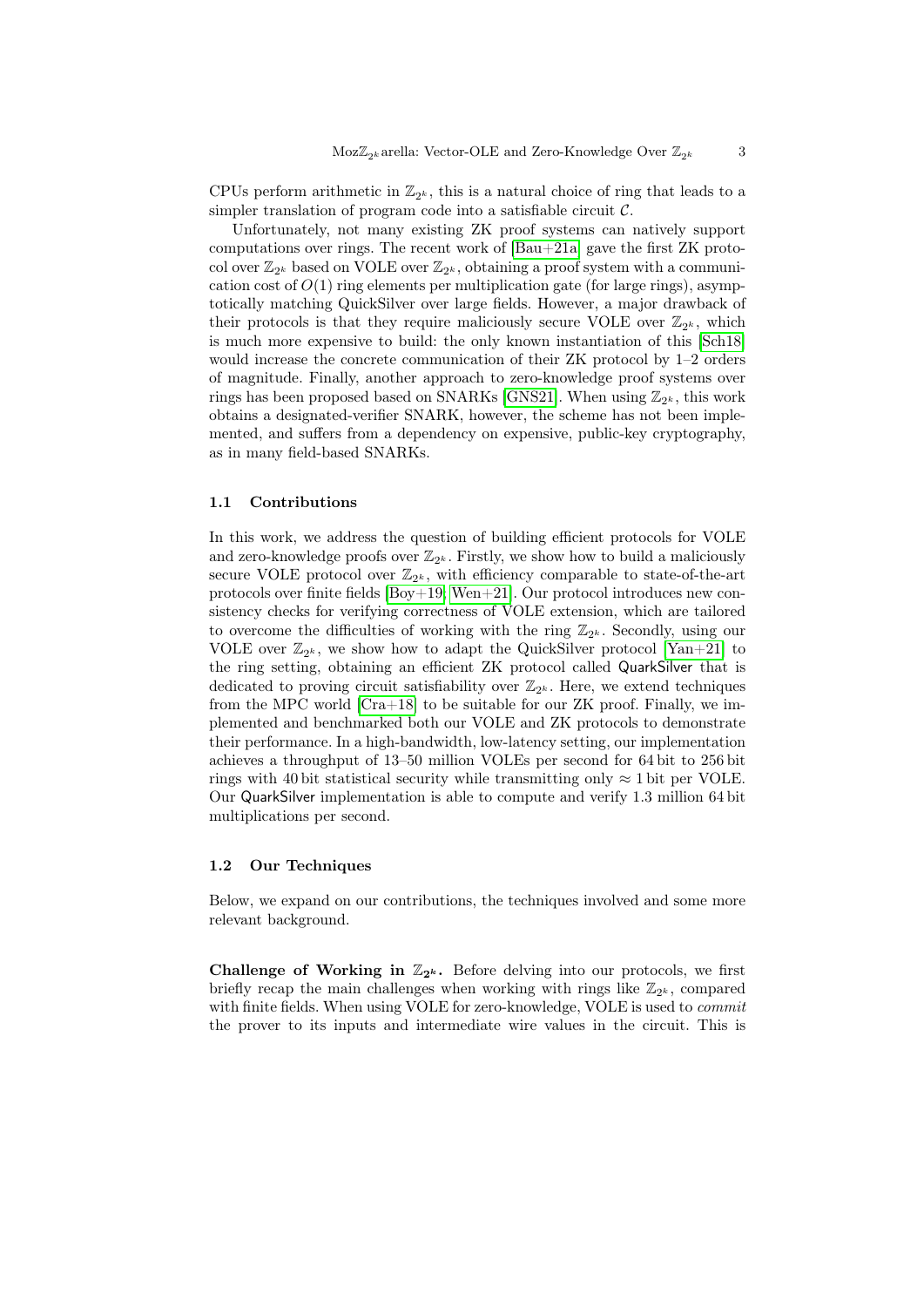possible by viewing each VOLE output  $M[x] = \Delta \cdot x + K[x]$  as an informationtheoretic homomorphic MAC in the input  $x$ .

When working over a finite field, it's easy to see that if a malicious prover can come up with a valid MAC  $M[\overline{x}]$  on an input  $\overline{x} \neq x$ , for the same key  $K[x]$ , then the prover can recover the MAC key  $\Delta$  from the relation:

$$
M[x] - M[\overline{x}] = \Delta \cdot (x - \overline{x})
$$

However, this relies on  $x-\overline{x}$  being invertible, which is usually not the case when working over a ring such as  $\mathbb{Z}_{2^k}$ . Indeed, if  $x - \overline{x} = 2^{k-1}$ , then the prover can forge a MAC  $M[\overline{x}]$  with probability 1/2, since  $M[x] - M[\overline{x}]$  mod  $2^k$  now only depends on the least significant bit of  $\Delta$ .

The SPD $\mathbb{Z}_{2^k}$  protocol [\[Cra+18\]](#page-31-6) for multi-party computation showed how to work around this issue by extending the modulus to  $2^{k+s}$ , for some statistical security parameter s. This way, it can be shown that the lower s bits of the key  $\Delta$  are still enough to protect the integrity of the lower k bits of the message x.

Indeed, this was exactly the type of MAC scheme used in the recent work on conversions and ZK over rings [\[Bau+21a\]](#page-31-5). However, as in the  ${\rm SPD}{\mathbb Z}_{2^k}$  protocols, further challenges arise when handling more complex protocols for verifying computation on MACed values.

Maliciously Secure VOLE Extension in  $\mathbb{Z}_{2^k}$ . Current state-of-the-art VOLE protocols all stem from the approach of Boyle et al. [\[Boy+18\]](#page-31-3), which builds a pseudorandom correlation generator based on (variants of) the learning parity with noise (LPN) assumption. This approach exploits the fact that sparse LPN errors can be used to compress secret-sharings of pseudorandom vectors, allowing the two parties to generate a long, pseudorandom instance of a VOLE correlation in a succinct manner.

These protocols proceed by first constructing a protocol for single-point VOLE, where the sender's input vector has only a single non-zero entry. Then, the single-point VOLE protocol is repeated  $t$  times, to obtain a  $t$ -point VOLE where the sender's input is viewed as a long, sparse, LPN error vector. Finally, by combining t-point VOLE and the LPN assumption, the parties can locally transform this into pseudorandom VOLE by appling a linear mapping.

Using this blueprint leads to (random) VOLE protocols with communication much smaller than the output length. This can be seen as a form of VOLE extension, where in the first step, a small "seed" VOLE of length  $m \ll n$  is used to create the single-point VOLEs, and then extended into a longer VOLE of length n. In the Wolverine protocol [\[Wen+21\]](#page-32-0), it was additionally observed that when repeating this process, it can greatly help communication if  $m$  of the  $n$ extended outputs are reserved and used to bootstrap the next iteration of the protocol, saving generation of fresh seed VOLEs.

With semi-honest security, the above approach can easily be instantiated over rings, following the protocols of [\[Sch+19;](#page-32-5) [Boy+19\]](#page-31-4). When adapting this protocol to malicious security, our main technical challenge is that previous works over fields  $[Boy+19; Wen+21]$  $[Boy+19; Wen+21]$  used a consistency check to verify correctness of the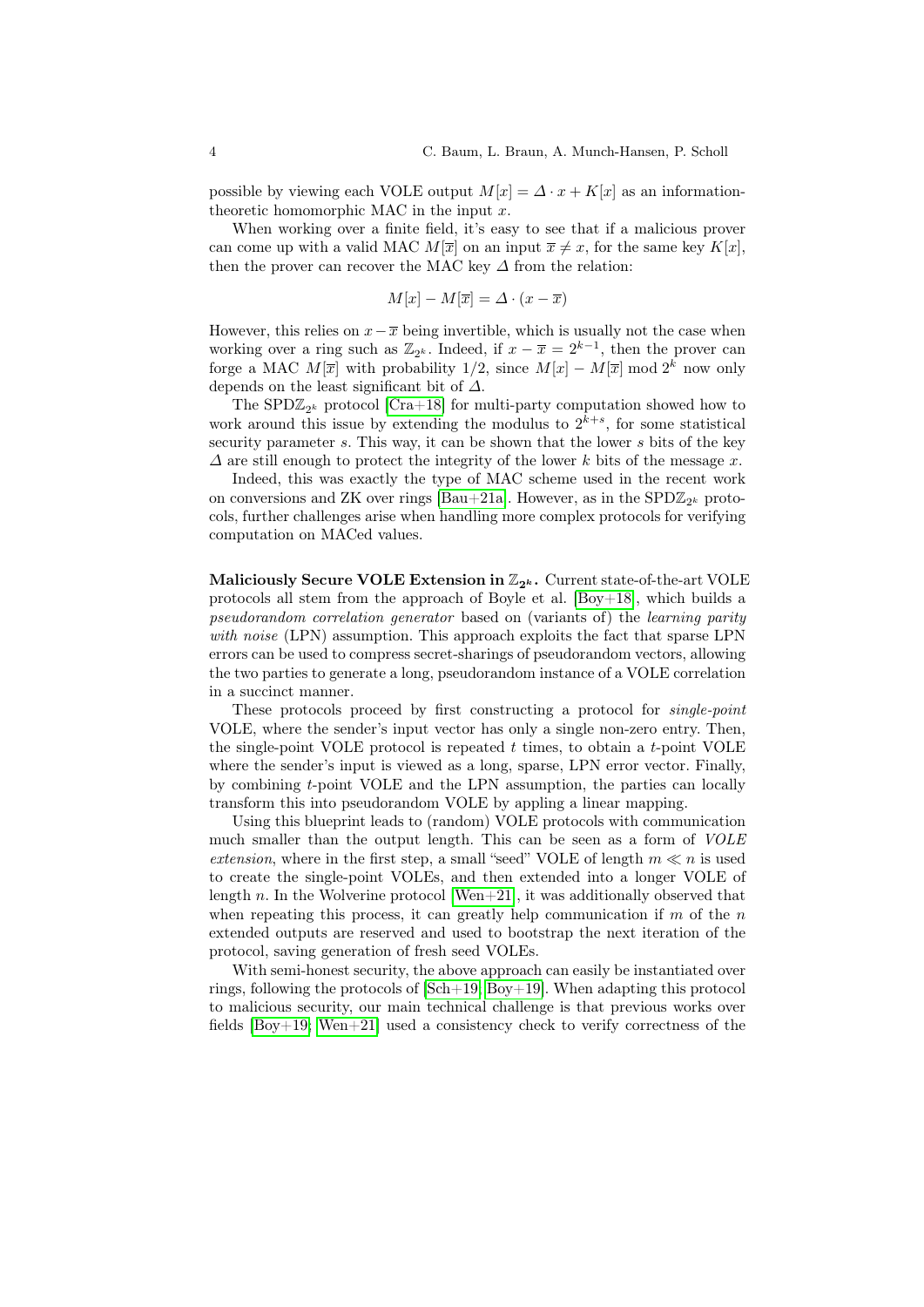outputs, which involved taking random linear combinations over the field. Due to the existence of zero divisors, this technique does not directly translate to  $\mathbb{Z}_{2^k}$ . One possible approach, similarly to the MAC scheme described above, is to increase the size of the ring to, say,  $\mathbb{Z}_{2^{k+s}}$ , and use computations in the larger ring to ensure that the VOLEs are correct modulo  $2<sup>k</sup>$ . However, the problem is, it would then no longer be compatible with the bootstrapping technique of  $[Wen+21]$ : to check consistency, the seed VOLE must be in the larger ring  $\mathbb{Z}_{2^{k+s}}$ , however, since the outputs are only in  $\mathbb{Z}_{2^k}$ , they can't then be used as a seed for the next execution! One solution would be to start with an even larger ring  $(\mathbb{Z}_{2^{k+2s}})$ , and keep decreasing the ring size after each iteration, but this would be far too expensive when done repeatedly.

Instead, we take a different approach. First, we adopt a hash-based check from [\[Boy+19\]](#page-31-4), which verifies correctness of a puncturable pseudorandom function based on a GGM tree, created during the protocol. This hash check (which we optimize by using universal hashing instead of a cryptographic hash function) works over rings as well as fields, however, it does not suffice to ensure consistency of the entire protocol. On top of this, we incorporate a linear combination check, however, one with binary coefficients instead of coefficients in the large ring. This type of check can be used over a ring, but allows a cheating prover to try to bypass the check and cheat successfully with probability 1/2. Nevertheless, we show that by allowing some additional leakage in the single-point VOLE functionality, we can still simulate the protocol with this check. For our final VOLE protocol, this leakage implies that a few noise coordinates of the LPN error vector may have leaked.

While previous protocols also allowed a limited form of leakage  $[Boy+19;$ Wen $+21$ , in this case, ours is more serious since entire noise coordinates can be leaked with probability  $1/2$ . To counter this, we analyze the state-of-the-art attacks on LPN, and show how to adjust the parameters and increase the noise rate accordingly.

Similarly to [\[Wen+21\]](#page-32-0), we focus on using the "primal" form of LPN, which was also used for semi-honest VOLE over  $\mathbb{Z}_{2^k}$  in [\[Sch+19\]](#page-32-5). While the "dual" form of LPN, as considered in [\[Boy+18;](#page-31-3) [Boy+19;](#page-31-4) [CRR21\]](#page-31-7), achieves lower communication costs (and does not rely on bootstrapping), it involves a more costly matrix multiplication, which is expensive to implement. In  $[Boy+19]$ , dual-LPN was instantiated using quasi-cyclic codes to achieve  $\hat{O}(n)$  complexity, but this approach does not readily adapt to rings instead of fields; it is plausible that the fast, LDPC-based dual-LPN variant proposed in [\[CRR21\]](#page-31-7) can be adapted to work over rings, but the security of this assumption has not been analyzed thoroughly.

Efficient Zero-Knowledge via QuarkSilver in  $\mathbb{Z}_{2^k}$ . Given VOLE, the standard approach to obtaining a ZK proof is using the homomorphic MAC scheme described above. There, the prover first commits to the input w as well as all intermediate circuit wire values of  $\mathcal{C}(\mathbf{w})$ . Then, the prover must show consistency of all the wire values and that the output wire indeed contains 1. Since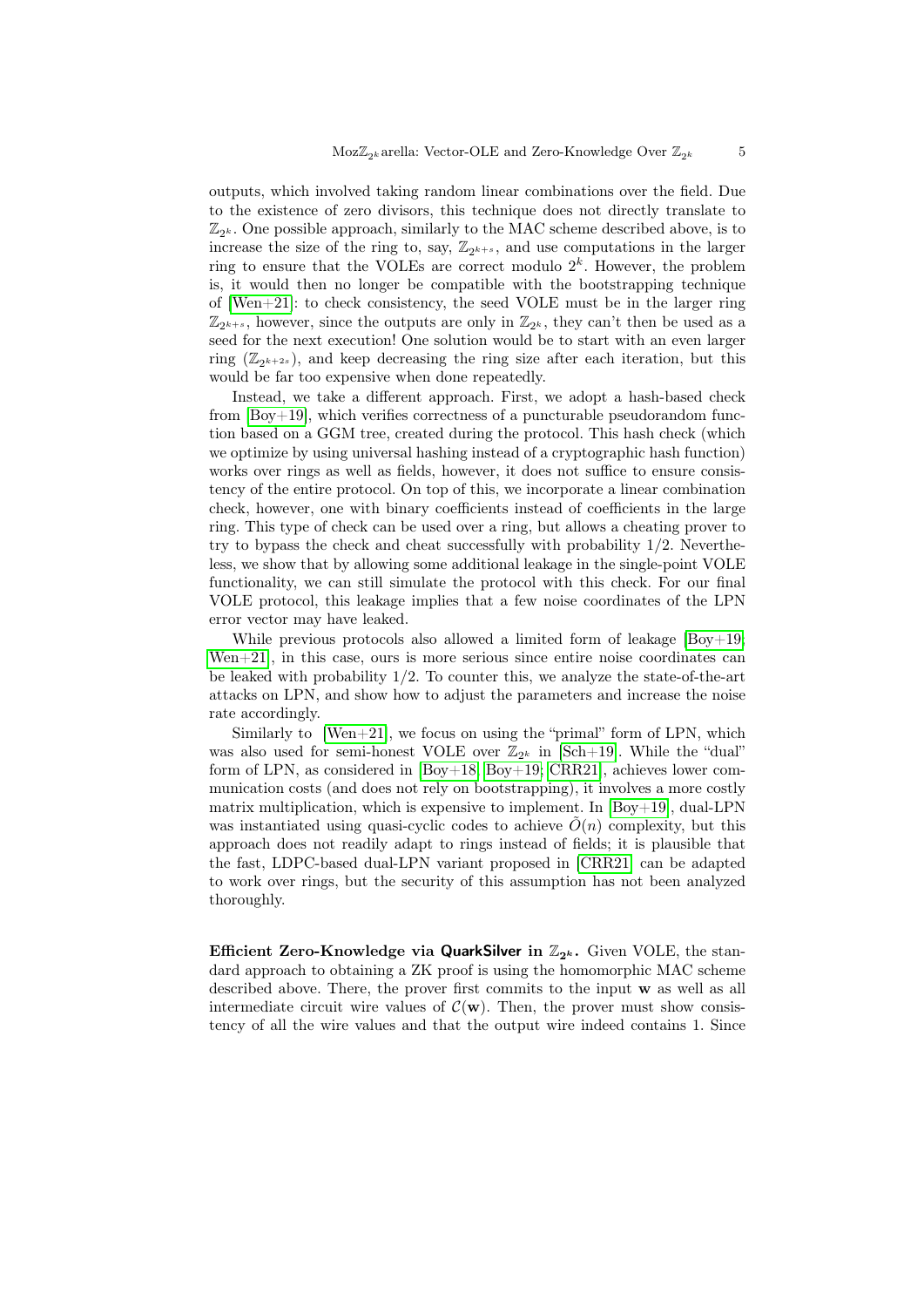the MACs are linearly homomorphic, the main challenge is verifying multipli-cations. In QuickSilver [\[Yan+21\]](#page-32-1), to verify that committed values  $x, y, z$  satisfy  $x \cdot y = z$ , the parties locally compute a quadratic function on their MACs and MAC keys, obtaining a new value which has a consistent MAC only if the multiplication is correct.

The catch is that this new MAC relation being checked leads to a quadratic equation in the secret key  $\Delta$ , instead of linear as before, which is chosen by a possibly dishonest prover. If this quadratic equation has a root in  $\Delta$ , then the check passes. In the field case, this is not a problem as there are no more than two solutions to a quadratic equation, so we obtain a soundness error of  $2/|\mathbb{F}|$ . However, with rings, there can be many solutions. For instance, with

$$
f(X) = aX^2 + bX + c \pmod{2^k},
$$

if  $a = 2^{k/2}$  and  $b = c = 0$  then any multiple of  $2^{k/4}$  is a possible choice for X, i.e. the check would erroneously pass for  $2^{3k/4}$  choices of  $\Delta$ . To remedy this, we reduce the number of valid solutions by working modulo  $2^{\ell}$  for some  $\ell > k$ , and adding the constraint on the solution that  $\Delta \in \{0, \ldots, 2^s - 1\}$ , where s is a statistical security parameter.

An additional challenge is that when checking a batch of multiplications, we actually check a random linear combination of a large number of these equations, which again leads to complications with zero divisors. By carefully analyzing the number of bounded solutions to equations of this type, and extending techniques from  $\text{SPD}\mathbb{Z}_{2^k}$  [\[Cra+18\]](#page-31-6) for handling linear combinations over rings, we show that it suffices to choose  $\ell \approx k + 2(\sigma + \log \sigma)$  to achieve  $2^{-\sigma}$  failure probability in the check. Overall, we obtain a communication complexity of  $\ell$  bits per input and multiplication gate in the circuit.

# 2 Preliminaries

#### 2.1 Notation

We use lower case, bold symbols for vectors  $x$  and upper case, bold symbols for matrices **A**. We use  $\kappa$  as the computational and  $\sigma$  as the statistical security parameter. In our UC functionalities and proofs,  $Z$  denotes the environment, and  $S$  is the simulator, while  $A$  will refer to the adversary.

#### <span id="page-5-0"></span>2.2 Vector OLE

Vector OLE (VOLE) is a two party functionality between a sender  $P<sub>S</sub>$  and a receiver  $P_R$  to obtain correlated random vectors of the following form:  $P_S$  obtains two vectors **u**, **w**, and P<sub>R</sub> gets a random scalar  $\Delta$  and a random vector **v** so that  $\mathbf{w} = \Delta \cdot \mathbf{u} + \mathbf{v}$  holds.

We parameterize the functionality with two values  $\ell$  and s such that  $s \leq \ell$ . The scalar  $\Delta$  is sampled from  $\mathbb{Z}_{2^s}$ , and the vectors  $\mathbf{u}, \mathbf{v}, \mathbf{w}$  are sampled from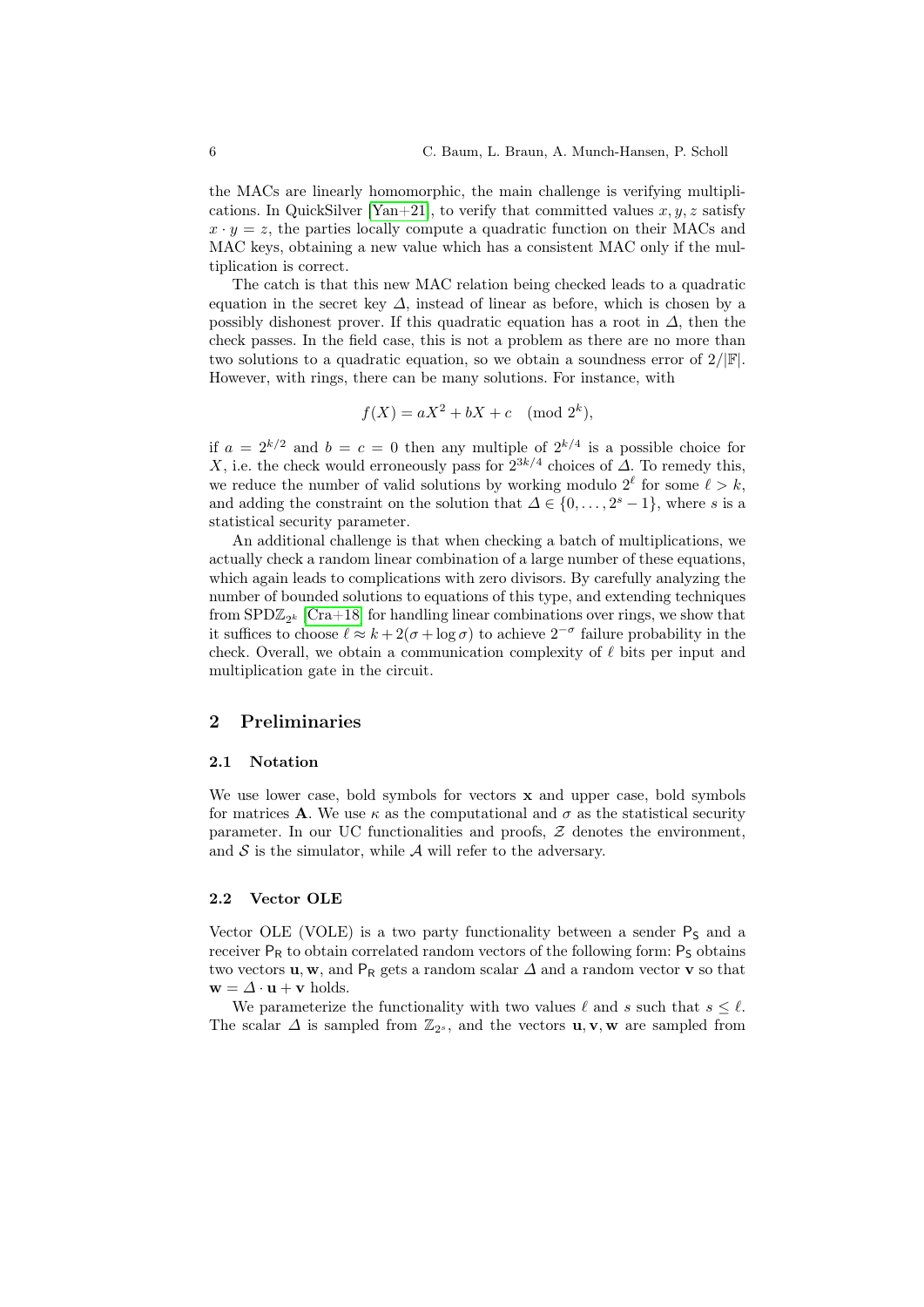$\mathbb{Z}_{2^{\ell}}^{n}$  where *n* denotes the size of the correlation. We require that the equation  $\mathbf{w} = \Delta \cdot \mathbf{u} + \mathbf{v}$  holds modulo  $2^{\ell}$ . The ideal functionality is described in Figure [1.](#page-6-0)

As in SPD $\mathbb{Z}_{2^k}$  [\[Cra+18\]](#page-31-6), we can implement  $\mathcal{F}^{\ell,s}_{\text{vole2k}}$  using the oblivious transfer protocol (OT) of [\[Sch18\]](#page-32-3). Basing VOLE on OT has the drawback of quadratic communication costs in the ring size, since it requires one OT of size  $\ell$  bit for each of the  $\ell$  bits of a ring element. Hence, we would use this approach only once to create a set of base VOLEs. Then we can use the more efficient protocol presented in Section [4](#page-16-0) to repeatedly generate large batches to VOLEs.

# $\textbf{VOLE} \text{ for } \mathbb{Z}_{2^k} \colon \mathcal{F}^{\ell,s}_\textsf{vole2k}$

Let  $\ell \geq s$ .

Init This method is the first to be called by the parties. On input (Init) from both parties proceed as follows:

- 1. If P<sub>R</sub> is honest, sample  $\Delta \in_R \mathbb{Z}_{2^s}$  and send  $\Delta$  to P<sub>R</sub>.
- 2. If P<sub>R</sub> is corrupt, receive  $\Delta \in \mathbb{Z}_{2^s}$  from S.
- 3.  $\Delta$  is stored by the functionality.
- All further (Init) queries are ignored.

Extend On input (Extend,  $n$ ) from both parties proceed as follows:

- 1. If P<sub>R</sub> is honest, sample  $\mathbf{v} \in_R \mathbb{Z}_{2^{\ell}}^n$ . Otherwise receive  $\mathbf{v} \in_R \mathbb{Z}_{2^{\ell}}^n$  from S.
- 2. If P<sub>S</sub> is honest, sample  $\mathbf{u} \in_R \mathbb{Z}_{2^{\ell}}^n$  and compute  $\mathbf{w} := \Delta \cdot \mathbf{u} + \mathbf{v} \in \mathbb{Z}_{2^{\ell}}$ . Otherwise receive  $\mathbf{u} \in \mathbb{Z}_{2^{\ell}}^n$  and  $\mathbf{w} \in \mathbb{Z}_{2^{\ell}}^n$  from S and then recompute  $\mathbf{v} :=$  $\mathbf{w} - \Delta \cdot \mathbf{u} \in \mathbb{Z}_{2^{\ell}}^n$
- 3. Send  $(\mathbf{u}, \mathbf{w})$  to  $P_S$  and  $\mathbf{v}$  to  $P_R$ .

Global-key Query If  $P_S$  is corrupted, receive (Guess,  $\Delta'$ ) from S with  $\Delta' \in$  $\mathbb{Z}_{2^s}$ . If  $\Delta' = \Delta$ , send success to P<sub>S</sub> and ignore subsequent global-key queries. Otherwise, send abort to both parties and abort.

<span id="page-6-0"></span>**Fig. 1.** Ideal functionality VOLE over  $\mathbb{Z}_{2^k}$ .

## <span id="page-6-1"></span>2.3 Equality Test

In our work, we use an equality test functionality  $\mathcal{F}_{EQ}$  (Figure [2\)](#page-7-0) between two parties  $P, V$  where  $V$  learns the input of  $P$ . The equality check functionality can be implemented using a simple commit-and-open protocol, see e.g. [\[Wen+21\]](#page-32-0). When using a hash function with  $2\kappa$  bit output (modeled as random oracle) to implement the commitment scheme, the equality check of  $\ell$  bit values can be implemented with  $\ell + 3\kappa$  bit of communication.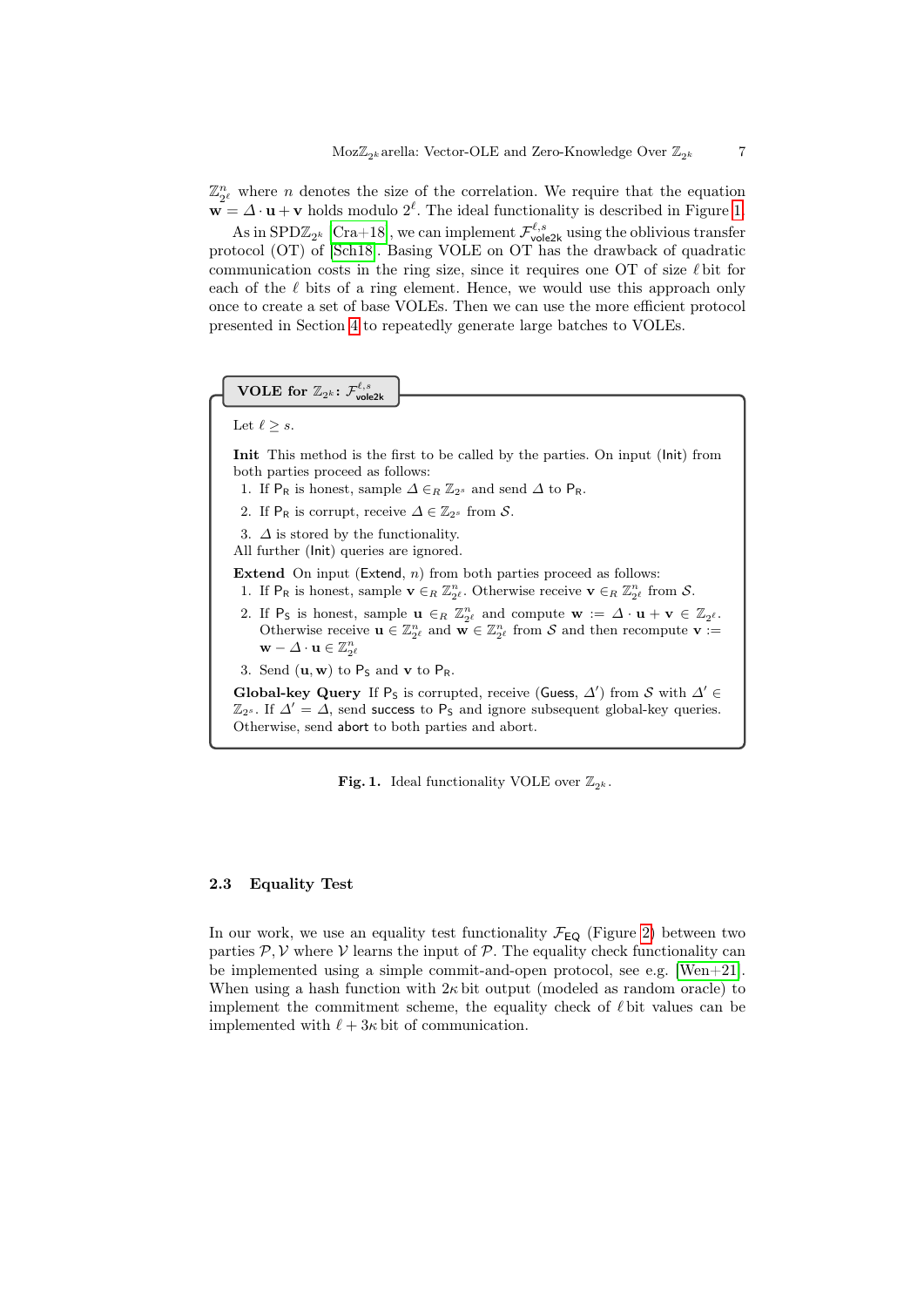Equality Test:  $\mathcal{F}_{EQ}$ 

On input  $V_P$  from  $\mathcal P$  and  $V_V$  from  $\mathcal V$ :

- 1. Send  $V_{\mathcal{P}}$  and  $(V_{\mathcal{P}} \stackrel{?}{=} V_{\mathcal{V}})$  to  $\mathcal{V}$ .
- 2. If V is honest and  $V_P = V_V$ , or V is corrupted and sends continue, then send  $(V_{\mathcal{P}} \stackrel{?}{=} V_{\mathcal{V}})$  to  $\mathcal{P}$
- 3. If V is honest and  $V_P \neq V_V$ , or V is corrupted and sends abort, then send abort to P.

<span id="page-7-0"></span>Fig. 2. Ideal functionality for equality tests.

# 2.4 Zero-Knowledge Proofs of Knowledge

In Figure [3](#page-7-1) we provide an ideal functionality for zero-knowledge proofs. The functionality implies the standard definition of a ZKPoK as it is:

**Complete** because whenever  $\mathcal{C}(\mathbf{w}) = 1$  then an honest verifier will accept.

Knowledge Sound because it outputs true iff  $P$  inputs, and thus knows, a satisfying assignment  $\bf{w}$  for  $\mathcal{C}$ .

**Zero-Knowledge** because nothing beyond the check  $\mathcal{C}(\mathbf{w}) \stackrel{?}{=} 1$  is leaked to  $\mathcal{V}$ .

Zero-Knowledge Functionality  $\mathcal{F}^k_{\text{ZK}}$ 

**Prove:** On input (prove,  $C$ , w) from  $P$  and (verify,  $C$ ) from  $V$  where  $C$  is a circuit over  $\mathbb{Z}_{2^k}$  and  $\mathbf{w} \in \mathbb{Z}_{2^k}^n$  for some  $n \in \mathbb{N}$ : Send true to  $\mathcal V$  iff  $\mathcal C(\mathbf{w}) = 1$ , and false otherwise.

<span id="page-7-1"></span>Fig. 3. Ideal functionality for zero-knowledge proofs for circuit satisfiability.

#### <span id="page-7-3"></span>2.5 The LPN Assumption Over Rings

The Learning Parity with Noise (LPN) assumption  $[Blu+94]$  states that, given the noisy dot product of many public vectors  $a_i$  with a secret vector s, the result is indistinguishable from a vector of random values. Adding noise to indices is done by adding a noise vector e at the end, consisting of random values.

We rely on the following arithmetic variant of LPN over a ring  $\mathbb{Z}_M$ , as also considered in [\[Boy+18;](#page-31-3) [Sch+19\]](#page-32-5).

<span id="page-7-2"></span>**Definition 1 (LPN).** Let  $\mathcal{D}_{n,t}^M$  be a distribution over  $\mathbb{Z}_M^n$  such that for any  $t, n, M \in \mathbb{N}$ ,  $\text{Im}(\mathcal{D}_{n,t}^M) \in \mathbb{Z}_{M}^n$ . Let G be a probabilistic code generation algorithm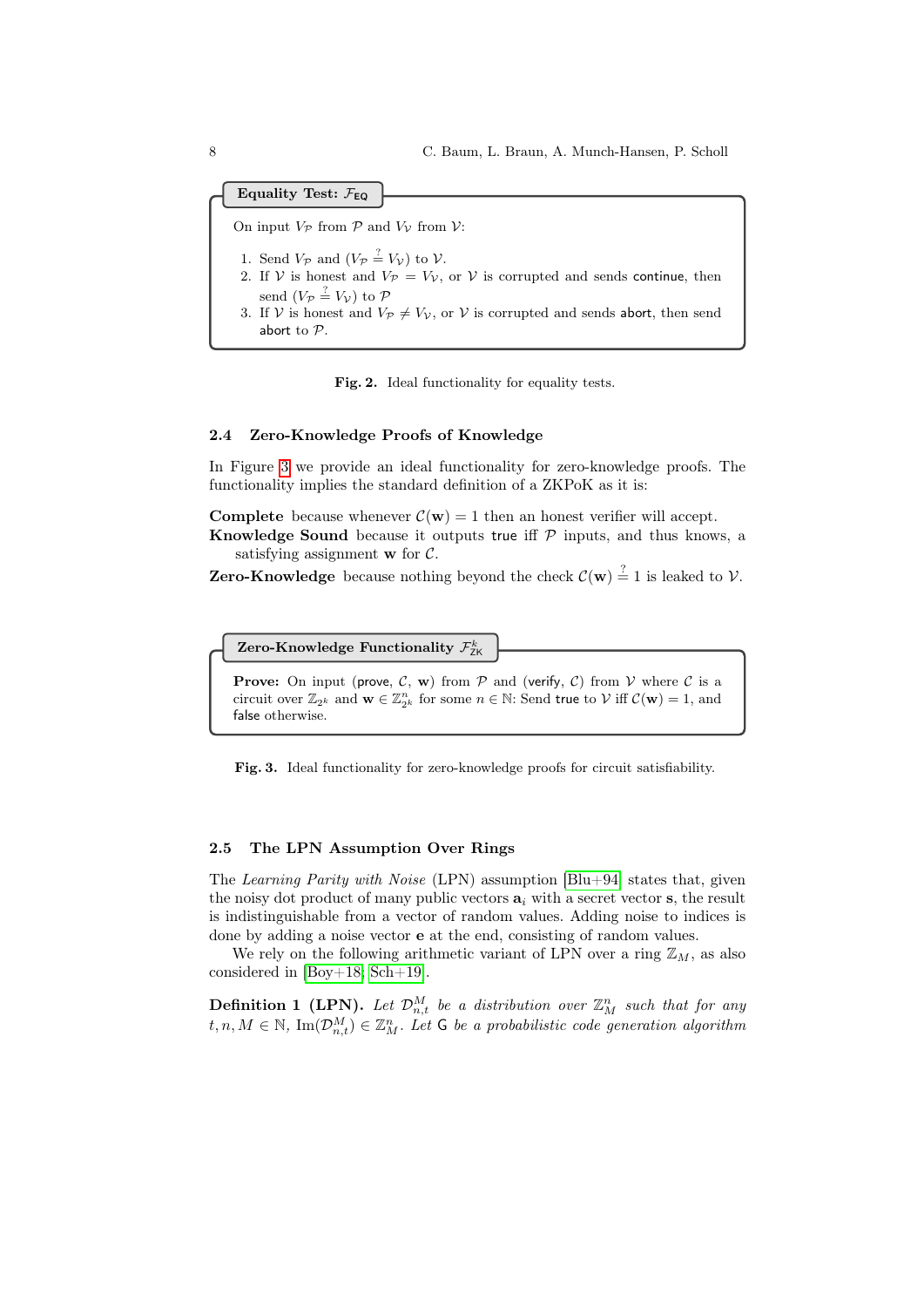such that  $\mathsf{G}(m,n,M)$  outputs a matrix  $\mathbf{A} \in \mathbb{Z}_{M}^{m \times n}$ . Let parameters  $m, n, t$  be implicit functions of security parameter  $\kappa$ . The LPN $_{m,n,t,M}^{\mathsf{G}}$  assumptions states that:

$$
\{(\mathbf{A}, \mathbf{x}) \mid \mathbf{A} \leftarrow \mathsf{G}(m, n, M), \mathbf{s} \in_R \mathbb{Z}_M^m, \mathbf{e} \leftarrow \mathcal{D}_{n, t}^M, \mathbf{x} := \mathbf{s} \cdot \mathbf{A} + \mathbf{e}\}
$$
  

$$
\approx_C \{(\mathbf{A}, \mathbf{x}) \mid \mathbf{A} \leftarrow \mathsf{G}(m, n, M), \mathbf{x} \in_R \mathbb{Z}_M^n\}.
$$

There exists two flavours of the LPN assumption; the primal (Definition [1\)](#page-7-2) and the dual (Definition [15,](#page-33-0) Appendix [B\)](#page-33-1).

Informally, the main advantage of the *primal* version of LPN is that there exist practical (and implemented) constructions of the LPN-friendly codes required for this. Specifically, one can choose the code matrix  $\bf{A}$  from a family of codes G supporting linear-time matrix-vector multiplication, such as d-local linear codes so that each column of  $A$  has exactly d non-zero entries. According to [\[Ale03\]](#page-30-1), the hardness of LPN for local linear codes is well-established. Its main disadvantage however, is that its output size can be at most quadratic in the size of the seed, as intuitively, a higher stretch would make it significantly easier for an adversarial verifier to guess enough noiseless coordinates to allow efficient decoding via Gaussian Elimination [\[AG11\]](#page-30-2).

The main advantage of the *dual* variant is that it allows for an arbitrary polynomial stretch. However, the compressive mapping used within the dual variant cannot have constant locality and is more challenging to instantiate. Recently, Silver [\[CRR21\]](#page-31-7) proposed an instantiation of dual-LPN based on structured LDPC codes, which have been practically implemented over finite fields, and may plausibly also work over rings.

Dealing with Reduction Attacks Over Rings. When working over a ring  $\mathbb{Z}_M$  instead of a finite field, we must take care that the presence of zero divisors does not weaken security. For instance, a simple reduction attack was pointed out in [\[Liu+22\]](#page-32-6), where noise values can become zero after reducing modulo a factor of M (for instance, in  $\mathbb{Z}_{2^k}$ , reducing the LPN sample modulo 2 cuts the number of noisy coordinates in half, significantly reducing security). To mitigate this attack, we always sample non-zero entries of the error vector e and matrix **A** to be in  $\mathbb{Z}_M^*$ , that is, invertible mod  $M$ .<sup>[1](#page-8-0)</sup> While [\[Liu+22\]](#page-32-6) did not consider the effect on the matrix  $\mathbf{A}$ , we observe that if  $\mathbf{A}$  is sparse then its important to ensure that its sparsity cannot also be decreased through reduction.<sup>[2](#page-8-1)</sup> With these countermeasures, we are not aware of any attacks on LPN in  $\mathbb{Z}_M$  that perform better than the field case.

We elaborate below on our choice of primal-LPN distribution.

<span id="page-8-0"></span><sup>&</sup>lt;sup>1</sup> This countermeasure was missing from the original version of this paper, before [\[Liu+22\]](#page-32-6) was available.

<span id="page-8-1"></span><sup>&</sup>lt;sup>2</sup> On the other hand, the LPN secret **s** must not be chosen over  $\mathbb{Z}_M^*$ , but instead uniformly over  $\mathbb{Z}_M$ , since if e.g. s was known to be odd over  $\mathbb{Z}_{2^k}$  then solving the reduced instance modulo 2 would be trivial.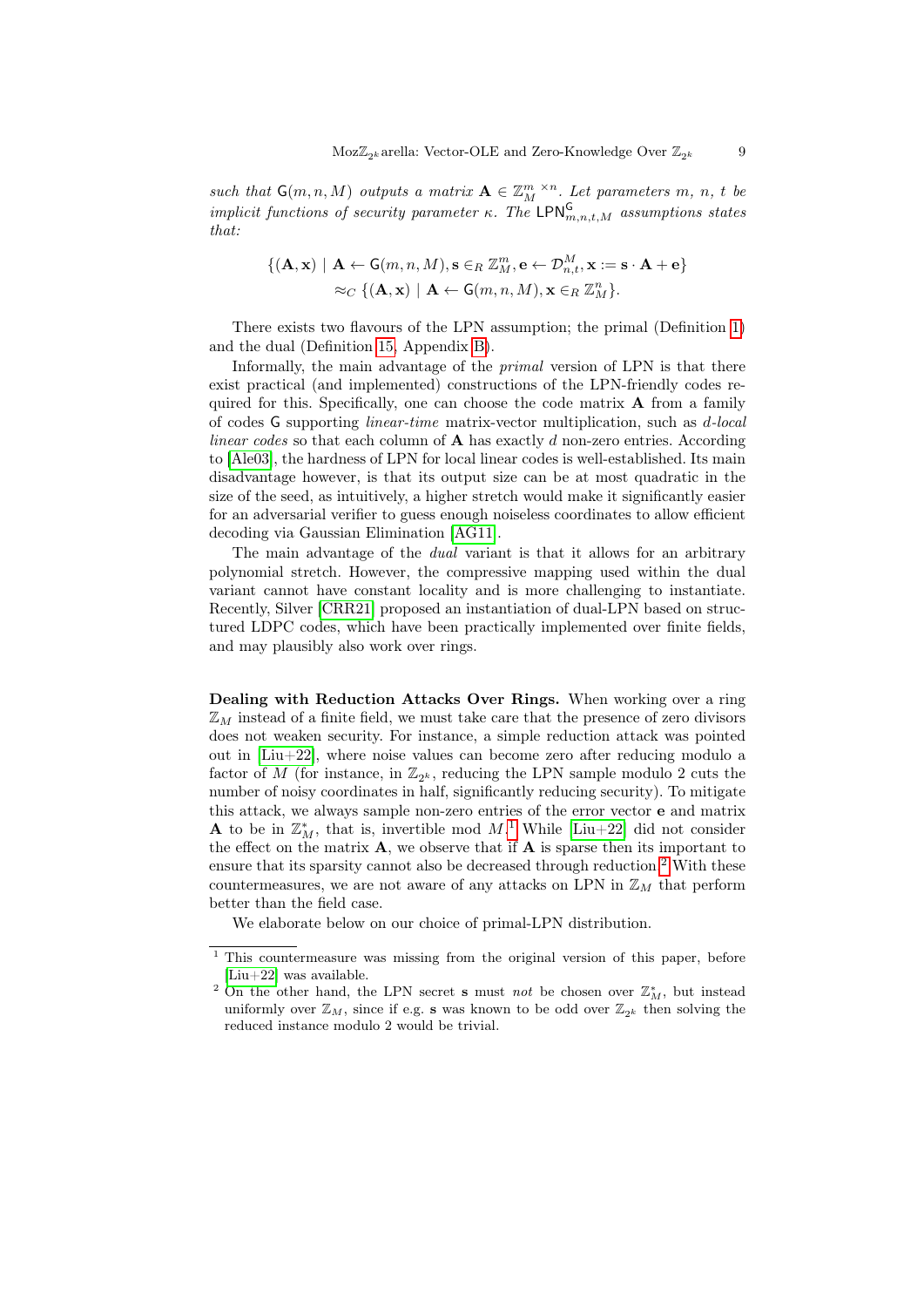Choice of Matrix over  $\mathbb{Z}_M$ . We choose a random, sparse matrix **A** with d non-zero entries per column. We choose each non-zero entry randomly from  $\mathbb{Z}_M^*$ , to ensure that it remains non-zero after reduction modulo any factor of  $M$ . We fix the sparsity to  $d = 10$ , as in previous works [\[Boy+18;](#page-31-3) [Sch+19;](#page-32-5) [Wen+21\]](#page-32-0), which according to  $[App+17; Zic17]$  $[App+17; Zic17]$  suffices to ensure that A has a large dual distance, which implies the LPN samples are unbiased [\[CRR21\]](#page-31-7).

Noise Distribution in  $\mathbb{Z}_M$ . The noise distribution  $\mathcal{D}_{n,t}^M$  is chosen to have t expected non-zero coordinates. This can be done on expectation with a Bernoulli distribution, where each coordinate is either zero, or non-zero (and uniform otherwise) with probability  $t/n$ . In our applications, we instead use an exact noise weight, where  $\mathcal{D}_{n,t}^M$  fixes t non-zero coordinates in the length-n vector.

Invertible Noise Terms. When working over a ring  $\mathbb{Z}_M$ , we sample the non-zero noise values to be in  $\mathbb{Z}_M^*$ , that is, invertible mod M. This prevents the reduction attack mentioned above, which would otherwise reduce the expected noise weight by a factor of two for  $M = 2^k$ .

Uniform vs Regular Noise Patterns. For fixed-weight noise, we speak of two types of error; regular or uniform. We call uniform errors the case where  $\mathcal{D}_{n,t}^M$  is the uniform distribution over all weight-t vectors of  $\mathbb{Z}_M^n$  with non-zero values in  $\mathbb{Z}_M^*$ . Implementing LPN-based PCGs with uniform errors has previously been investigated by  $[Van+20; Sch+19]$  $[Van+20; Sch+19]$ . It is commonly implemented by utilising a sub-protocol to place a single non-zero value within a vector of length  $n' \ll n$ and then using Cuckoo hashing to generate a uniform distribution over  $n$  from several of these smaller vectors, ending up with the t points distributed randomly across the n coordinates.

Our construction uses a regular noise distribution for the primal-LPN instance. Here, the noise vector in  $\mathbb{Z}_M^n$  is divided into t blocks of length  $\lfloor n/t \rfloor$ , such that each block has exactly one non-zero coordinate. Generally, using LPN with regular errors is practically more efficient than for uniform errors  $[Yan+20;$ [Wen+21\]](#page-32-0).

# <span id="page-9-0"></span>3 Single-Point Vector OLE

Single-point VOLE is a specialized functionality that generates a VOLE correlation  $\mathbf{w} = \Delta \cdot \mathbf{u} + \mathbf{v}$  (see Section [2.2\)](#page-5-0) where **u** has only one non-zero coordinate  $\alpha \in [n]$ . We consider a variant where  $u_{\alpha}$  is not only non-zero, but additionally also required to be invertible.

We present an ideal functionality for single-point VOLE  $\mathcal{F}^{\ell,s}_{\text{sp-vole2k}}$  in Figure [4.](#page-10-0) In the functionality,  $P_S$  obtains  $\mathbf{u}, \mathbf{w} \in \mathbb{Z}_{2^{\ell}}^n \times \mathbb{Z}_{2^{\ell}}^n$ , and  $P_R$  gets  $\Delta, \mathbf{v} \in \mathbb{Z}_{2^s} \times \mathbb{Z}_{2^{\ell}}^n$ . As in the full VOLE functionality  $\mathcal{F}_{\text{vole2k}}^{\ell,s}$  we allow P<sub>S</sub> to attempt to guess  $\Delta$ . Additionally,  $\mathcal{F}^{\ell,s}_{\text{sp-vole2k}}$  also allows  $P_R$  to obtain leakage on the non-zero index: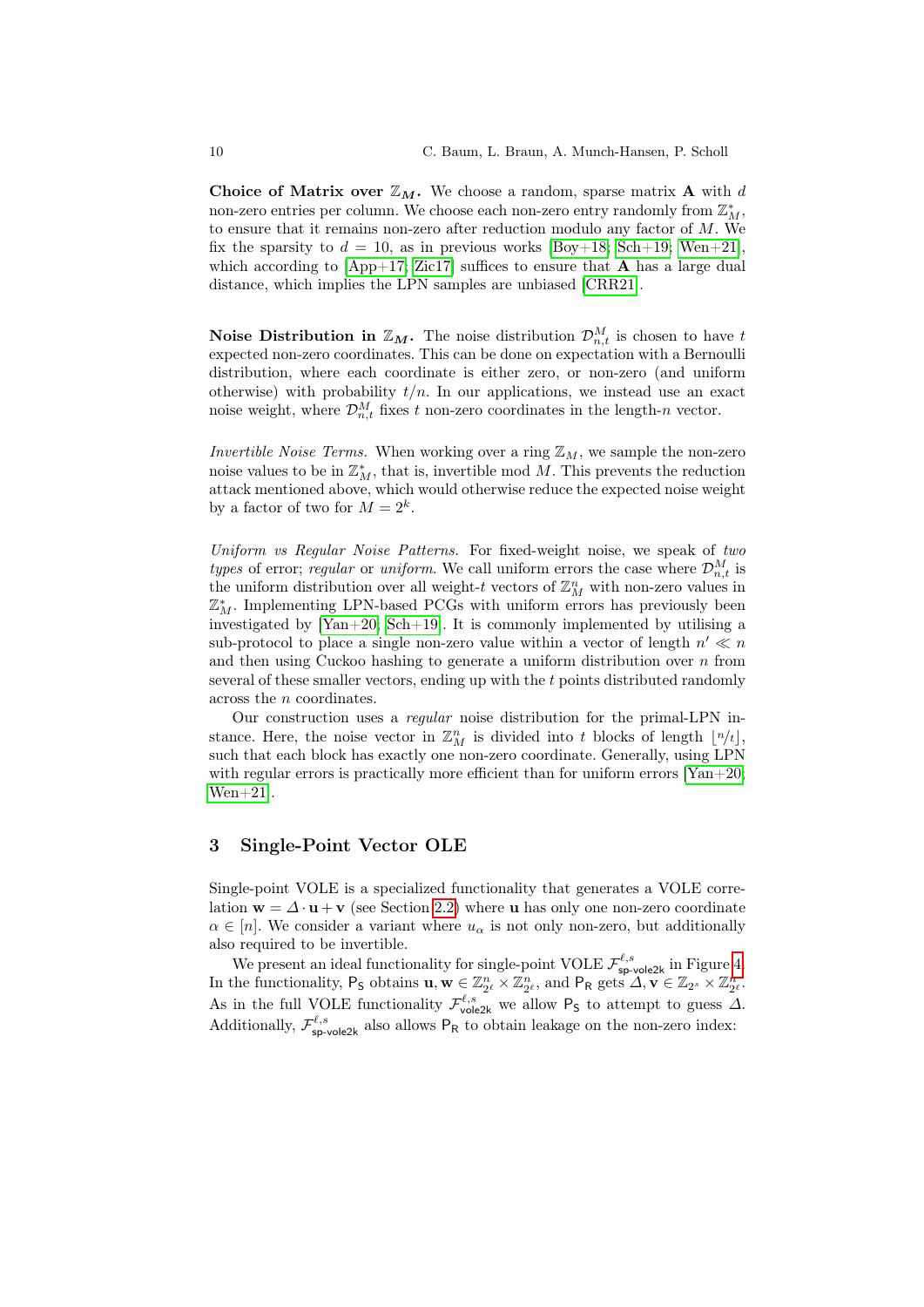# $\textbf{Single-Point } \textbf{VOLE} \textbf{ for } \mathbb{Z}_{2^\ell} \textbf{: } \mathcal{F}_{\textbf{sp-vole2k}}^{\ell,s}$

This functionality extends the functionality  $\mathcal{F}_{\text{vole2k}}^{\ell,s}$  (Figure [1\)](#page-6-0). In addition to the methods (Init) and (Extend), it also provides the method (SP-Extend) and a modified global-key query.

**SP-Extend** On input (SP-Extend, n) with  $n \in \mathbb{N}$  from both parties the functionality proceeds as follows:

- 1. Sample  $\mathbf{u} \in_R \mathbb{Z}_{2^{\ell}}^n$  with a single entry invertible modulo  $2^{\ell}$  and zeros everywhere else,  $\mathbf{v} \in_R \mathbb{Z}_{2^{\ell}}^n$ , and compute  $\mathbf{w} := \Delta \cdot \mathbf{u} + \mathbf{v} \in \mathbb{Z}_{2^{\ell}}^n$ .
- 2. If P<sub>S</sub> is corrupted, receive  $\mathbf{u} \in \mathbb{Z}_{2^{\ell}}^n$  with at most one non-zero entry and  $\mathbf{w} \in \mathbb{Z}_{2^{\ell}}^n$  from  $\mathcal{S}$ , and recompute  $\mathbf{v} := \mathbf{w} - \Delta \cdot \mathbf{u}$ .
- 3. If  $P_R$  is corrupted:
	- (a) Receive a set  $I \subseteq [n]$  from S. Let  $\alpha \in [n]$  be the index of the non-zero entry **u**, and let  $\beta := u_\alpha$ . If  $I = {\alpha}$ , then send (success,  $\beta$ ) to P<sub>R</sub>. If  $\alpha \in I$  and  $|I| > 1$ , then send success to P<sub>R</sub> and continue. Otherwise send abort to both parties and abort.
	- (b) Receive either (continue) or (query,  $J$ ) from  $S$ . If (continue) was re-ceived, continue with Step [3c.](#page-10-1) If (query, J) with  $J \subset [n]$  and  $|J| = \frac{n}{2}$ was received and  $\alpha \in J$ , then send  $\alpha$  to S. Otherwise, send abort to all parties, and abort.
	- (c) Receive  $\mathbf{v} \in \mathbb{Z}_{2^{\ell}}^n$  from  $\mathcal{S}$ , and recompute  $\mathbf{w} := \Delta \cdot \mathbf{u} + \mathbf{v}$ .
- <span id="page-10-1"></span>4. Send  $(\mathbf{u}, \mathbf{w})$  to  $P_S$  and  $\mathbf{v}$  to  $P_R$ .

Global-key Query If  $P_S$  is corrupted, receive (Guess,  $\Delta'$ , s') from S with  $s' \leq s$  and  $\varDelta' \in \mathbb{Z}_{2^{s'}}.$  If  $\varDelta' = \varDelta \pmod{2^{s'}}$ , send success to P<sub>S</sub>. Otherwise, send abort to both parties and abort.

<span id="page-10-0"></span>Fig. 4. Ideal functionality for a leaky single-point VOLE.

- 1. P<sub>R</sub> is allowed to guess a set  $I \subseteq [n]$  that should contain the index  $\alpha$ . Upon correct guess, if  $|I| = 1$  then it learns  $\mathbf{u}_{\alpha}$  while if  $|I| > 1$  the functionality continues. If  $\alpha \notin I$  then the functionality aborts.
- 2. P<sub>R</sub> is also allowed a second query for a set  $J \subset [n]$  that might contain  $\alpha$ where  $|J| = n/2$ . If P<sub>R</sub> guesses correctly then the functionality outputs  $\alpha$ , while it aborts otherwise.

The leakage is somewhat inherent to our protocol which we use to realize  $\mathcal{F}^{\ell,s}_{\text{sp-vole2k}}$ .

**Protocol Overview.** Our protocol  $\Pi_{\text{sp-vole2k}}^{\ell,s}$  (Figure [5\)](#page-13-0) achieves active security using consistency checks inspired by the constructions from [\[Boy+19\]](#page-31-4) and [\[Wen+21\]](#page-32-0). We now give a high-level overview.

As a setup, we assume functionalities  $\mathcal{F}^{\ell,s}_{\text{vole2k}}$ ,  $\mathcal{F}_{\text{OT}}$  and  $\mathcal{F}_{\text{EQ}}$ . For  $\mathcal{F}^{\ell,s}_{\text{vole2k}}$  we assume that  $P_R$  called (lnit) already, thus setting  $\Delta$ . Additionally, we require two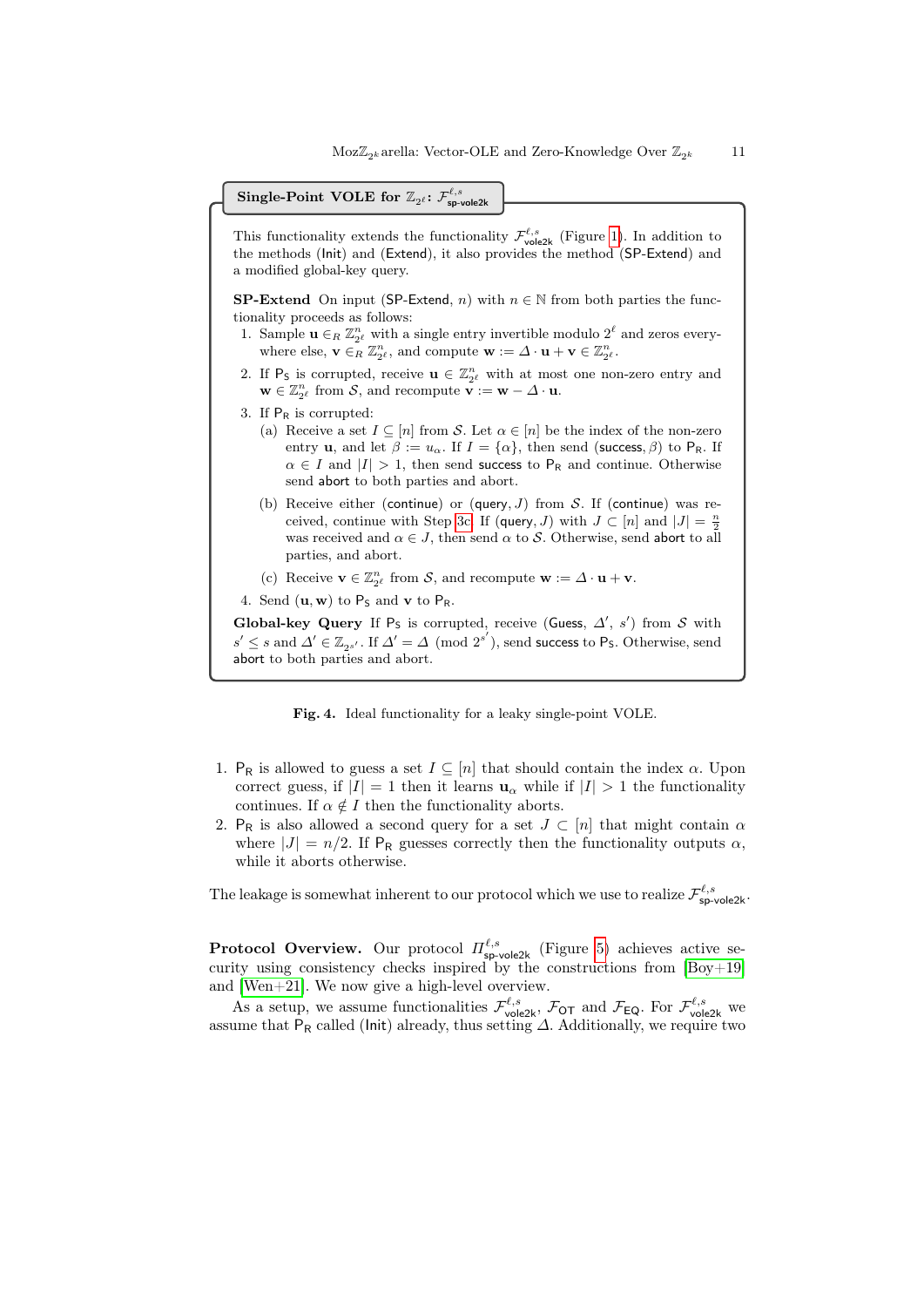pseudorandom generators (PRGs; with certain extra properties that we clarify in Section [3.1\)](#page-12-0) to create a GGM tree. Recall, the GGM construction [\[GGM84\]](#page-31-10) builds a PRF from a length-doubling PRG, by recursively expanding a PRG seed into 2 seeds, defining a complete binary tree where each of the  $n$  leaves is one evaluation of the PRF. We use this to build a puncturable PRF, where a subset of intermediate tree nodes is given out, enabling evaluating the PRF at all-but-one of the points in the domain.

The sender P<sub>S</sub> begins by picking a random index  $\alpha$  from [n], and  $\beta$  randomly from  $\mathbb{Z}_{2^{\ell}}^*$ . This defines the vector **u** where  $\mathbf{u}_{\alpha} = \beta$  and every other index is 0.  $P_S$  and  $P_R$  use a single VOLE from  $\mathcal{F}_{\text{vole2k}}^{\ell,s}$  to authenticate  $\beta$ , resulting in the receiver holding  $\gamma$  and the sender holding  $\delta, \beta$  such that  $\delta = \Delta \cdot \beta + \gamma$ .

To extend this correlation to the whole vector  $\mathbf{u}$ ,  $P_R$  computes a GGM tree with  $2n$  leaves. We consider all n leaves that are "left children" of their parent as comprising the vector **v**. Using  $log_2(n)$  instances of  $\mathcal{F}_{OT}$ , P<sub>S</sub> learns all "right children" as well as all of the "left children" except the one at position  $\alpha$  – meaning that the sender learns **v** for all indices except  $\alpha$ . P<sub>S</sub> now sets  $\mathbf{w}_i = \mathbf{v}_i$ for  $i \neq \alpha$ . This gives a valid correlation on these  $n-1$  positions, because since  $\mathbf{u}_i = 0$  for  $i \neq \alpha$ , we have that  $\mathbf{w}_i = \Delta \cdot \mathbf{u}_i + \mathbf{v}_i$ .

What remains in the protocol is for  $P_S$  to learn  $w_\alpha = \Delta \cdot u_\alpha + v_\alpha$  without revealing  $\alpha$  and  $\beta$  to P<sub>R</sub>. Using the output of the VOLE instance, if P<sub>R</sub> computes  $d \leftarrow \gamma - \sum_{j=1}^{n} \mathbf{v}_j$  and sends d to P<sub>S</sub>, then P<sub>S</sub> can compute

$$
\mathbf{w}_{\alpha} = \delta - d - \sum_{j \in [n] \setminus \{\alpha\}} \mathbf{w}_{j}
$$
  
=  $\delta - (\gamma - \sum_{i \in [n]} \mathbf{v}_{i}) - \sum_{j \in [n] \setminus \{\alpha\}} \mathbf{w}_{j}$   
=  $\delta - \gamma + \mathbf{v}_{\alpha} = \Delta \cdot \beta + \mathbf{v}_{\alpha}$ 

which is exactly the missing value for the correlation. While this protocol can somewhat easily be proven secure against a dishonest  $P<sub>S</sub>$  (assuming that the hybrid functionalities are actively secure), a corrupted  $P_R$  can cheat in two ways:

- 1. It can provide inconsistent GGM tree values to the  $\mathcal{F}_{\text{OT}}$  instances, thus leading to unpredictable protocol behavior.
- 2. It can construct d incorrectly.

To ensure a "somewhat consistent" GGM tree (and inputs to  $\mathcal{F}_{OT}$ ) we use a check that sacrifices all the leaves that are "right children". Here,  $P_R$  has to send a random linear combination of these, over a binary extension field, with  $P<sub>S</sub>$  choosing the coefficients. The check makes sure that if it passes, then the "left children" are consistent for every choice of  $\alpha$  that would have made  $P_5$ not abort. This reduces arbitrary leakage to an essentially unavoidable selective failure attack (due to the use of  $\mathcal{F}_{OT}$ ).

To prevent the second attack, the sender and receiver use an additional VOLE from  $\mathcal{F}_{\text{vole2k}}^{\ell,s}$  and perform a random linear combination check to ensure correctness of the value d. Due to the binary coefficients used in the linear combination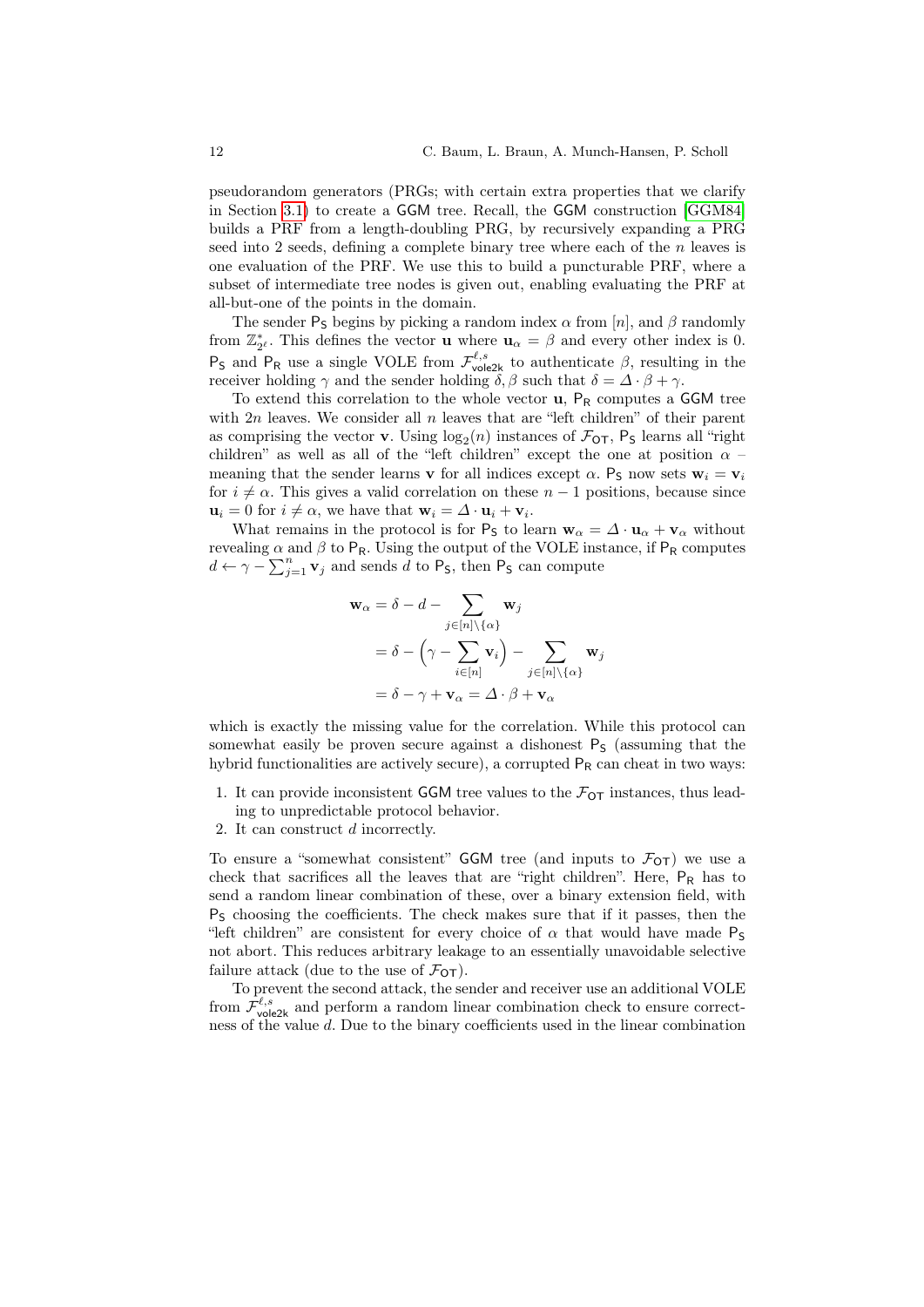over  $\mathbb{Z}_{2^{\ell}}$ , our check only has soundness  $1/2$ . This, however, suffices to prove security if we relax the functionality by allowing a corrupt receiver to learn  $\alpha$ with probability  $1/2$ . This way, in the simulation in our security proof, if the challenge vector  $\chi$  is such that the receiver passes the check despite cheating, the simulator can still extract a valid input using its knowledge of  $\alpha$ .

The full protocol is presented in Figure [5.](#page-13-0) Before proving security of it, we first recap the Puncturable PRF from GGM construction and its security properties.

#### <span id="page-12-0"></span>3.1 Checking Consistency of the GGM Construction

We use the GGM [\[GGM86\]](#page-31-11) construction to implement a puncturable PRF F with domain [n] and range  $\{0,1\}^{\kappa}$ .

In a puncturable PRF (PPRF), one party  $P_1$  generates a PRF key  $k$ , and then both parties engage in a protocol where the second party  $P_2$  obtains a punctured key  $k\{\alpha\}$  for an index  $\alpha \in [n]$  of its choice. With  $k\{\alpha\}$ , it is possible for  $P_2$  to evaluate F at all points  $[n] \setminus {\{\alpha\}}$  so that  $F(k, i) = F(k\{\alpha\}, i)$  for  $i \neq \alpha$ , while nothing about  $F(k, \alpha)$  is revealed. More formally:

<span id="page-12-2"></span>**Definition 2** (Adapted from  $[Boy+19]$ ). A puncturable pseudorandom function (PPRF) with keyspace K, domain [n] and range  $\{0,1\}^{\kappa}$  is a pseudorandom function F with an additional keyspace  $\mathcal{K}_p$  and 3 PPT algorithms KeyGen, Gen, PuncEval such that

**KeyGen** on input  $1^{\kappa}$  outputs a random key  $k \in \mathcal{K}$ . **Gen** on input n, k outputs  $\{F(k, i), k\{i\}\}_{i \in [n]}$  where  $k\{i\} \in \mathcal{K}_p$ . **PuncEval** on input  $n, \alpha, k\{\alpha\}$  outputs  $\mathbf{v}^{\alpha}$  such that  $\mathbf{v}^{\alpha} \in (\{0, 1\}^{\kappa})^n$ .

where  $F(k, i) = \mathbf{v}_i^{\alpha}$  for all  $i \neq \alpha$  and no PPT adversary A, given  $n, \alpha, k\{\alpha\}$  as input, can distinguish  $F(k, \alpha)$  from a uniformly random value in  $\{0, 1\}^{\kappa}$  except with probability negl( $\kappa$ ).

For simplicity, we describe the algorithms for domains of size  $n = 2<sup>h</sup>$  for some  $h \in \mathbb{N}$ . By pruning the tree appropriately, the procedures can be adapted to support domain sizes that are not powers of two. Throughout the coming sections, we let  $\alpha_1, \ldots, \alpha_h$  be the bit decomposition of  $\alpha = \sum_{i=0}^{h-1} 2^i \cdot \alpha_{h-i}$ , and let  $\overline{\alpha}_i$  denote the complement. Let  $\kappa$  be a computational and  $\sigma$  be a statistical security parameter. Define  $\sigma' := \sigma + 2 \log n$  and let  $G: \{0,1\}^{\kappa} \to \{0,1\}^{2\kappa}$  and  $\mathsf{G}' \colon \{0,1\}^{\kappa} \to \mathbb{Z}_{2^{\ell}} \times \mathbb{F}_{2^{\sigma'}}$  be two PRGs.

Recall that to achieve malicious security when generating a PPRF key in our protocol, we use the redundancy introduced from extending the domain to size 2n, and check consistency by letting the receiver provide a hash of all the right leaves of the GGM tree. In order for the right leaves of the GGM tree to fix a unique tree, we require the PRG used for the final layer  $\mathsf{G}' \colon \{0,1\}^{\kappa} \to \mathbb{Z}_{2^{\ell}} \times \mathbb{F}_{2^{\sigma'}}$ to satisfy the *right-half injectivity* property<sup>[3](#page-12-1)</sup> as defined below.

<span id="page-12-1"></span> $3$  As noted in [\[Boy+19\]](#page-31-4), this can be replaced with a weaker notion of right-half collision resistance, which is easier to achieve in practice.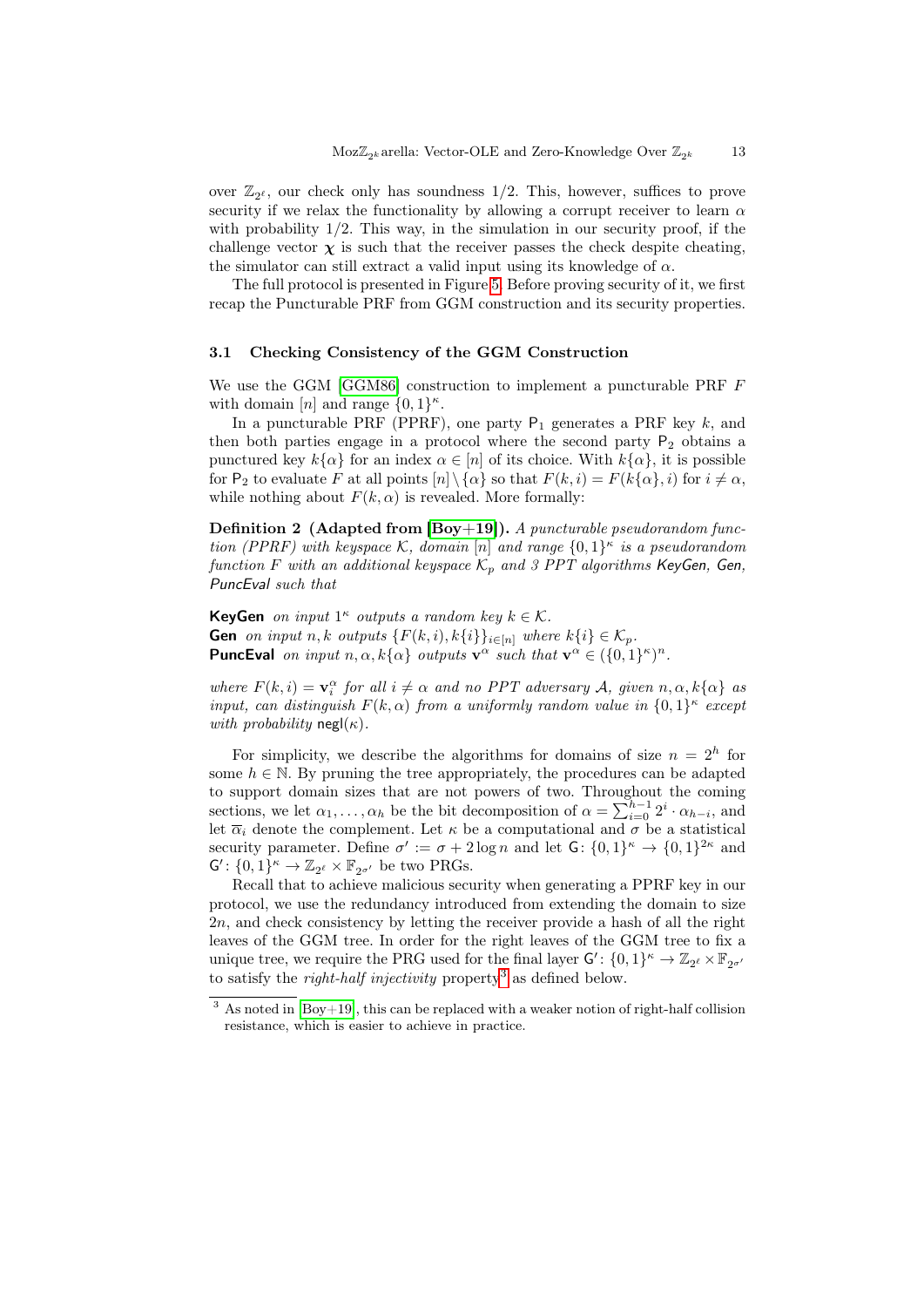$\textbf{Single-Point } \textbf{VOLE} \textbf{ for } \mathbb{Z}_{2^\ell} \textbf{:} \text{ } H^{\ell,s}_{\mathsf{sp}\text{-}\mathsf{vole2k}}$ 

For the (lnit) and (Extend) operations, the parties simply query  $\mathcal{F}_{\text{vole2k}}^{\ell,s}$ .

- **SP-Extend** For (**SP-Extend**, *n*): Let  $h := \lceil \log n \rceil$  and  $\sigma' := \sigma + 2h$ .
- 1. The parties send (Extend, 1) to  $\mathcal{F}_{\text{vole2k}}^{\ell,s}$ . P<sub>S</sub> receives  $a, c \in \mathbb{Z}_{2^{\ell}}$  and P<sub>R</sub> receives  $b \in \mathbb{Z}_{2^{\ell}}$  such that  $c = \Delta \cdot a + b \pmod{2^{\ell}}$  holds.
- 2. P<sub>S</sub> samples  $\alpha \in_R [n], \beta \in_R \mathbb{Z}_{2^{\ell}}^*$  and lets  $\mathbf{u} \in \mathbb{Z}_{2^{\ell}}^n$  be the vector with  $u_{\alpha} = \beta$ and  $u_i = 0$  for all  $i \neq \alpha$ .
- 3. P<sub>S</sub> sets  $\delta := c$  and sends  $a' := \beta a \in \mathbb{Z}_{2^{\ell}}$  to P<sub>R</sub>. P<sub>R</sub> computes  $\gamma :=$  $b - \Delta \cdot a' \in \mathbb{Z}_{2^{\ell}}$ . Now,  $\delta = \Delta \cdot \beta + \gamma \pmod{2^{\ell}}$ .
- 4. P<sub>R</sub> computes  $k \leftarrow \textsf{GGM.KeyGen}(1^\kappa), \; \text{runs } \; (\textbf{v},\textbf{t},(\overline{K}_0^i,\overline{K}_1^i)_{i \in [h]},\overline{K}_1^{h+1}) \leftarrow$ **GGM.Gen** $(n, k)$ , and sends  $\overline{K}^{h+1} := \overline{K}_1^{h+1} \in \mathbb{F}_{2^{\sigma'}}$  to P<sub>S</sub>.
- 5. Write  $\alpha = \sum_{i=0}^{h-1} 2^i \cdot \alpha_{h-i}$ , for  $\alpha_i \in \{0,1\}$ . For  $i \in [h]$ , the parties call  $\mathcal{F}_{\text{OT}}$ where P<sub>S</sub>, acting as the receiver, inputs  $\overline{\alpha}_i$  and P<sub>R</sub> inputs  $(\overline{K}_0^i, \overline{K}_1^i)_{i \in [h]}$  to  $\mathcal{F}_{\text{OT}}$ . P<sub>S</sub> receives  $\overline{K}^i := \overline{K}^i_{\overline{\alpha}_i}$ .
- <span id="page-13-4"></span>6. Check the GGM tree: ([a](#page-13-1)) Ps samples  $\xi \in_R \mathbb{F}_{2^{\sigma'}}^n$  and sends  $\xi$  to P<sub>R</sub>.<sup>*a*</sup>
	- (b) P<sub>R</sub> computes  $\Gamma := \langle \boldsymbol{\xi}, \mathbf{t} \rangle \in \mathbb{F}_{2\sigma'}$  and sends  $\Gamma$  to P<sub>S</sub>.
	- (c)  $P_S$  runs  $\mathbf{v}^{\alpha}$   $\leftarrow$  GGM. PuncEval $(n, \alpha, (\overline{K}^i)_{i \in [h+1]})$  followed by GGM.Check $(n, \alpha, (\overline{K}^i)_{i \in [h+1]}, \xi, \Gamma)$ . If the latter returns  $\bot$ , P<sub>S</sub> aborts. Otherwise it has obtained  $(v_j)_{j\in[n]\setminus\{\alpha\}}$ .
- 7. P<sub>R</sub> sends  $d := \gamma \sum_{j=1}^n v_j \in \mathbb{Z}_{2^{\ell}}$  to P<sub>S</sub>. P<sub>S</sub> defines  $\mathbf{w} \in \mathbb{Z}_{2^{\ell}}^n$  such that  $w_j := v_j \text{ for } j \in [n] \setminus {\{\alpha\}} \text{ and } w_{\alpha} := \delta - d - \sum_{\substack{1 \leq j \leq n \ j \neq \alpha}} w_j. \text{ Then } \mathbf{w} = \Delta \cdot \mathbf{u} + \mathbf{v}.$

8. Check consistency of d:

- (a) The parties send (Extend, 1) to  $\mathcal{F}_{\text{vole2k}}^{\ell,s}$ . P<sub>S</sub> receives  $x, z \in \mathbb{Z}_{2^{\ell}}$  and P<sub>R</sub> receives  $y^* \in \mathbb{Z}_{2^{\ell}}$  such that  $z = \Delta \cdot x + y^* \pmod{2^{\ell}}$  holds.
- ([b](#page-13-2))  $P_S$  samples  $\chi \in_R \{0,1\}^n$  with  $HW(\chi) = \frac{n}{2}$  and sends it to  $P_R$ <sup>b</sup>.
- (c) P<sub>S</sub> computes  $x^* := \chi_\alpha \cdot \beta x \in \mathbb{Z}_{2^\ell}$  and sends  $x^*$  to P<sub>R</sub>. P<sub>R</sub> computes  $y := y^* - \Delta \cdot x^* \in \mathbb{Z}_{2^{\ell}}$ . Then  $z = y + \Delta \cdot \chi_{\alpha} \cdot \beta$ .
- <span id="page-13-3"></span>(d) P<sub>S</sub> computes  $V_{\mathsf{P}_\mathsf{S}} := \sum_{i=1}^n \chi_i \cdot w_i - z$ , and P<sub>R</sub> computes  $V_{\mathsf{P}_\mathsf{R}} := \sum_{i=1}^n \chi_i \cdot w_i$  $v_i - y$ . They send  $V_{\mathsf{P}_\mathsf{S}}$ ,  $V_{\mathsf{P}_\mathsf{R}}$  to  $\mathcal{F}_{\mathsf{EQ}}$ . If it returns (abort), then abort.
- 9. P<sub>S</sub> outputs  $(\mathbf{u}, \mathbf{w})$ , and P<sub>R</sub> outputs **v**.

<span id="page-13-1"></span><sup>a</sup> Instead of sending the whole vector  $\xi$ ,  $P_S$  can send a  $\kappa$  bit random seed which is then expanded with a PRG to obtain  $\xi$ .

<span id="page-13-2"></span> $^b$  Again,  $\mathsf{P}_\mathsf{S}$  can send a short seed instead of  $\pmb{\chi}$ 

<span id="page-13-0"></span>**Fig. 5.** Protocol instantiating  $\mathcal{F}_{\text{sp-vole2k}}^{\ell,s}$  in the  $(\mathcal{F}_{\text{vole2k}}^{\ell,s}, \mathcal{F}_{\text{OT}}, \mathcal{F}_{\text{EQ}})$ -hybrid model.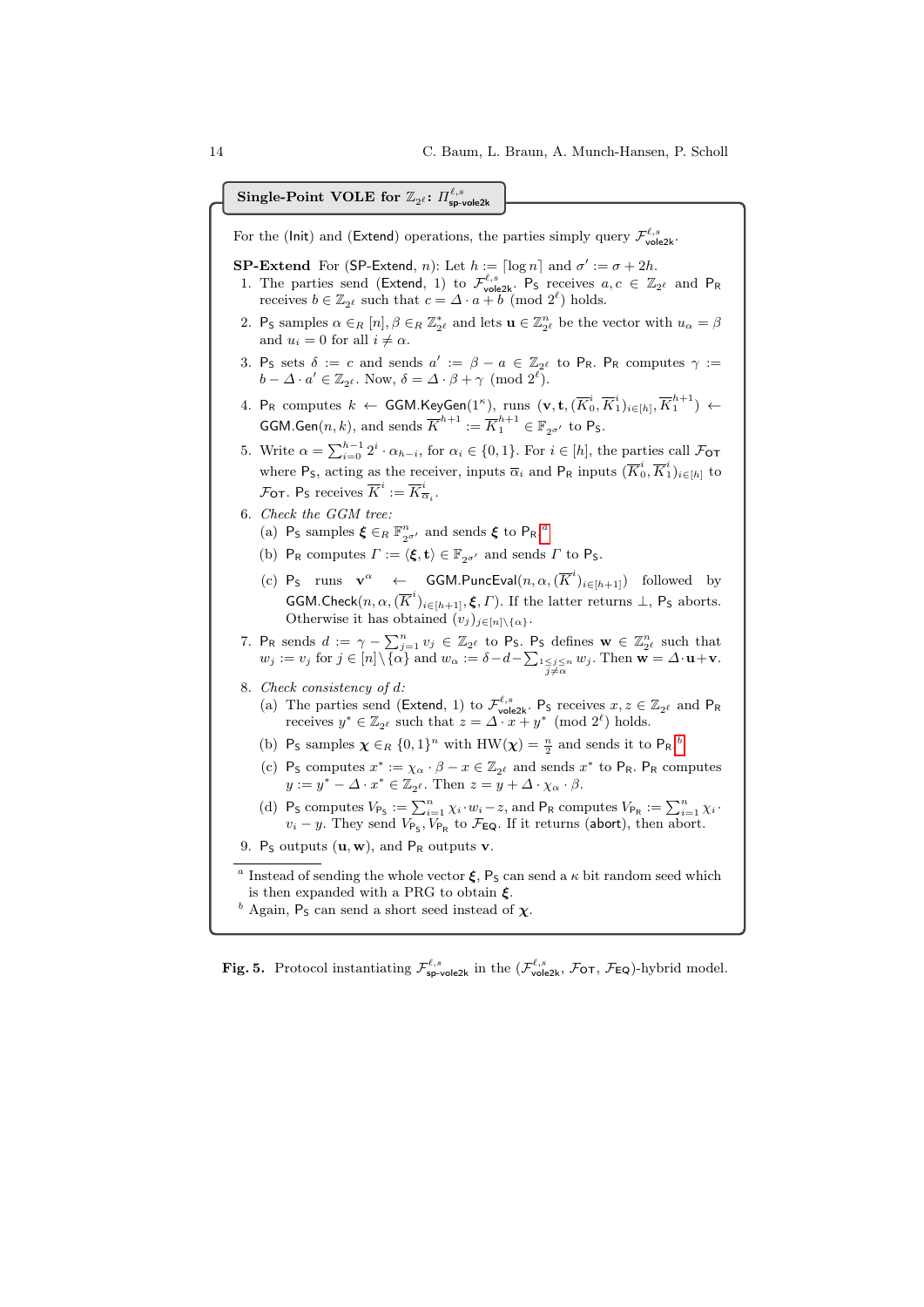**Definition 3.** We say that a function  $f = (f_0, f_1): \{0, 1\}^{\kappa} \to \mathbb{Z}_{2^{\ell}} \times \mathbb{F}_{2^{\sigma'}}, x \mapsto$  $(f_0(x), f_1(x))$  is right-half injective, if its restriction to the right-half of the output space  $f_1$ :  $\{0,1\}^{\kappa} \to \mathbb{F}_{2^{\sigma'}}$  is injective.

In order to achieve active security of our construction, we provide an additional algorithm Check, together with a finite challenge set  $\mathcal{E}$ . This algorithm, on input  $n, \alpha, k\{\alpha\}$ , a challenge  $\xi$  and a checking value  $\Gamma$  outputs  $\top$  or  $\bot$ .

<span id="page-14-0"></span>Definition 4 (PPRF consistency). Let F be a PPRF and let  $\Xi$  be a challenge set whose size depends on a statistical security parameter  $\sigma$ . Consider the following game for Check:

- 1.  $(k{1},...,k{n},\text{state}) \leftarrow \mathcal{A}(1^{\kappa},n)$ .
- 2.  $\xi \in_R \Xi$
- 3.  $\Gamma \leftarrow \mathcal{A}(1^{\kappa}, \text{state}, \xi)$
- 4. For all  $\alpha \in [n]$ , let  $\mathbf{v}^{\alpha} \leftarrow$  PuncEval $(1^{\kappa}, \alpha, k\{\alpha\})$ .
- 5. Define  $I := {\alpha \in [n] | \top = \text{Check}(n, \alpha, k\{\alpha\}, \xi, \Gamma)\}.$
- 6. We say A wins the game if there exists  $\alpha \neq \alpha' \in I$  such that there is an index  $i \in [n] \setminus {\alpha, \alpha'}$  with  $v_i^{\alpha} \neq v_i^{\alpha'}$ .

We say that  $F$  has consistency if no algorithm  $A$  wins the above game with probability more than  $2^{-\sigma}$ .

Our algorithms GGM.KeyGen, GGM.Gen, GGM.PuncEval, GGM.Check, which are used to generate the key, set up the punctured keys, evaluate and check consistency of the punctured keys in our protocol are then as follows:

- 1. GGM.KeyGen( $1^{\kappa}$ ) samples  $k \in \{0,1\}^{\kappa}$  uniformly at random and outputs it.
- 2. GGM.Gen $(n, k)$  where  $n = 2<sup>h</sup>$  and  $k \in \{0, 1\}<sup>\kappa</sup>$  is a key:
	- (a) Set  $K_0^0 \leftarrow k$ .
	- (b) For each level  $i \in [h]$ , and for  $j \in \{0, \ldots, 2^{i-1}-1\}$  compute  $(K_{2j}^i, K_{2j+1}^i) \leftarrow$  $\mathsf{G}(K^{i-1}_{j}).$
	- (c) For  $i \in [h]$ , set  $\overline{K}_0^i \leftarrow \bigoplus_{j=0}^{2^{i-1}-1} K_{2j}^i$  and  $\overline{K}_1^i \leftarrow \bigoplus_{j=0}^{2^{i-1}-1} K_{2j+1}^i$ .
	- (d) For  $j \in [2^h]$  compute  $v_j, t_j \leftarrow G'(K_{j-1}^h)$ , and set  $\mathbf{v} := (v_1, \ldots, v_{2^h})$  and  $\mathbf{t} := (t_1, \ldots, t_{2^h}).$
	- (e) Compute  $\overline{K}_1^{h+1} \leftarrow \sum_{j \in [2^h]} t_i$ .
	- (f) Output  $(\mathbf{v}, \mathbf{t}, (\overline{K}_{0}^{i}))$  $i\overline{K}_0^i$  $\{i_1\}_{i\in[h]}, \overline{K}_1^{h+1}$  $\binom{n+1}{1}$ .
- 3. GGM.PuncEval $(n, \alpha, (\overline{K}^i)_{i \in [h+1]})$  where  $n = 2^h$ ,  $\alpha \in [n]$ , and  $\overline{K}^i \in \{0,1\}^\kappa$ :
	- (a) Set  $K^1_{\overline{\alpha}_1} \leftarrow \overline{K}^1$ .
	- (b) For each level  $i \in \{2, \ldots, h\}$ :
		- i. Let  $x := \sum_{j=1}^{i-1} 2^{j-1} \cdot \alpha_{i-j}$
		- ii. For  $j \in \{0, \ldots, 2^{i-1} 1\} \setminus \{x\}$ , compute  $(K_{2j}^i, K_{2j+1}^i) \leftarrow G(K_j^{i-1})$ .
		- iii. Compute  $K_{2x+\overline{\alpha}_i}^i \leftarrow \overline{K}^i \oplus \bigoplus_{\substack{0 \leq j < 2^{i-1} \\ j \neq x}}$ i  $K^i_{2j+\overline{\alpha}_i}.$
	- (c) For the last level  $h + 1$ :

i. For  $j \in [2^h] \setminus \{\alpha\}$  compute  $(v_j, t_j) \leftarrow G'(K^h_{j-1})$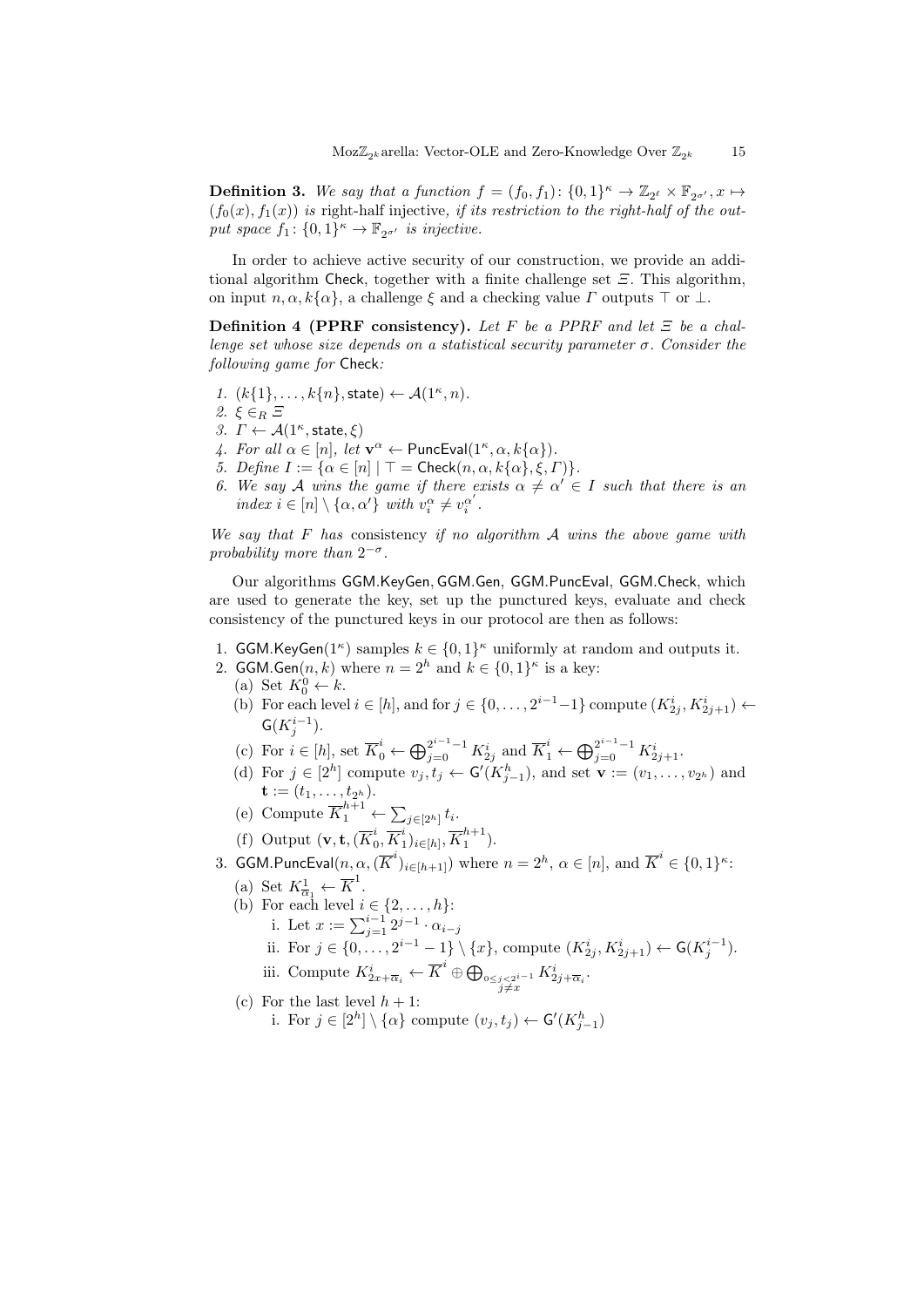(d) Output  $(v_j)_{j\in[2^h]\setminus\{\alpha\}}$ .

- 4. GGM.Check $(n, \alpha, (\overline{K}^i)_{i \in [h+1]}, (\xi_i)_{i \in [n]}, \Gamma)$  where  $n = 2^h$ , and  $\overline{K}^i \in \{0, 1\}^{\kappa}$ ,  $\xi_i \in \mathbb{F}_{2^{\sigma'}}$ , and  $\Gamma \in \mathbb{F}_{2^{\sigma'}}$ :
	- (a) For  $j \in [2^h] \setminus \{\alpha\}$  recompute  $t_j$  as in GGM.PuncEval.
	- (b) Compute  $t_{\alpha} \leftarrow \overline{K}^{h+1} \sum_{j \in [2^h] \setminus {\{\alpha\}}} t_j$ .
	- (c) If  $\Gamma = \sum_{i \in [n]} \xi_i \cdot t_i$ , output  $\top$ . Otherwise, output  $\bot$ .

In comparison to Definition [2](#page-12-2) GGM.Gen computes a compressed version of all keys. The pseudorandomness for GGM, as defined in Definition [2,](#page-12-2) follows from the standard pseudorandomness argument of the GGM construction [\[Kia+13;](#page-32-9) [BW13;](#page-31-12) [BGI14\]](#page-31-13).

The following theorem shows that the check ensures that a corrupted  $P_1$ cannot create an inconsistent GGM tree, where  $P_2$  obtains different values depending on  $\alpha$ . We give the proof in Appendix [C.](#page-36-0)

<span id="page-15-1"></span>Theorem 5 (Consistency of the GGM Tree). Let  $n = 2<sup>h</sup> \in \mathbb{N}$ ,  $\sigma' = \sigma + 2h$ , and  $G, G'$  as above, and let  $A$  be any time adversary. If  $G'$  is right-half injective, then A can win the game in Definition [4](#page-14-0) with probability at most  $2^{-(\sigma+1)}$ .

# 3.2 Security of  $\Pi^{\ell,s}_{\mathsf{sp}\text{-}\mathsf{vole2k}}$

<span id="page-15-0"></span>**Theorem 6.** The protocol  $\Pi_{\text{sp-vole2k}}^{\ell,s}$  (Figure [5\)](#page-13-0) securely realizes the functionality  $\mathcal{F}^{\ell,s}_{\mathsf{sp}\text{-}\mathsf{vole2k}}$  in the  $(\mathcal{F}^{\ell,s}_{\mathsf{vole2k}},\mathcal{F}_{\mathsf{OT}},\mathcal{F}_{\mathsf{EQ}})$ -hybrid model: No PPT environment Z can distinguish the real execution of the protocol from a simulated one except with  $probability 2^{-(\sigma+1)} + negl(\kappa).$ 

In the proof, we construct simulators for a corrupted sender and receiver. For the corrupted sender, the simulator follows the protocol by behaving like an honest receiver, but additionally extracts  $\alpha$  from the interactions of the dishonest sender with  $\mathcal{F}_{OT}$  and  $\beta$  from the VOLE. Its choice of GGM tree as well as other messages are used to define a consistent vector w that it sends to the functionality. A subtlety here is simulating the equality check in Step [8d](#page-13-3) of the protocol, as a corrupt sender can pass this with an ill-formed  $x^*$  if it can guess a portion of  $\Delta$  used in the VOLE-functionality correctly. The simulator must make a key query to  $\mathcal{F}_{\text{sp-vole2k}}^{\ell,s}$  to simulate the success event correctly. Another issue is that d sent by an honest receiver has a different distribution than how it is chosen in the simulation, but we show that any distinguisher can break the pseudorandomness of the GGM PPRF.

In the simulation for the corrupted receiver, the simulator first translates  $\mathcal{F}_{\text{OT}}$  inputs into leakage queries to the functionality. For this, we know that due to Step [6c](#page-13-4) any adversarial choice leads to consistent GGM tree leaves, so the simulator chooses the set of indices where the check in this Step would pass as leakage input to the functionality  $\mathcal{F}^{\ell,s}_{\text{sp-vole2k}}$ . This query then allows the simulator to create a valid transcript: if the attacker guessed  $\alpha$  exactly correct (the set is of size 1), then the simulator obtains  $\beta$  from the functionality and can directly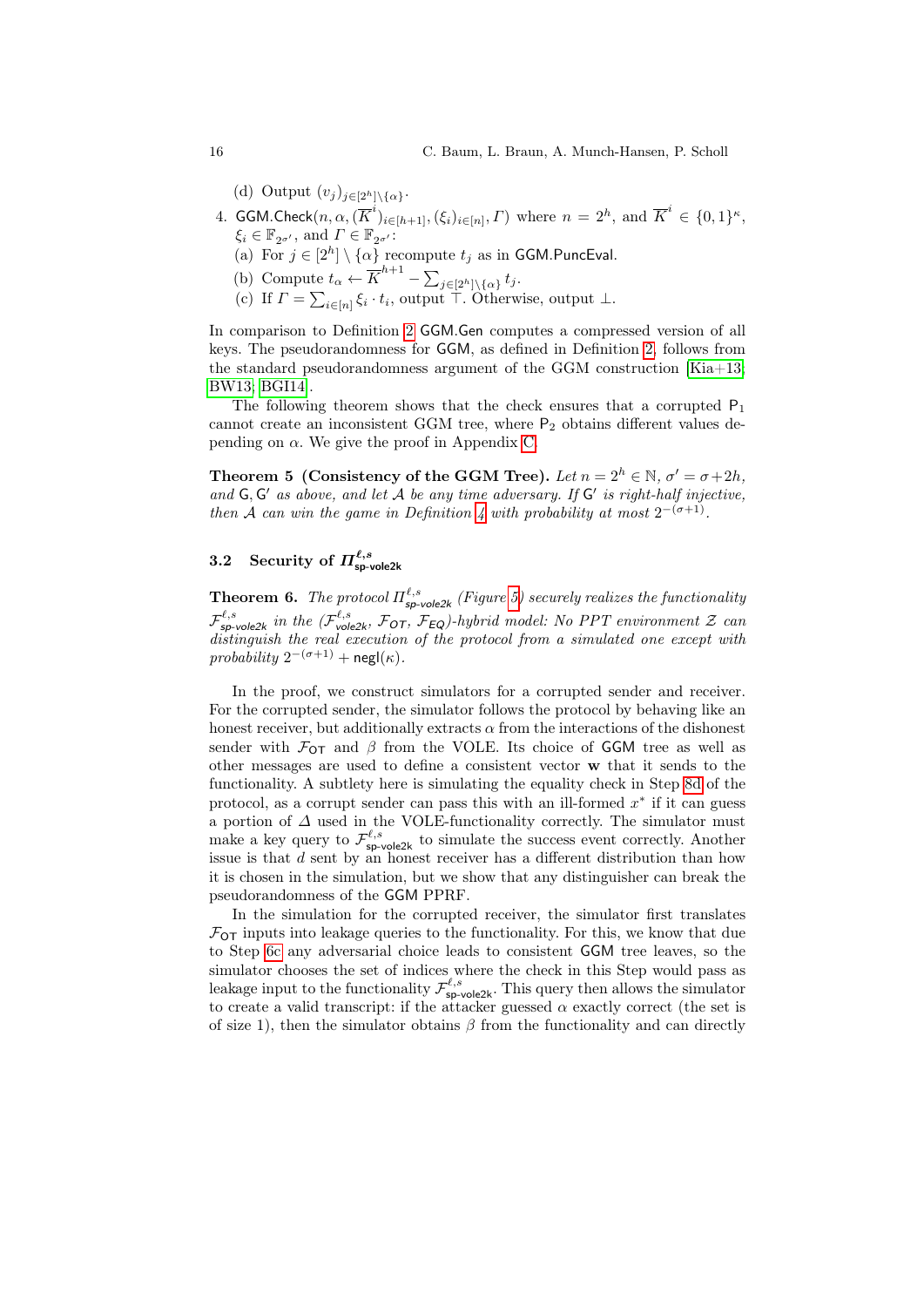follow the protocol with the honest inputs. If the adversary instead guessed a set of size  $> 1$  correctly that contains the secret  $\alpha$ , then the simulator can reconstruct the whole GGM tree and thus a potential input v. This furthermore allows the simulator to detect an inconsistent  $d$  that is sent by the corrupt receiver. An inconsistent d can be shown to translate into a selective failure attack on the equality check in Step [8d](#page-13-3) of the protocol, which requires the simulator to make the second leakage query. If it succeeds, then it obtains  $\alpha$  and can adjust  $\mathbf{v}_{\alpha}$ accordingly.

The full proof of Theorem [6,](#page-15-0) together with a summary of the protocol complexity, can be found in Appendix [C.](#page-36-0)

# <span id="page-16-0"></span>4 Vector OLE Construction

Given our single-point VOLE protocol, we build a protocol for random VOLE extension over  $\mathbb{Z}_{2^{\ell}}$  by running t single-point instances of length  $n/t$ , and concatenating their outputs to obtain a weight  $t$  VOLE correlation of length  $n$ . Then, these (together with some additional VOLEs) can be extended into pseudorandom VOLEs by applying the primal LPN assumption over  $\mathbb{Z}_{2^{\ell}}$  with regular noise vectors of weight t. Since our single-point protocol introduces some leakage on the hidden point, we need to rely on a variant of LPN with some leakage on the regular noise coordinates.

# 4.1 Leaky Regular LPN Assumption

The assumption, below, translates the leakage from the single-point VOLE functionality (Figure [4\)](#page-10-0) into leakage on the LPN error vector. Note that there are two separate leakage queries: the first of these allows the adversary to try and guess a single predicate on the entire noise vector, and aborts if this guess is incorrect. This is similar to previous works  $[Boy+19; Wen+21]$  $[Boy+19; Wen+21]$ , and essentially only leaks 1 bit of information on average on the position of the non-zero entries. The second query, in Step [5](#page-17-0) is more powerful, since for each query made by the adversary, the exact position of one noise coordinate is leaked with probability  $1/2$ . Intuitively, this means that up to c coordinates of the error vector can be leaked with probability  $2^{-c}$ . In Appendix [B.3,](#page-34-0) we discuss how to select parameters such as to mitigate the effect of this leakage.

<span id="page-16-1"></span>**Definition 7.** Let  $A \leftarrow G(m, n, 2^{\ell}) \in \mathbb{Z}_{2^{\ell}}^{m \times n}$  be a primal-LPN matrix, and consider the following game  $G_b(\kappa)$  with a PPT adversary A, parameterized by a bit b and security parameter  $\kappa$ :

- 1. Sample  $\mathbf{e} = (\mathbf{e}_1, \dots, \mathbf{e}_t) \leftarrow \mathbb{Z}_{2^{\ell}}^n$ , where each sub-vector  $\mathbf{e}_i \in \mathbb{Z}_{2^{\ell}}^{n/t}$  $\frac{n}{2^{\ell}}$  has exactly one non-zero entry in  $\mathbb{Z}_{2^{\ell}}^*$ , in position  $\alpha_i$ , and sample  $\mathbf{s} \leftarrow \mathbb{Z}_{2^{\ell}}^{\hat{m}}$  uniformly
- <span id="page-16-2"></span>2. A sends sets  $I_1, \ldots, I_t \subset [n/t]$
- 3. If  $\alpha_j \in I_j$  for all  $j \in [t]$ , send OK to A, otherwise abort. Additionally, for any j where  $|I_j| = 1$ , send  $e_j$  to A
- <span id="page-16-3"></span>4. A sends sets  $J_1, \ldots, J_t \subset [n/t]$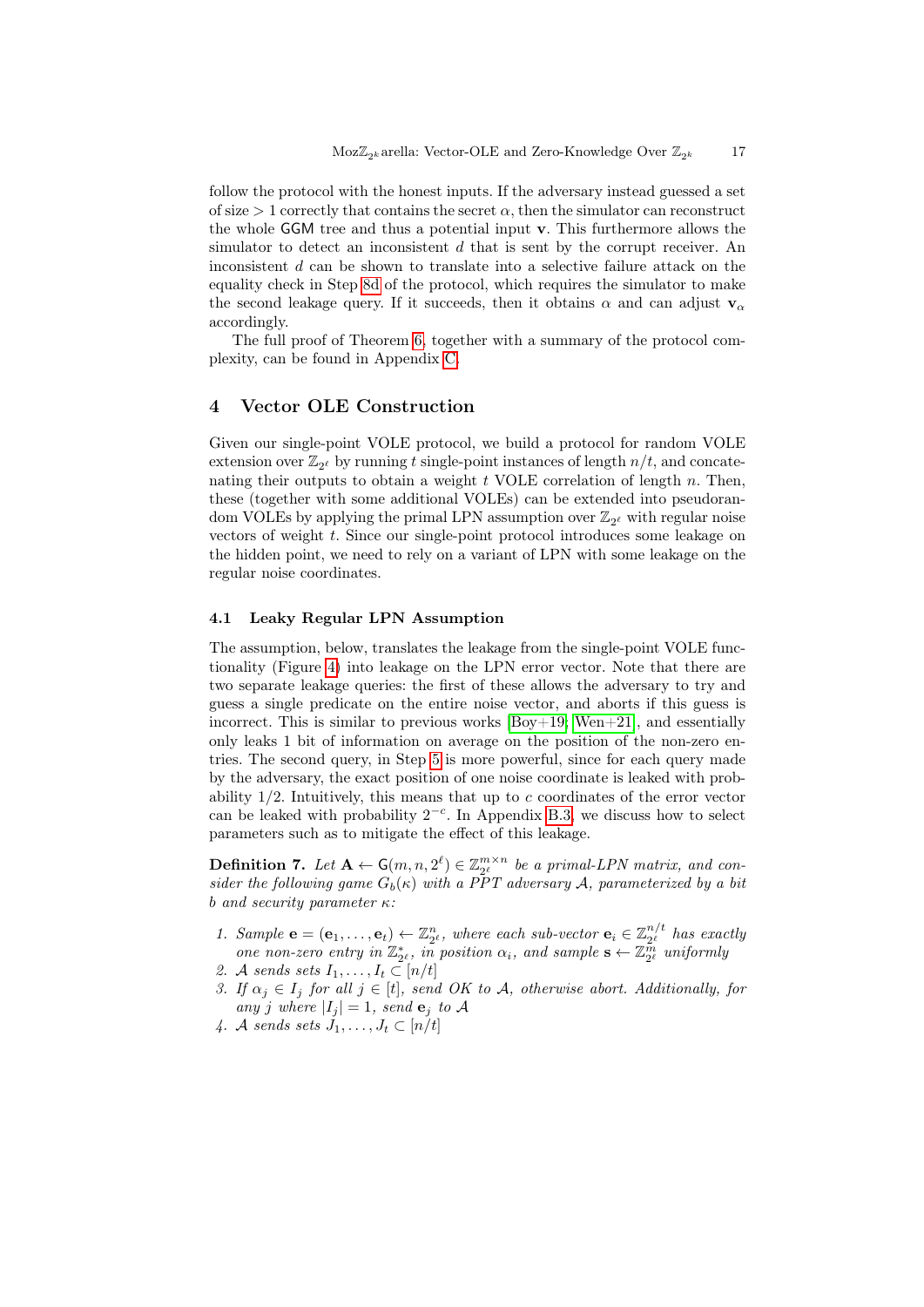- <span id="page-17-0"></span>5. For each  $J_i$  where  $|J_i| = n/(2t)$ : if  $\alpha_i \in J_i$ , send  $\alpha_i$  to A, otherwise abort
- 6. Let  $\mathbf{y}_0 = \mathbf{s} \cdot \mathbf{A} + \mathbf{e}$  and sample  $\mathbf{y}_1 \leftarrow \mathbb{Z}_{2^{\ell}}^n$
- 7. Send  $y_b$  to  $A$
- 8. A outputs a bit b' (if the game aborted, set the output to  $\perp$ )

The assumption is that  $|\Pr[\mathcal{A}^{G_0(\kappa)} = 1] - \Pr[\mathcal{A}^{G_1(\kappa)} = 1]|$  is negligible in  $\kappa$ .

#### 4.2 Vector OLE Protocol

Our complete VOLE protocol is given in Figure [6.](#page-18-0) It realises the functionality  $\mathcal{F}_{\text{vole2k}}^{\ell,s}$  (Figure [1\)](#page-6-0), which is the same functionality used for base VOLEs in our single-point protocol. This allows us to use the same kind of "bootstrapping" mechanism as [\[Wen+21\]](#page-32-0), where a portion of the produced VOLE outputs is reserved to be used as the base VOLEs in the next iteration of the protocol.

In the Init phase of the protocol, the parties create a base VOLE of length  $m$ , defining the random LPN secret **u**, given to the sender, and the scalar  $\Delta$ , given to the receiver. Then, in each call to Extend, the parties run  $t$  instances of  $\mathcal{F}^{\ell,s}_{\mathsf{sp}\text{-}\mathsf{vole2k}}$  to generate  $\mathbf{c} = (c_1,\ldots,c_t)$  and  $\mathbf{e} = (e_1,\ldots,e_t)$  for the sender and  $\mathbf{b} =$  $(b_1, \ldots, b_t)$  for the receiver. The sender then simply computes  $\mathbf{x} \leftarrow \mathbf{u} \cdot \mathbf{A} + \mathbf{e} \in \mathbb{Z}_{2^r}^n$ and  $\mathbf{z} \leftarrow \mathbf{w} \cdot \mathbf{A} + \mathbf{c} \in \mathbb{Z}_{2^r}^n$  and the receiver computes  $\mathbf{y} = \mathbf{v} \cdot \mathbf{A} + \mathbf{b} \in \mathbb{Z}_{2^r}^n$ . This results in the sender holding **x**, **z** and the receiver holding **y** such that  $z = x \cdot \Delta + y$ . The first m entries of these are reserved to define a fresh LPN secret for the next call to Extend, while the remainder are output by the parties.<sup>[4](#page-17-1)</sup>

<span id="page-17-3"></span>**Theorem 8.** The protocol  $\Pi_{\text{vole2k}}^{\ell,s}$  in Fig. [6](#page-18-0) securely realizes the functionality  $\mathcal{F}_{\text{vole2k}}^{\ell,s}$  in the  $\mathcal{F}_{\text{sp-vole2k}}^{\ell,s}$ -hybrid model, under the leaky regular LPN assumption.

The proof, given in Appendix [D,](#page-45-0) is straightforward for the malicious sender, and for the malicious receiver we translate the protocol into an instance of primal LPN from Definition [1,](#page-7-2) which yields indistinguishability.

Communication Complexity When we instantiate the single-point VOLE with our protocol  $\Pi_{\text{sp-vole2k}}^{\ell,s}$  from Section [3,](#page-9-0) use the equality test sketched in Section [2.3,](#page-6-1) and Silent OT [\[Boy+19;](#page-31-4) [Yan+20;](#page-32-8) [CRR21\]](#page-31-7), our VOLE extension protocol  $\Pi_{\text{vole2k}}^{\ell,s}$  with LPN parameters,  $(m, t, n)$  requires  $m + 2t$  base VOLEs and  $4t\ell + 2t\sigma + 4t[\log n/t] + (5+2[\log n/t])t\kappa$  bit of communication. The costs for the single-point VOLE protocol are broken down in Appendix [C.3.](#page-44-0)

# <span id="page-17-2"></span>5 QuarkSilver: QuickSilver Modulo 2<sup>k</sup>

We now construct the QuarkSilver zero-knowledge proof system, which is based on a similar principle as the QuickSilver protocol. The main technique to achieve soundness in QuickSilver  $[Yan+21]$ , similar to LPZK [\[DIO21\]](#page-31-1), is that a dishonest

<span id="page-17-1"></span><sup>&</sup>lt;sup>4</sup> In our implementation, we actually reserve  $m + 2t$  of the outputs, since we need 2 extra VOLEs for each execution of the protocol for  $\mathcal{F}_{\text{sp-vole2k}}^{\ell,s}$ .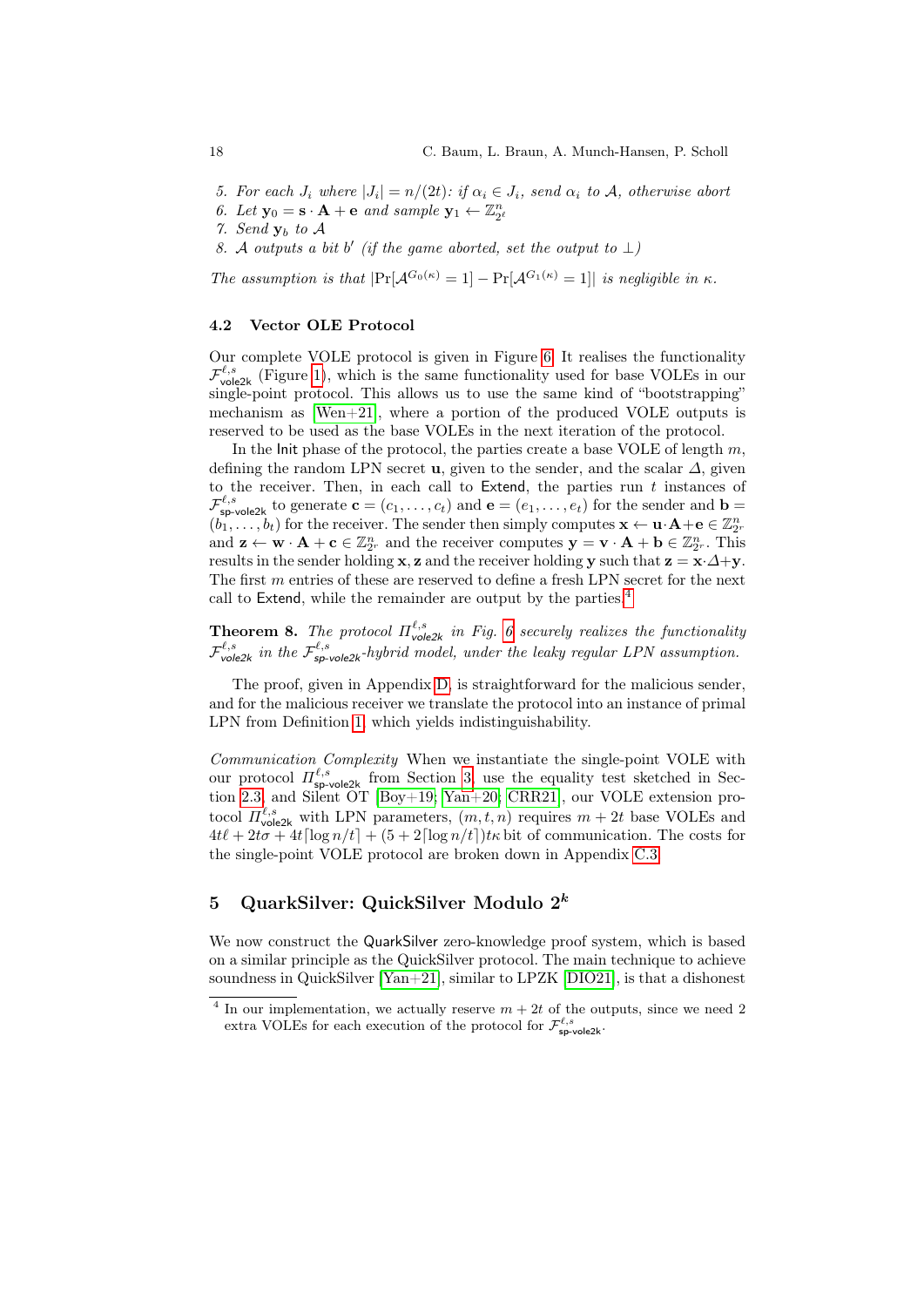

<span id="page-18-0"></span>**Fig. 6.** Protocol for VOLE over  $\mathbb{Z}_{2^k}$  in the  $\mathcal{F}_{\text{sp-vole2k}}^{\ell,s}$ -hybrid model. Based on [\[Wen+21\]](#page-32-0).

prover can only cheat in multiplication checks if it can come up with a quadratic polynomial of a certain form, which has a root  $\Delta$  unknown to the prover. This is straightforward over fields, but over  $\mathbb{Z}_{2^k}$  there might be many more than just two roots for a polynomial. Before constructing the zero-knowledge protocol, we therefore give upper-bounds on the number of roots of certain quadratic polynomials over  $\mathbb{Z}_{2^k}$ .

### <span id="page-18-2"></span>5.1 Bounded Solutions to Quadratic Equations in  $\mathbb{Z}_{2^k}$

We examine the roots of the following polynomial modulo  $2^{\ell}$ :

$$
f(x) = ax^2 + bx + c
$$

We are only interested in the case where  $a \neq 0 \mod 2^k$ , while b and c may be chosen arbitrarily by the adversary. Finally, we also only look at roots  $x \in \{0, \ldots, 2^s - 1\}$ , since the secret MAC key  $\Delta$  is sampled from this range.

<span id="page-18-1"></span>Towards giving a bound, we will use the following basic fact about modular square roots.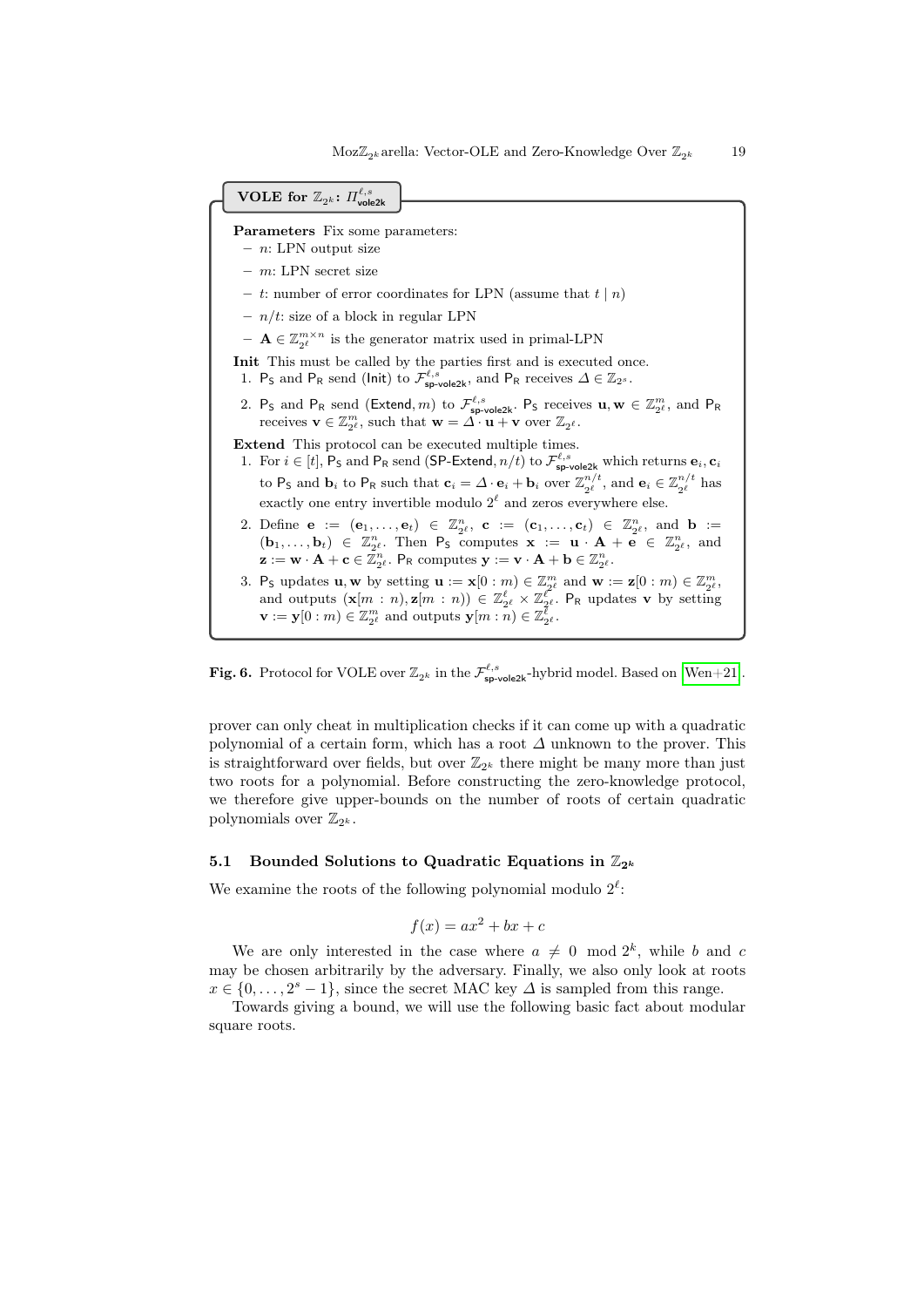**Proposition 9.** Let  $a \in \mathbb{Z}$  be an odd number. Then  $x^2 = a \mod 2^{\ell}$  has at most 4 solutions.

The proof is standard and can be found in Appendix [E.1.](#page-46-0)

We also use a version of Hensel's lemma (see e.g. [\[Hac07\]](#page-32-10)), which allows lifting certain solutions to an equation modulo p up to solutions modulo  $p^{\ell}$ .

<span id="page-19-0"></span>**Lemma 10 (Hensel's lemma).** Let p be prime,  $f(x)$  be a polynomial with integer coefficients and  $f'(x)$  its derivative. If there exists an integer  $x^*$  such that

$$
f(x^*) = 0 \mod p^i \quad and \quad f'(x^*) \neq 0 \mod p
$$

then there is a unique integer y modulo  $p^{i+1}$  satisfying

$$
f(y) = 0 \mod p^{i+1} \quad and \quad x^* = y \mod p^i
$$

Note that any solution to  $f(x) = 0$  modulo  $p^{\ell}$  is also a solution modulo p. Hence, if the derivatives of all the roots modulo  $p$  are non-zero, we are guaranteed that there are no more than two solutions modulo higher powers. The challenging case is when the derivative is zero. We now show the following.

<span id="page-19-1"></span>**Lemma 11.** Let  $f(x) \in \mathbb{Z}[x]$  be a quadratic equation such that  $2^r$  is the largest power of 2 dividing all coefficients. Then for any  $\ell, s, s' \in \mathbb{N}$  such that  $\ell - r > s'$ there are at most  $2^{\max\{(2s-s')/2,1\}}$  solutions to  $f(x) = 0 \mod 2^{\ell}$  in  $\{0,\ldots,2^s-1\}$ 1}.

*Proof.* First, we will divide  $f(x)$  by  $2^r$ , the largest power of two that divides all coefficients, then redefine  $f$  accordingly and solve:

$$
f(x) = ax^2 + bx + c = 0 \mod 2^{\ell - r}
$$

where now at least one of  $\{a, b, c\}$  is odd.

Case 1: a and b are odd. We can use Lemma [10,](#page-19-0) since the derivative  $f'(x) =$  $2ax+b$  is odd and, therefore, non-zero modulo 2. This means any solution modulo 2 lifts to a unique solution modulo higher powers, so there are at most 2 solutions modulo  $2^{\ell-r}$ .

Case 2: a is odd and b is even. Since a is invertible modulo  $2^{\ell-r}$ , we can complete the square: Define  $g(y) := a \cdot y^2 + t$  with  $t := c - b^2/4 \cdot (a^{-1} \mod 2^{\ell-r})$ . Then we have  $f(x) = g(y) \pmod{2^{\ell-r}}$  using the substitution  $y = x + b/2 \cdot (a^{-1} \mod 2^{\ell-r})$ :

$$
g(y) = a \cdot (x + b/2 \cdot (a^{-1} \mod 2^{\ell-r}))^{2} + c - b^{2}/4 \cdot (a^{-1} \mod 2^{\ell-r})
$$
  
=  $a \cdot x^{2} + b \cdot x + b^{2}/4 \cdot (a^{-1} \mod 2^{\ell-r}) + c - b^{2}/4 \cdot (a^{-1} \mod 2^{\ell-r})$   
=  $ax^{2} + bx + c = f(x) \pmod{2^{\ell-r}}$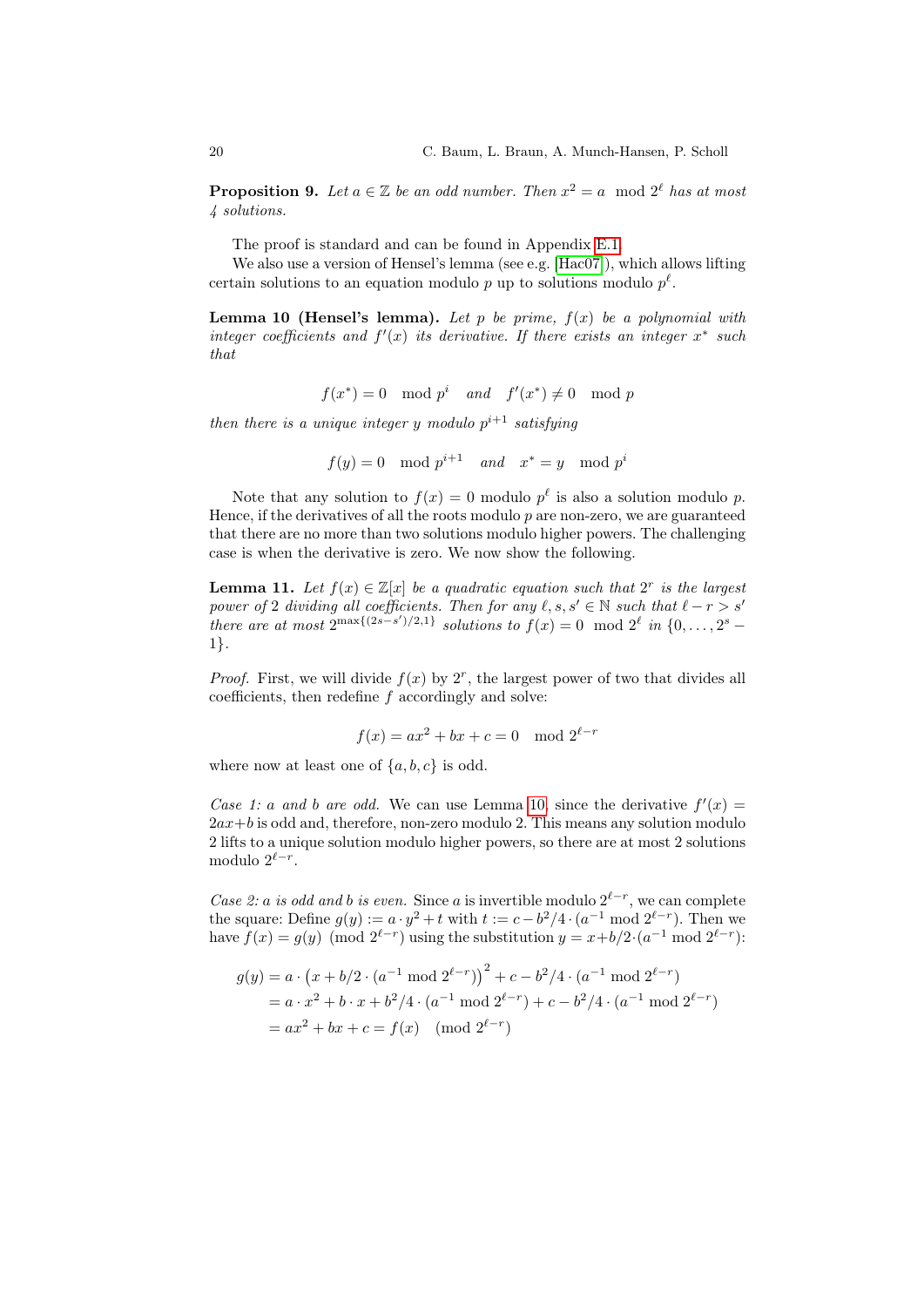So, to solve for x we can now solve  $ay^2 = -t \mod 2^{\ell-r}$  for y, where the original constraint for x now puts y in the interval  $\{b/2 \cdot (a^{-1} \mod 2^{\ell-r}), \ldots, b/2 \cdot \}$  $(a^{-1} \mod 2^{\ell-r}) + 2^s - 1$ . Since this substitution is just a constant shift, the maximal number of possible solutions in any interval of length  $2<sup>s</sup>$  for g directly translates into an upper bound on the number of solutions for  $f$  in the solution space.

Letting  $t' = t \cdot (a^{-1} \mod 2^{\ell - r})$ , we now want to solve:

<span id="page-20-0"></span>
$$
y^2 = -t' \pmod{2^{\ell-r}}
$$
 (1)

- − **Case (2a):**  $t' = 0 \pmod{2^{\ell-r}}$ . Then, the solutions y are all the multiples of  $2^{(\ell-r)/2}$ . In an interval of length  $2^s$ , there can be at most  $2^s/2^{(\ell-r)/2}$  <  $2^{s-s'/2}$  of these.
- **Case (2b):**  $t' \neq 0 \pmod{2^{\ell-r}}$ . Let  $2^{v'}$  be the largest power of two dividing t'. Since  $-t'$  is a square, v' must be even so we can write  $v' = 2v$  for some  $v \leq (\ell - r - 1)/2$ . Write  $-t' = u \cdot 2^{2v}$  for some odd  $u \in \mathbb{Z}$ , and let  $z = y/2^v$ , so we have

<span id="page-20-2"></span><span id="page-20-1"></span>
$$
z^2 = u \pmod{2^{\ell - r - 2v}}.
$$
 (2)

Any solution y for [\(1\)](#page-20-0) satisfies  $y = z \cdot 2^v \mod 2^{\ell-r-2v}$  for some z that is a solution to [\(2\)](#page-20-1). So, there is a  $k \in \mathbb{Z}$  such that

$$
y = z \cdot 2^{v} + k \cdot 2^{\ell - r - 2v}
$$
  
\n
$$
\Rightarrow y^{2} = z^{2} \cdot 2^{2v} + 2 \cdot z \cdot k \cdot 2^{\ell - r - v} + k^{2} \cdot 2^{2(\ell - r - 2v)}
$$
  
\n
$$
\Rightarrow y^{2} = -t' + z \cdot k \cdot 2^{\ell - r - v + 1} \pmod{2^{\ell - r}}.
$$
\n(3)

To bound the number of solutions  $y$ , it suffices to bound the number of  $z$  and k satisfying the above. For the y's to be distinct mod  $2^{\ell-r}$ , we need  $k < 2^{2v}$ , which means there are  $2^{v+1}$  possibilities for k, given by  $k = i \cdot 2^{v-1}$  for all  $i \in \{0, \ldots, 2^{v+1}-1\}$ . Since z is odd, from Proposition [9](#page-18-1) there are no more than 4 solutions to [\(2\)](#page-20-1), which are of the form  $\pm z_0$  and  $2^{\ell-r-2v-1} \pm z_0$  for some  $z_0$ . However, it is easy to see that plugging  $z := z_0 + 2^{\ell-r-2v-1}$  into [\(3\)](#page-20-2) gives the same set of solutions for y as with  $z := z_0$ , so we only need to count  $\pm z_0$ . Overall, this shows there are at most  $2^{v+2}$  solutions y to [\(3\)](#page-20-2). Since each solution in the set defined in Equation [\(3\)](#page-20-2) (with  $k = i \cdot 2^{v-1}$ ) is spaced apart by  $2^{\ell-r-v-1}$ , any interval of size  $2^s$  contains no more than  $2^{s-\ell+r+v+1}$  of these. From the fact that  $v \leq (\ell-r-1)/2$ , we get

$$
2^{s-\ell+r+v+1}\leq 2^{(\ell-r-1)/2-\ell+r+s+1)}=2^{(-(\ell-r)+1+2s)/2}\leq 2^{(2s-s')/2}
$$

as required (where the last inequality holds since  $\ell - r > s'$ ).

Case 3: a is even, b is odd. In this case,  $f(x) = x+c \mod 2$  is linear, hence, the unique solution  $x = c \mod 2$  gives a unique solution modulo  $2^{\ell-r}$  via Lemma [10.](#page-19-0)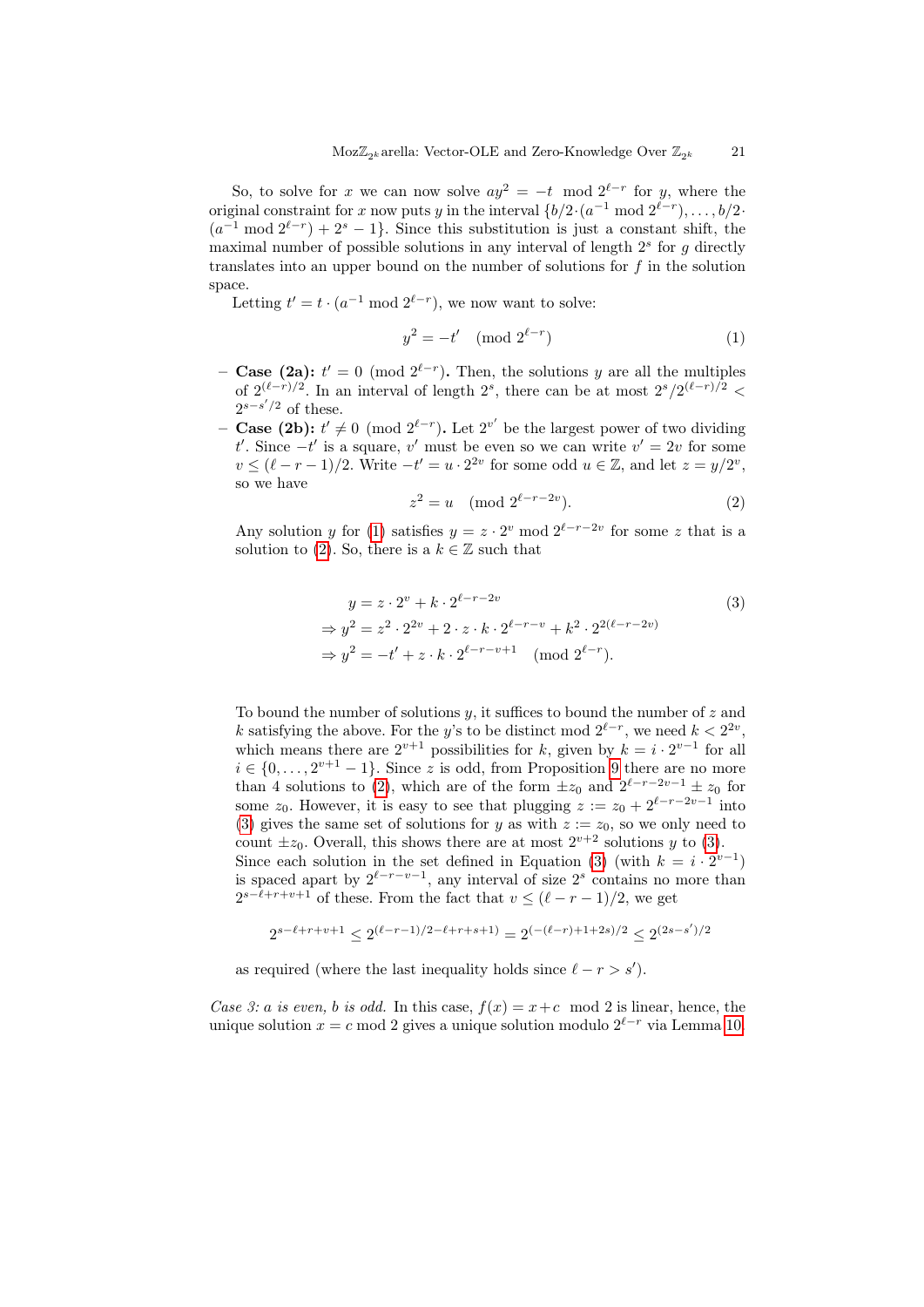Case 4: a, b are even, c is odd. Here,  $f(x) = 0$  has no solutions modulo 2, so also no solutions modulo any higher power.  $\Box$ 

#### <span id="page-21-3"></span>5.2 Bounded Solutions for a Generalized Setting

In the previous subsection, we analyzed the setting that one would end up with when constructing a soundness argument for our check for one multiplication. In order to amortize this check to  $t$  multiplications, we generalize the security game in the following theorem.

<span id="page-21-0"></span>**Theorem 12.** Let  $\ell, s, k \in \mathbb{N}^+$  so that  $\ell \geq k + 2s$  and consider the following game between a challenger  $\mathcal C$  and an adversary  $\mathcal A$ :

- 1. C chooses  $\Delta \in \mathbb{Z}_{2^s}$  uniformly at random.
- 2. A sends  $\delta_0, \ldots, \delta_t \in \mathbb{Z}$  such that not all  $\delta_i$  for  $i > 0$  are 0 mod  $2^k$ .
- <span id="page-21-1"></span>3. C chooses  $\chi_1, \ldots, \chi_t \leftarrow \mathbb{Z}_{2^s}$  uniformly at random and sends these to A.
- 4. A sends  $b, c \in \mathbb{Z}$ .
- 5. A wins iff  $(\delta_0 + \sum_i \chi_i \delta_i) \Delta^2 + b \Delta + c = 0 \text{ mod } 2^{\ell}$ .

Then A can win with probability at most  $(\ell - k + 2) \cdot 2^{-s+1}$ .

The proof of Theorem [12](#page-21-0) follows a similar way as Lemma 1 of [\[Cra+18\]](#page-31-6). The key observation is that Step [3](#page-21-1) determines an upper-bound on  $r$ , the largest number such that  $2^r$  divides all coefficients of the polynomial. This is because no choice of  $b, c$  can increase  $r$  as it also must divide the leading coefficient, which is randomized. By the random choice of the  $\chi_i$ , one can show that the larger r is, the smaller the chance that it divides  $\delta_0 + \sum_i \chi_i \delta_i$ .

Since a larger  $r$  leads to more roots of the polynomial, we can then bound the overall attack success for each possible  $r$ . The full proof can be found in Appendix [E.2,](#page-47-0) and in Appendix [E.3](#page-49-0) we show the following corollary.

<span id="page-21-2"></span>Corollary 13. Let  $\sigma \geq 7$  be a statistical security parameter. By setting  $s :=$  $\sigma + \log \sigma + 3$  and  $\ell := k+2s$ , any adversary A can win the game from Theorem [12](#page-21-0) with probability at most  $2^{-\sigma}$ .

## 5.3 QuarkSilver

We now construct the QuarkSilver zero-knowledge proof system. Its main building block are linearly homomorphic commitments instantiated from VOLEs over  $\mathbb{Z}_{2^{\ell}}$ .

Linearly Homomorphic Commitments. As in the  $A2B$  [\[Bau+21a\]](#page-31-5) zeroknowledge protocols, we use linearly homomorphic commitments from VOLE to authenticate values in  $\mathbb{Z}_{2^k}$ : Define a commitment  $[x]$  to a value  $x \in \mathbb{Z}_{2^k}$  known to the prover by a global key  $\Delta \in_R \mathbb{Z}_{2^s}$  and values  $K[x], M[x] \in_R \mathbb{Z}_{2^{\ell}}$  with  $\ell \geq k+s$  so that

<span id="page-21-4"></span>
$$
K[x] = M[x] + \tilde{x} \cdot \Delta \pmod{2^{\ell}}
$$
 (4)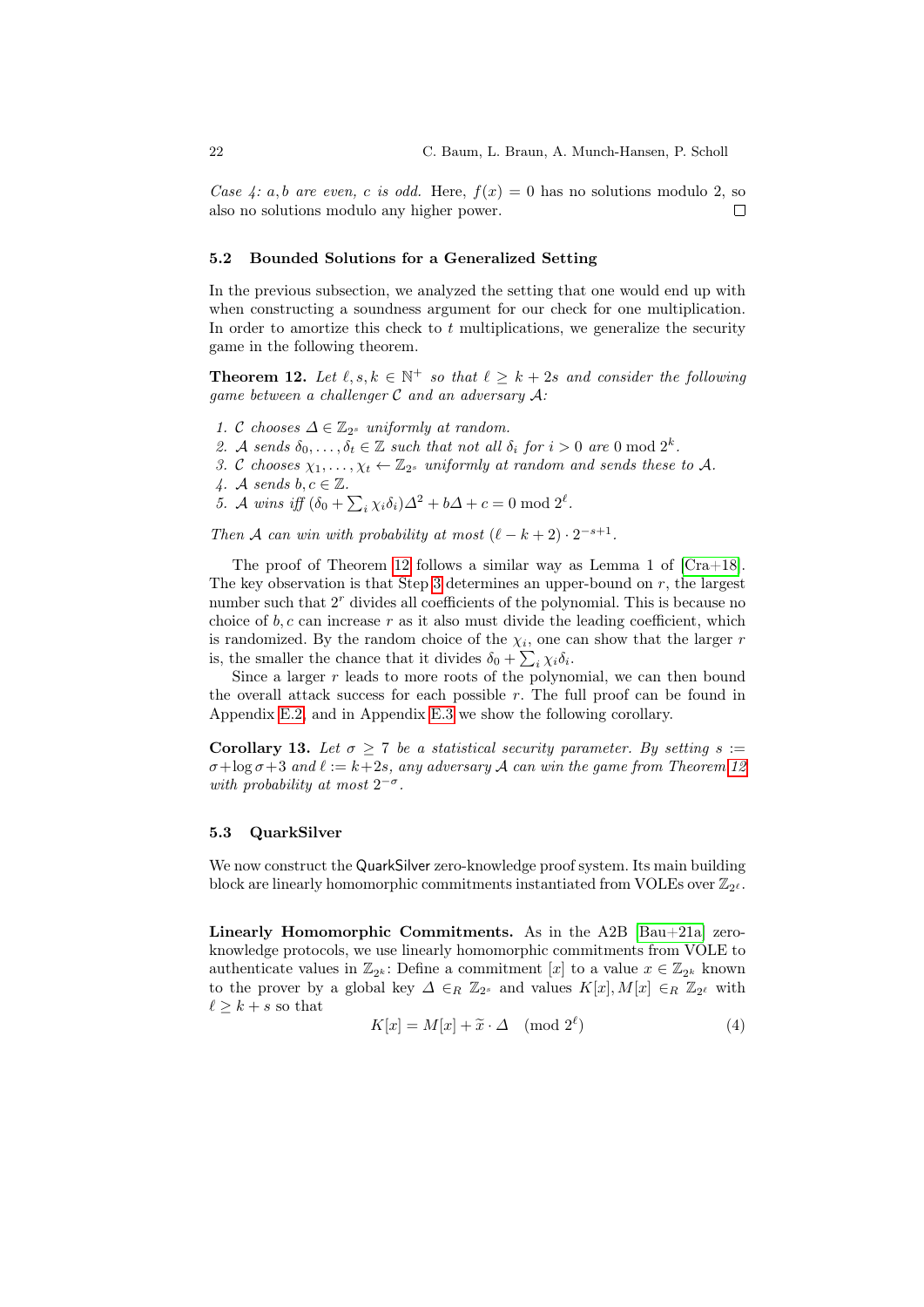holds for  $\tilde{x} = x \pmod{2^k}$ . Here the prover knows  $\tilde{x}$  and  $M[x]$ , and the verifier knows  $\Lambda$  and  $K[x]$ . To open the commitment, the prover reveals  $\tilde{x}$ ,  $K[x]$  to the knows  $\Delta$  and  $K[x]$ . To open the commitment, the prover reveals  $\tilde{x}, K[x]$  to the verifier who checks that the aforementioned equalities hold.

The commitment scheme is linearly homomorphic, as no interaction is needed to compute  $[a \cdot x + b]$  from  $[x]$  for publicly known  $a, b \in \mathbb{Z}_{2^k}$ :  $\mathcal{P}, \mathcal{V}$  simply update  $\widetilde{x}, K[x]$  and  $M[x]$  in the appropriate way modulo  $2^{\ell}$ . The same linearity also holds<br>when adding commitments. Unfortunately, the upper  $\ell$  by hite of  $\widetilde{x}$  may not when adding commitments. Unfortunately, the upper  $\ell - k$  bits of  $\tilde{x}$  may not be uniformly random when opening a commitment. To resolve this, the prover instead opens  $[x + 2^k y]$  using a random commitment [y].

How QuarkSilver Works. QuarkSilver follows the established commit-andprove paradigm for zero-knowledge proofs. For the commitments, we use the linearly homomorphic commitments described above. For a circuit with  $n$  inputs and t multiplications, we start by generating  $n + t + 2$  authenticated random values  $[r_1], \ldots, [r_{n+t+2}]$  with  $\widetilde{r}_i \in_R \mathbb{Z}_{2^{\ell}}$  for  $i \in [n+t+2]$ , i.e. commitments to random values. For this,  $P$  and  $V$  call (Extend,  $n + t + 2$ ) to  $\mathcal{F}_{\text{vole2k}}^{\ell,s}$ .  $P$  then commits to  $w$  using the first  $n$  random commitments. Next, the parties evaluate the circuit topologically, computing commitments to the outputs of linear gates using the homomorphism of  $[\cdot]$ . For each multiplication gate,  $P$  commits to the output using another unused random commitment. It then remains to show that the commitment to the output of the circuit is a commitment to 1 and that all commited outputs of muliplication gates are indeed consistent with the committed inputs.

To verify the committed output wire, QuarkSilver uses the "blinded opening" procedure that was introduced above. This procedure will consume another random commitment. To check validity of a multiplication, observe that for 3 commitments  $[w_{\alpha}], [w_{\beta}], [w_{\gamma}]$  with  $\gamma = \alpha \cdot \beta \mod 2^k$  it holds that

$$
\underbrace{K[w_{\alpha}] \cdot K[w_{\beta}] - \Delta \cdot K[w_{\gamma}]}_{B} =
$$
  

$$
\underbrace{M[w_{\alpha}] \cdot M[w_{\beta}]}_{A_0} + \Delta \cdot \underbrace{(\tilde{w}_{\alpha} \cdot M[w_{\beta}] + \tilde{w}_{\beta} \cdot M[w_{\alpha}] - M[w_{\gamma}])}_{A_1},
$$

where P can compute  $A_0$ ,  $A_1$  while V can compute B. Hence, by sending  $A_0$ ,  $A_1$ to V the latter can check that the relation on  $B, \Delta$  holds. Instead of sending these for every multiplication, we check all t relations simultaneously by having  $V$ choose a string  $\chi \leftarrow \mathbb{Z}_{2^s}^t$ , so that the prover instead sends  $(\sum_i \chi_i A_{0,i}, \sum_i \chi_i A_{1,i})$ while the verifier checks the relation on  $\sum_i \chi_i B_i$  and  $\Delta$ . Since revealing these linear combinations directly might leak information,  $P$  will first blind the opening with the remaining random commitment from the preprocessing.

While the completeness and zero-knowledge of the aforementioned protocol follows directly, we will explain the soundness in more detail in the security proof. The full protocol is presented in Figure [7.](#page-23-0)

<span id="page-22-0"></span>Security of the QuarkSilver Protocol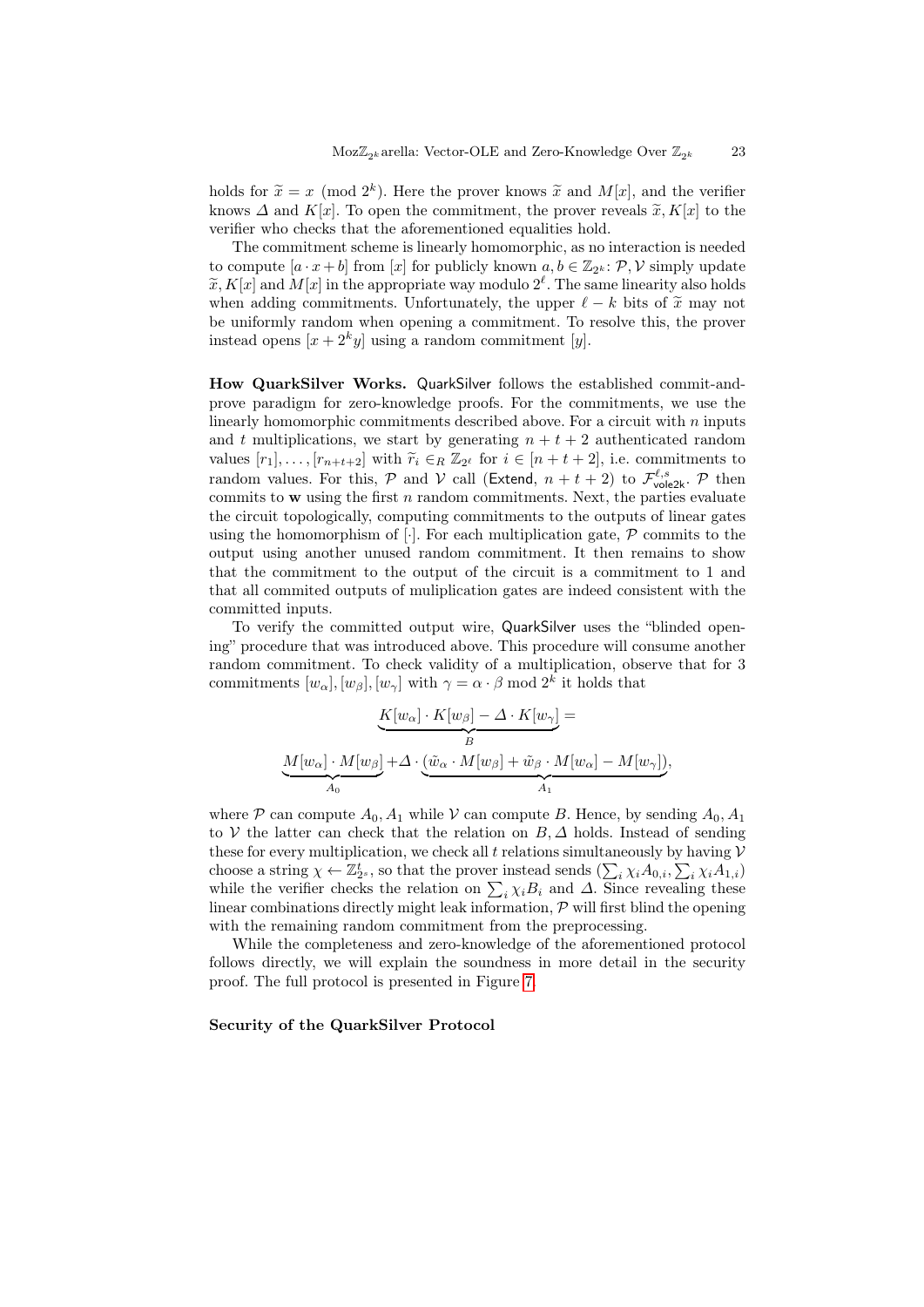QuarkSilver  $\varPi_{\operatorname{\mathsf{QS}}}^k$ 

The prover P and the verifier V have agreed on a circuit C over  $\mathbb{Z}_{2^k}$  with n inputs and t multiplication gates, and  $P$  holds a witness  $\mathbf{w} \in \mathbb{Z}_{2^k}^n$  so that  $\mathcal{C}(\mathbf{w}) = 1.$ 

**Preprocessing phase** The preprocessing phase is independent of  $C$  and just needs upper bounds on the number of inputs and multiplication gates of  $\mathcal C$  as input.

- 1. P and V send (lnit) to  $\mathcal{F}_{\text{vole2k}}^{\ell,s}$ , and V receives  $\Delta \in \mathbb{Z}_{2^s}$ .
- 2. P and V send (Extend,  $n + t + 2$ ) to  $\mathcal{F}^{\ell,s}_{\text{vole2k}}$ , which returns authenticated values  $([\mu_i])_{i\in[n]}, ([\nu_i])_{i\in[t]}, [o],$  and  $[\pi]$ , where all  $\tilde{\mu}_i, \tilde{\nu}_i, \tilde{o}, \tilde{\pi} \in_R \mathbb{Z}_{2^{\ell}}$ .

#### Online phase

- 1. For each input  $w_i$ ,  $i \in [n]$ ,  $\mathcal{P}$  sends  $\delta_i := w_i \widetilde{\mu}_i$  to  $\mathcal{V}$ , and both parties locally compute  $[w_i] := [\mu_i] + \delta_i$ .
- <span id="page-23-1"></span>2. For each gate  $(\alpha, \beta, \gamma, T) \in \mathcal{C}$ , in topological order:
	- If T = Add, then P and V locally compute  $[w_{\gamma}] := [w_{\alpha}] + [w_{\beta}]$ .
	- If T = Mul and this is the *i*th multiplication gate, then  $\mathcal P$  sends  $d_i :=$  $w_{\alpha} \cdot w_{\beta} - \widetilde{\nu}_i$ , and both parties locally compute  $[w_{\gamma}] := [\nu_i] + d_i$ .
- <span id="page-23-2"></span>3. For the *i*th multiplication gate, the parties hold  $([w_{\alpha}], [w_{\beta}], [w_{\gamma}])$  with  $K[w_i] = M[w_i] + \widetilde{w}_i \cdot \Delta$  for  $i \in {\alpha, \beta, \gamma}.$ 
	- P computes  $A_{0,i} := M[w_\alpha] \cdot M[w_\beta] \in \mathbb{Z}_{2^\ell}$  and  $A_{1,i} := \widetilde{w}_\alpha \cdot M[w_\beta] +$  $\widetilde{w}_{\beta} \cdot M[w_{\alpha}] - M[w_{\gamma}] \in \mathbb{Z}_{2^{\ell}}.$
	- $-V$  computes  $B_i := K[w_\alpha] \cdot K[w_\beta] \Delta \cdot K[w_\gamma] \in \mathbb{Z}_{2^\ell}$ .
- <span id="page-23-3"></span>4.  ${\mathcal P}$  and  ${\mathcal V}$  run the following check: (a) Set  $A_0^* := M[o], A_1^* := \tilde{o}$ , and  $B^* := K[o]$  so that  $B^* = A_0^* + A_1^* \cdot \Delta$ .
	- (b)  $\mathcal V$  samples  $\boldsymbol{\chi} \in_R \mathbb{Z}_2^t$  and sends it to  $\mathcal P$ .
	- (c)  $\mathcal P$  computes  $U := \sum_{i \in [t]} \chi_i \cdot A_{0,i} + A_0^* \in \mathbb{Z}_{2^{\ell}}$  and  $V := \sum_{i \in [t]} \chi_i \cdot A_{1,i} +$  $A_1^* \in \mathbb{Z}_{2^{\ell}}$ , and sends  $(U, V)$  to  $V$ .
	- (d) V computes  $W := \sum_{i \in [t]} \chi_i \cdot B_i + B^* \in \mathbb{Z}_{2^{\ell}}$ , and checks that  $W =$  $U + V \cdot \Delta \pmod{2^{\ell}}$ . If the check fails,  $V$  outputs false and aborts.
- <span id="page-23-4"></span>5. For the single output wire  $w_h$ , both parties hold  $[w_h]$ . They first compute  $[z] := [w_h] + 2^k \cdot [\pi]$ . Then P sends  $\widetilde{z}$  and  $M[z]$  to V who checks that  $\widetilde{z} = 1$ <br>(mod  $2^k$ ) and  $K[z] = M[z] + \widetilde{z}$ . A V outputs true if the sheek passes, and (mod  $2^k$ ) and  $K[z] = M[z] + \tilde{z} \cdot \Delta$ . V outputs true iff the check passes, and false otherwise false otherwise.

<span id="page-23-0"></span>**Fig. 7.** Zero-knowledge protocol for circuit satisfiability in the  $\mathcal{F}_{\text{vole2k}}^{\ell,s}$ -hybrid model with  $s := \sigma + \log(\sigma) + 3$  and  $\ell := k + 2s$  for statistical security parameter  $\sigma$ .

**Theorem 14.** The protocol  $\Pi^k_{\mathsf{QS}}$  (Figure [7\)](#page-23-0) securely realizes the functionality  $\mathcal{F}_{\mathsf{ZK}}^k$  in the  $\mathcal{F}_{\mathsf{vole2k}}^{\ell,s}$ -hybrid model when instantiated with the parameters  $s := \sigma +$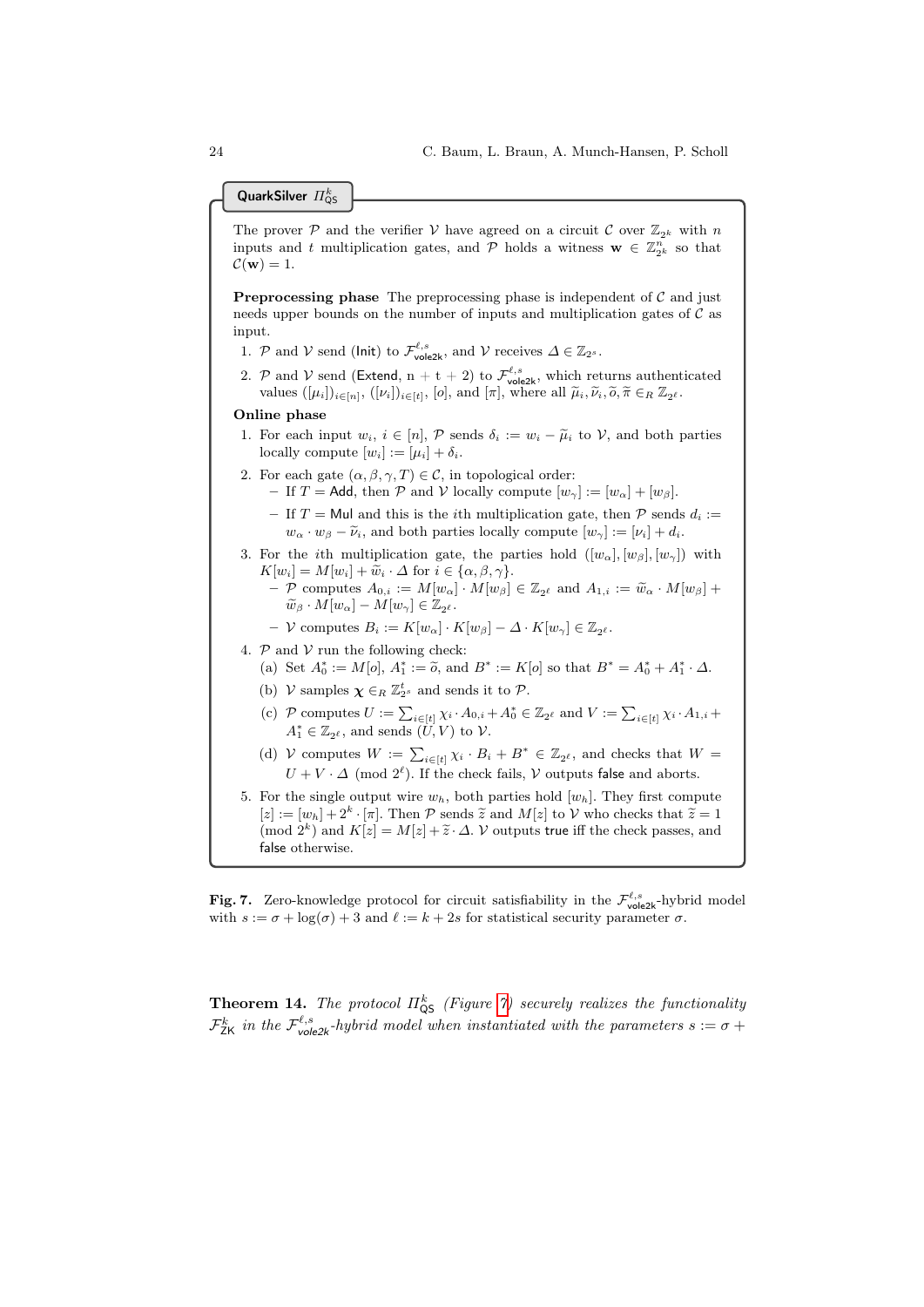$log(\sigma) + 3$  and  $\ell := k + 2s$ : No unbounded environment Z can distinguish the real execution of the protocol from a simulated one except with probability  $2^{-\sigma+1}$ .

As our protocol is an adaption of QuickSilver [\[Yan+21\]](#page-32-1), the structure of our proof is also similar. The main difference, lies in the proof of soundness of the multiplication check. We will sketch the argument briefly, while the full proof of Theorem [14](#page-22-0) can be found in Appendix [F.](#page-50-0)

For the *i*th multiplication gate  $(\alpha, \beta, \gamma)$ , let  $\widetilde{w}_{\gamma} = \widetilde{w}_{\alpha} \cdot \widetilde{w}_{\beta} + e_i \pmod{2^{\ell}}$ , where  $\widetilde{w}_{\alpha}, \widetilde{w}_{\beta}, \widetilde{w}_{\gamma} \in \mathbb{Z}_{2^{\ell}}$  are the committed values in  $[w_{\alpha}], [w_{\beta}], [w_{\gamma}]$  and  $e_i \in \mathbb{Z}_{2^{\ell}}$ is a possible error. Suppose that not all  $e_i = 0 \pmod{2^k}$  for  $i \in [t]$ . Then

$$
K[w_{\gamma}] = M[w_{\gamma}] + \widetilde{w}_{\gamma} \cdot \Delta = M[w_{\gamma}] + (\widetilde{w}_{\alpha} \cdot \widetilde{w}_{\beta}) \cdot \Delta + e_i \cdot \Delta \pmod{2^{\ell}}
$$

and (also modulo  $2^{\ell}$ )

$$
B_i = K[w_\alpha] \cdot K[w_\beta] - \Delta \cdot K[w_\gamma]
$$
  
=  $(M[w_\alpha] \cdot M[w_\beta]) + (\tilde{w}_\alpha \cdot M[w_\beta] + M[w_\alpha] \cdot \tilde{w}_\beta - M[w_\gamma]) \cdot \Delta - e_i \cdot \Delta^2$   
=  $A_{i,0} + A_{i,1} \cdot \Delta - e_i \cdot \Delta^2$ 

where  $A_{i,0}$  and  $A_{i,1}$  are as above the values that an honest P would send. The equations for all gates are aggregated using a random linear combination:

<span id="page-24-0"></span>
$$
W = \sum_{i \in [t]} \chi_i \cdot B_i + B^*
$$
  
= 
$$
\underbrace{\sum_{i \in [t]} \chi_i \cdot A_{i,0} + A_0^* + (\sum_{i \in [t]} \chi_i \cdot A_{i,1} + A_1^*) \cdot \Delta - (\sum_{i \in [t]} \chi_i \cdot e_i) \cdot \Delta^2}_{U}
$$
 (5)

Here, U, V denote the values that an honest  $P$  would send. The corrupted  $P^*$ may choose to send  $U' := U + e_U$  and  $V' := V + e_V$  instead, and V accepts if  $W = U' + V' \cdot \Delta$  holds. Rearranging Equation [5,](#page-24-0) we get that V accepts if

<span id="page-24-1"></span>
$$
0 = e_U + e_V \cdot \Delta + \left(\sum_{i \in [t]} \chi_i \cdot e_i\right) \cdot \Delta^2 \pmod{2^{\ell}}
$$
 (6)

holds. The key observation is that the steps in the protocol correspond exactly to the game defined in Theorem [12](#page-21-0) and the dishonest prover wins the game, i.e., cheats successfully, if Equation [\(6\)](#page-24-1) holds. By Corollary [13](#page-21-2) the probability that this happens is at most  $2^{-\sigma}$ .

General Degree-2 Checks. Yang et al. [\[Yan+21\]](#page-32-1) also provide zero-knowledge proofs for sets of t polynomials of degree  $d$  in  $n$  variables (in total), where the communication consists of  $n+d$  field element – independent of t. With the results proved in Section [5.2,](#page-21-3) we can directly instantiate this protocol with  $d = 2$ . This allows us to verify arbitrary degree-2 relations including the important use case of inner products. Extending the check for higher-degree relations is principally possible. However, the number of roots of the corresponding polynomials grows exponentially with increasing degree. Hence, to achieve the same soundness, we would need to increase the ring size further, which reduces the efficiency. We give the full protocol and its security proof in Appendix [G.](#page-54-0)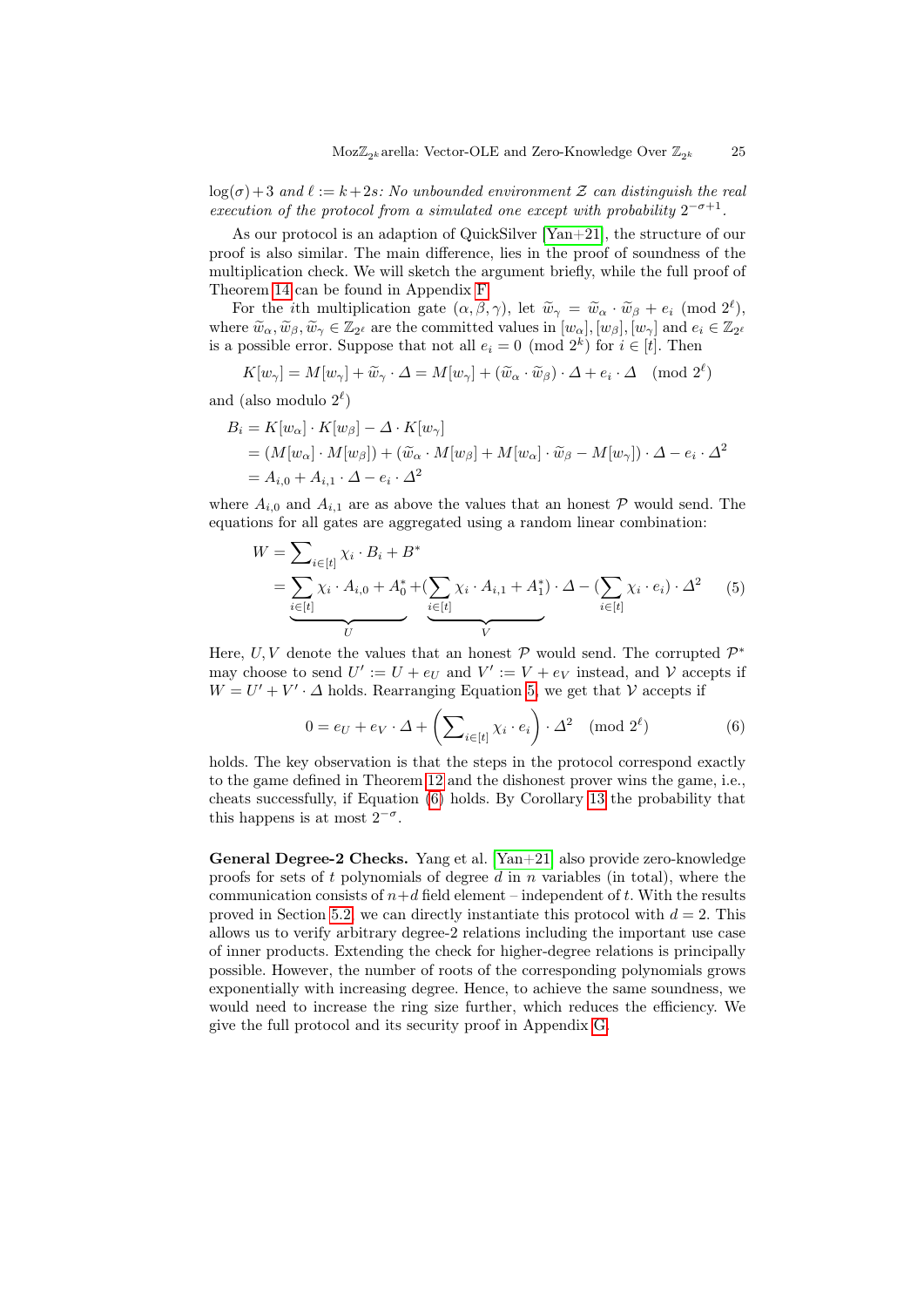## 6 Experiments

In this section we report on the performance of our VOLE protocol  $\Pi_{\text{vole2k}}^{r,s}$ (Section [4\)](#page-16-0) and our zero-knowledge proof system QuarkSilver (Section [5\)](#page-17-2). We implemented the protocols in the Rust programming language using the swanky framework<sup>[5](#page-25-0)</sup>. Our implementation is open source and available on GitHub under <https://github.com/AarhusCrypto/Mozzarella>.

Our implementation is generic, it allows to plugin any ring type that implements certain interfaces. We implement  $\mathbb{Z}_{2^{\ell}}$  based on 64, 128, 192 and 256 bit integers. Depending on the size of  $\ell$ , we choose the smallest of these types. Hence, running the protocol with, e.g.,  $\ell = 129$  and  $\ell = 192$  has exactly the same computational and communication costs. In our experiments, we choose one representative ring for each considered size. It is possible to further optimize the communication cost of the implementation by transmitting exactly  $\ell$  bits instead of the complete underlying integer value at the additional cost for the (un)packing operations.

# 6.1 Benchmarking Environment

All benchmarks were run on two servers with Intel Core i9-7960X processors that have 16 cores and 32 threads. Each server has 128 GiB memory available. They are connected via 10 Gigabit Ethernet with an average RTT of 0.25 ms.

We consider different network settings: For the LAN setting, we use the network as described above without further restrictions. To emulate a WAN setting, we configure Traffic Control in the Linux kernel via the tc (8) tool to artificially restrict the bandwidth to 100 Mbit/s, and increase the RTT to 100 ms. Finally, to explore the bandwidth dependence of our VOLE protocol, we consider a set of network settings with 20, 50, 100 and 500 Mbit/s as well as 1 and 10 Gbit/s bandwidth, and an RTT of 1 ms.

# <span id="page-25-1"></span>6.2 VOLE Experiments

In this section, we evaluate the performance of our VOLE protocol  $\Pi_{\text{vole2k}}^{\ell,s}$  (Sec-tion [4\)](#page-16-0). We consider the setting of batch-wise VOLE extension: Given set of  $n<sub>b</sub>$ base VOLEs, we use our protocols to expand them to  $n<sub>o</sub> + n<sub>b</sub>$  VOLEs to obtain a batch of  $n<sub>o</sub>$  VOLEs plus  $n<sub>b</sub>$  VOLEs that can be used as base VOLEs to generate the next batch. We do not consider here how the initial set of base VOLEs are created. As performance measure we use the run-time and communication per generated VOLE correlation in one iteration of the protocol.

**LPN Parameter Selection.** For a triple of LPN parameters  $(m, t, n)$ , our protocol extends  $n_b = m + 2 \cdot t$  base VOLEs to n new ones. Hence, for a target batch size  $n_o$ , we need to find  $(m, t, n)$  such that  $n \geq n_o + n_b$  and the corresponding LPN problem is still considered infeasible w.r.t. the security parameters.

<span id="page-25-0"></span><sup>5</sup> swanky: <https://github.com/GaloisInc/swanky>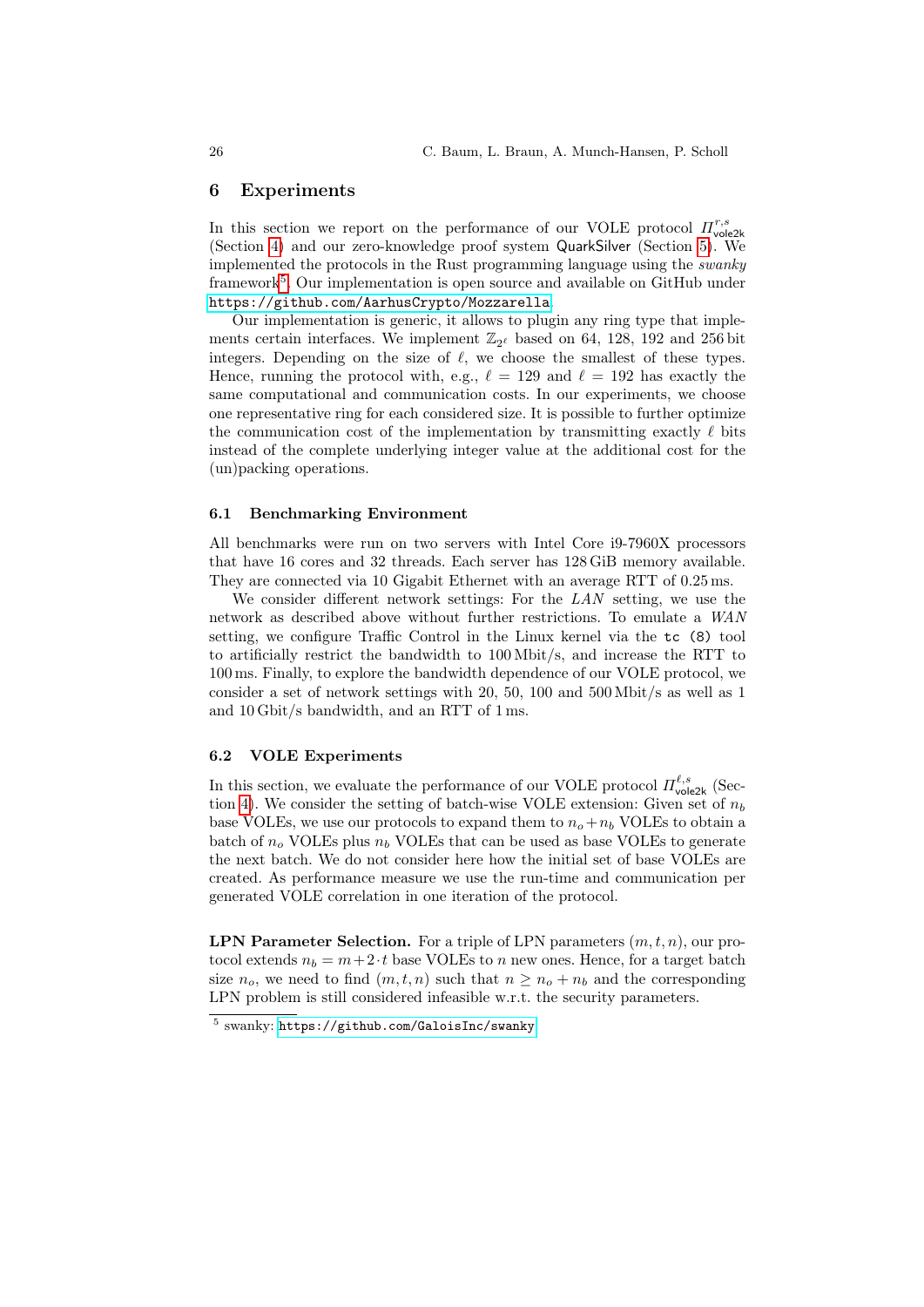As suggested in prior work  $[Sch+19; Yan+20; Wen+21]$  $[Sch+19; Yan+20; Wen+21]$  $[Sch+19; Yan+20; Wen+21]$ , we pick the public LPN matrix  $\mathbf{A} \in \mathbb{Z}_{2^{\ell}}^{m \times n}$  as a generator of a 10-local linear code (i.e. each column of A contains exactly 10 uniform non-zero entries). As discussed in Section [2.5,](#page-7-3) each non-zero entry is picked randomly from  $\mathbb{Z}_{2^{\ell}}^{*}$  (i.e. odd), to ensure that reduction modulo 2 does not reduce sparsity. This results in fast computation of the expansion  $\mathbf{u} \cdot \mathbf{A}$  (for some  $\mathbf{u} \in \mathbb{Z}_{2^{\ell}}$ ), as each entry involves only 10 positions of **u**. We then pick  $(m, t, n)$  such that all known attacks on the LPN problem require at least  $2^{\kappa}$  operations [\[Boy+19;](#page-31-4) [Wen+21\]](#page-32-0) (see also Appendix [B.2\)](#page-33-2). Note that, as our variant of the regular LPN assumption (Definition [7\)](#page-16-1) leaks blocks of the noise vector, we must pick  $t$  such that our protocols are secure in advent of leaking up to  $\sigma \in \{40, 80\}$  blocks. To do this, we assume that leaking the noisy index within a single block of  $\Pi_{\text{sp-vole2k}}^{\ell,s}$  directly gives an index of the secret and then subtract the leaked block from the noise vector as well as the corresponding index from the secret and make sure that the new problem is still infeasible to solve.

For a given  $n<sub>o</sub>$  we experimentally find the LPN parameter set  $(m, t, n)$  that gives us the best performance while satisfying the above conditions.

We chose LPN parameters targeting a level of  $\kappa = 128$  bits of computational security, and used the approach of Boyle et al. [\[Boy+18\]](#page-31-3) to estimate the hardness of the LPN problem. Recently, Liu et al.  $[Liu+22]$  noted that this significantly underestimates the hardness of the LPN problem. Using their estimation, our parameters yield about 153–158 bits of security. Hence, we could reduce the parameters to get a more efficient instantiation of our protocol. We chose to use LPN with odd noise values in  $\mathbb{Z}_{2^k}$  to resist the reduction attack of Liu et al.  $[Liu+22]$ , which otherwise reduces the effective noise rate by half. In case of a potential future attack on LPN with odd noise, with the same impact, we would still achieve 103–109 bits of security.

For more details regarding the choice of LPN parameters and how we estimate the hardness of the leaky LPN problem, we refer to Appendix [B.3.](#page-34-0)

**General Benchmarks.** For each statistical security level  $\sigma \in \{40, 80\}$ , we selected two LPN parameter sets  $(m, t, n)$  targeting VOLE batch sizes of  $n_o \in$  ${10^7, 10^8}$ . We execute the protocol in two different network settings with four different ring sizes  $\ell \in \{64, 104, 144, 244\}$  (one representative for each of the underlying integer types) for each of the parameter sets. Table [1](#page-27-0) contains the results of our experiments.

With increasing ring size  $\ell$  the costs increase as the arithmetic becomes more costly and more data needs to be transferred. Moreover, with a larger batch size the costs per VOLE decrease. In terms of run-time and communication costs, it is more efficient to generate a larger amount of VOLEs at once. However, the required resources, e.g., memory consumption, also increase with the batch size. In the WAN setting, a larger batch size is especially more efficient, since the effect of the higher latency is less pronounced on the amortized run-times.

Although the chosen LPN parameter sets worked well in our case, other combinations of  $m$  and  $t$  can yield a similar performance with same security,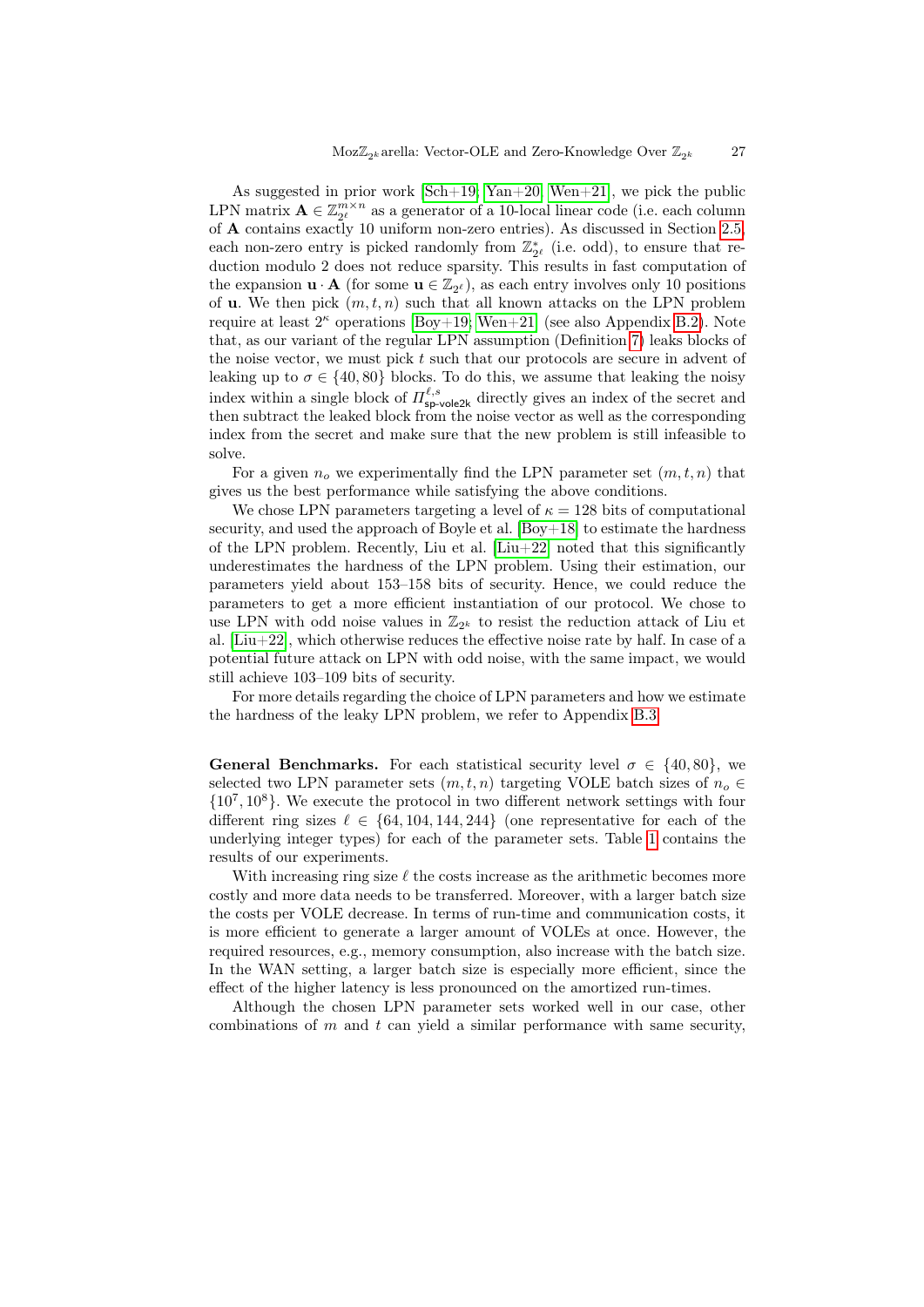while influencing the computation and communication cost slightly. Such an effect can be noticed in the first parameter sets, where the communication cost decreases when going from  $\sigma = 40$  to  $\sigma = 80$ . It is a trade-off, and we deem experimental verification necessary to choose the best-performing parameter set.

<span id="page-27-0"></span>Table 1. Benchmark results of our VOLE protocol. We measure the run-time of the Extend operation in ns per VOLE and the communication cost in bit per VOLE. The benchmarks are parametrized by the ring size  $\ell$  (i.e., using  $\mathbb{Z}_{2^{\ell}}$ ). The computational security parameter is set to  $\kappa = 128$ . For statistical security  $\sigma \in \{40, 80\}$ , we target batch sizes of  $n_o = 10^7$  and  $n_o = 10^8$ , and use the stated LPN parameters  $(m, t, n)$ .

| $\sigma$ | $\ell$                                         | Run-time |            | Communication |                                             |       |  |  |
|----------|------------------------------------------------|----------|------------|---------------|---------------------------------------------|-------|--|--|
|          |                                                | LAN      | WAN        |               | $P_S \rightarrow P_R$ $P_R \rightarrow P_S$ | total |  |  |
|          | $m = 553600, t = 2186, n = 10558380$           |          |            |               |                                             |       |  |  |
|          | 64                                             | 27.3     | 190.8      | 0.467         | 0.927                                       | 1.394 |  |  |
|          | 104                                            | 40.7     | 186.7      | 0.509         | 0.955                                       | 1.464 |  |  |
|          | 144                                            | 55.2     | 212.6      | 0.551         | 0.983                                       | 1.534 |  |  |
| 40       | 244                                            | 80.7     | 255.0      | 0.593         | 1.011                                       | 1.604 |  |  |
|          | $m = 773\,200, t = 15\,045, n = 100\,816\,545$ |          |            |               |                                             |       |  |  |
|          | 64                                             | 20.1     | 46.0       | 0.318         | 0.636                                       | 0.954 |  |  |
|          | 104                                            | 33.2     | 58.9       | 0.347         | 0.655                                       | 1.002 |  |  |
|          | 144                                            |          | 46.7 75.1  | 0.376         | 0.674                                       | 1.050 |  |  |
|          | 244                                            | 76.7     | 102.8      | 0.405         | 0.694                                       | 1.098 |  |  |
|          | $m = 830800, t = 2013, n = 10835979$           |          |            |               |                                             |       |  |  |
|          | 64                                             | 27.6     | 171.9      | 0.431         | 0.853                                       | 1.284 |  |  |
|          | 104                                            | 42.6     | 194.1      | 0.469         | 0.879                                       | 1.349 |  |  |
|          | 144                                            |          | 59.4 217.1 | 0.508         | 0.905                                       | 1.413 |  |  |
| 80       | 244                                            | 89.3     | 277.4      | 0.547         | 0.931                                       | 1.477 |  |  |
|          | $m = 866800, t = 18114, n = 100913094$         |          |            |               |                                             |       |  |  |
|          | 64                                             | 21.4     | 48.2       | 0.383         | 0.765                                       | 1.148 |  |  |
|          | 104                                            | 34.3     | 61.0       | 0.418         | 0.789                                       | 1.206 |  |  |
|          | 144                                            | 49.2     | 76.0       | 0.453         | 0.812                                       | 1.264 |  |  |
|          | 244                                            | 79.8     | 106.8      | 0.487         | 0.835                                       | 1.322 |  |  |

Comparison with Wolverine. We compare the efficiency of our VOLE extension protocol with that of Wolverine [\[Wen+21\]](#page-32-0). While we use different hardware, we try to replicate their benchmarking setup by restricting our benchmark to maximal 5 threads and up to 64 GiB memory, and select LPN parameters to generate  $n_o \approx 10^7$  VOLEs. The results are given in Table [2,](#page-28-0) where we list our run-times in different bandwidth settings with the corresponding numbers given in [\[Wen+21\]](#page-32-0). Note that Wolverine uses the prime field  $\mathbb{F}_{2^{61}-1}$ , whereas we in-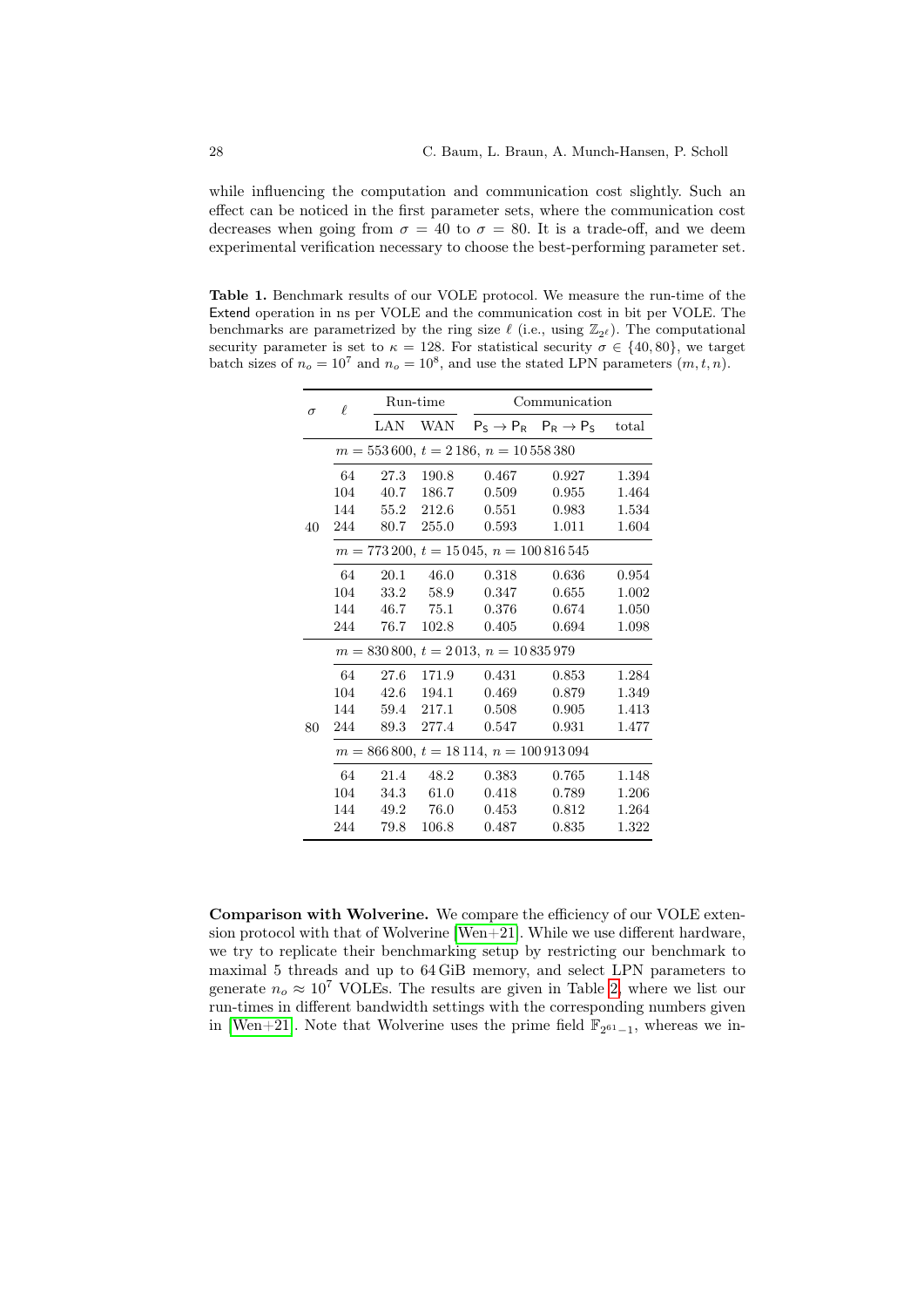stantiate our protocol with different larger rings  $\mathbb{Z}_{2^{\ell}}$ . In network settings with at least 50 Mbit/s bandwidth, we achieve similar or better performance for the ring sizes up to 128 bit.

<span id="page-28-0"></span>Table 2. Run-times in ns per VOLE in different bandwidth settings, when generating ca. 10<sup>7</sup> VOLEs with 5 threads and statistical security  $\sigma \geq 40$ . The parameter  $\ell$  denotes the size of a ring or field element. The numbers for Wolverine are taken from [\[Wen+21\]](#page-32-0).

|           |     |       |       |       | $20 \text{ Mbit/s}$ 50 Mbit/s $100 \text{ Mbit/s}$ 500 Mbit/s $1 \text{ Gbit/s}$ 10 Gbit/s |       |       |
|-----------|-----|-------|-------|-------|--------------------------------------------------------------------------------------------|-------|-------|
|           | 64  | 110.0 | 68.7  | 55.0  | 50.2                                                                                       | 50.6  | 50.4  |
| this work | 104 | 142.0 | 95.2  | 80.1  | 73.2                                                                                       | 71.5  | 73.6  |
|           | 144 | 178.6 | 134.7 | 119.3 | 111.6                                                                                      | 112.6 | 113.3 |
|           | 244 | 266.3 | 219.1 | 201.7 | 194.5                                                                                      | 193.7 | 196.5 |
| Wolverine | 61  | 101.0 | 87.0  | 85.0  | 85.0                                                                                       | 85.0  |       |

Bandwidth Dependence. Table [2](#page-28-0) also shows how the available bandwidth affects the performance of our protocol. We observe that increasing the network bandwidth beyond 100 Mbit/s does not improve the run-time significantly. This indicates that the required computation is the bottleneck above this point.

## 6.3 Zero-Knowledge Experiments

We explore at what rate our QuarkSilver protocol (Section [5\)](#page-17-2) is able to verify the correctness of multiplications. In our experiments we check for  $N \approx 10^7$  triples of the form  $([w_{i,\alpha}], [w_{i,\beta}], [w_{i,\gamma}])$  for  $i \in [N]$  that  $w_{i,\alpha} \cdot w_{i,\beta} = w_{i,\gamma} \pmod{2^k}$ holds. Assuming the prover has already committed to 2N values  $([w_{i,\alpha}], [w_{i,\beta}])$ , we execute the following three steps:

- <span id="page-28-1"></span>1. vole: Perform the Extend operation of  $\Pi^{s,\ell}_{\text{vole2k}}$  to create the necessary amount of VOLEs (at least  $N + 1$ ).
- <span id="page-28-2"></span>2. mult: Step [2](#page-23-1) of  $\Pi_{\textsf{QS}}^k$  (Figure [7\)](#page-23-0) to commit to the results  $w_{i,\gamma} := w_{i,\alpha} \cdot w_{i,\beta}$  of the multiplications.
- 3. check: Steps [3](#page-23-2) and [4](#page-23-3) of  $\pi_{\text{QS}}^k$  to verify that the multiplications are correct modulo  $2^k$ .

While the execution of  $\Pi^{s,\ell}_{\text{vole2k}}$  in Step [1](#page-28-1) is parallelized, the further steps are executed in a single thread, and there is still room for optimizations, e.g., using smaller integers for the coefficients of the random linear combination and better interleaving computation and communication.

For statistical security levels of  $\sigma = 40$  and  $\sigma = 80$ , we run the protocol with ring sizes  $\ell = 162$  and  $\ell = 244$ , respectively. This corresponds to the required ring size  $\ell$  to enable zero-knowledge proof over  $\mathbb{Z}_{2^k}$  with  $k = 64$ . It also covers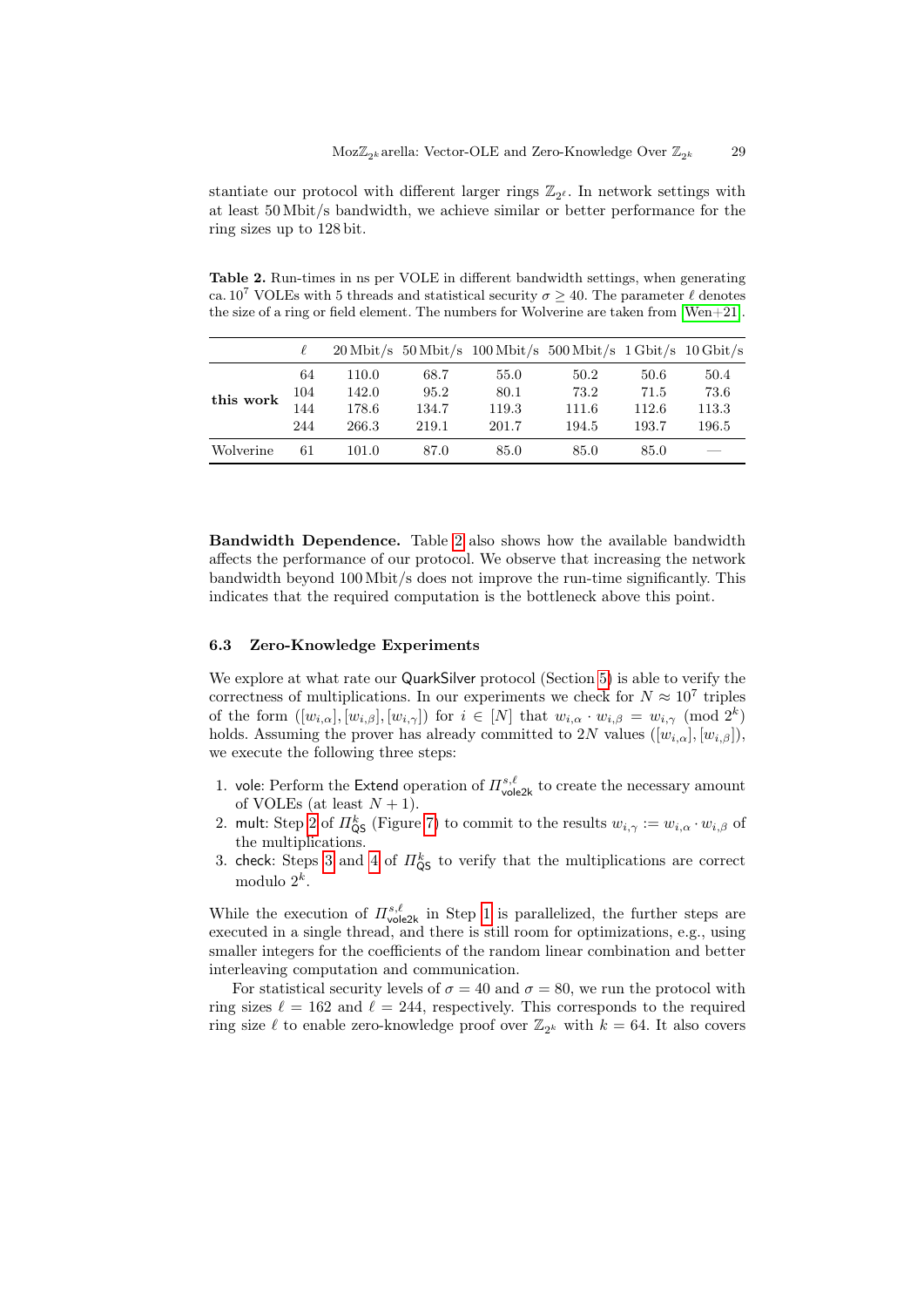the  $k = 32$  setting, since the corresponding rings (with  $\ell \in \{130, 212\}$ ) are implemented in the same way.

In Table [3](#page-29-0) we list the achieved run-times and communication costs per multiplication and show how they are distributed over the three steps of the protocol. We clearly see that the costs are dominated by Step [2,](#page-28-2) where the majority of the communication happens (one  $\mathbb{Z}_{2^{\ell}}$  element per multiplication). Additional benchmarks show that increasing the bandwidth to more than 500 Mbit/s does not increase the performance.

<span id="page-29-0"></span>Table 3. Benchmark results of our QuarkSilver protocol. We measure the run-time of a batch of  $\approx 10^7$  multiplications and their verification in ns per multiplication and the communication cost in bit per multiplication. The benchmarks are parametrized by the statistical security parameter  $\sigma$ , and the computational security parameter is set to  $\kappa = 128$ . For  $\sigma = 40$ , we use the ring of size  $\ell = 162$ , for  $\sigma = 80$ , we use  $\ell = 244$ .

| $\sigma$ |       |       | Run-time    | Communication |                                             |       |  |
|----------|-------|-------|-------------|---------------|---------------------------------------------|-------|--|
|          |       | LAN   | WAN         |               | $P_S \rightarrow P_R$ $P_R \rightarrow P_S$ | total |  |
|          | vole  | 78.5  | 265.5       | 0.5           | 1.0                                         | 1.5   |  |
| 40       | mult  | 663.2 | 2 1 0 1.5   | 192.0         | 0.0                                         | 192.0 |  |
|          | check | 28.2  | 38.2        | 0.0           | 0.0                                         | 0.0   |  |
|          | total | 769.9 | 2405.2      | 192.5         | 1.0                                         | 193.5 |  |
| 80       | vole  | 125.3 | 345.6       | 0.5           | 0.9                                         | 1.5   |  |
|          | mult  | 680.7 | 2767.2      | 256.0         | 0.0                                         | 256.0 |  |
|          | check | 42.3  | 52.4        | 0.0           | 0.0                                         | 0.0   |  |
|          | total | 848.3 | 3 1 6 5 . 2 | 256.5         | 0.9                                         | 257.5 |  |

With a completely single-threaded implementation (including single-threaded VOLEs), we can verify about 0.9 million multiplications per second for statistical security parameter  $\sigma = 40$  and ring  $\mathbb{Z}_{2^{162}}$ , compared to (single-threaded) QuickSilver's up to 4.8 million multiplications per second over the field  $\mathbb{F}_{2^{61}-1}$ , as reported by Yang et al. [\[Yan+21\]](#page-32-1). This is a factor  $5.3$  difference.

When looking at the performance of  $\mathbb{Z}_{2^{162}}$  compared to  $\mathbb{F}_{2^{61}-1}$ , we see that  $\mathbb{Z}_{2^{162}}$  ring elements are represented by three 64 bit integers compared to  $\mathbb{F}_{2^{61}-1}$ field elements which fit into a single integer. While this results in  $3\times$  more communication, the computational costs are also higher: In microbenchmarks, arithmetic operations in  $\mathbb{Z}_{2^{162}}$  are  $2.1-2.5\times$  slower compared to the corresponding operations in  $\mathbb{F}_{2^{61}-1}$  (e.g.,  $\mathbb{Z}_{2^{162}}$  multiplications require 6 IMUL/MULX instructions,  $\mathbb{F}_{2^{61}-1}$  multiplications need one MULX instruction). Moreover, the compiler can automatically vectorize element-wise computations on vectors of field elements with AVX instruction due to the smaller element size, but this is (at least currently) not possible with the larger ring. Computation on rings also results in a slightly higher rate of cache misses, which we attribute to the fact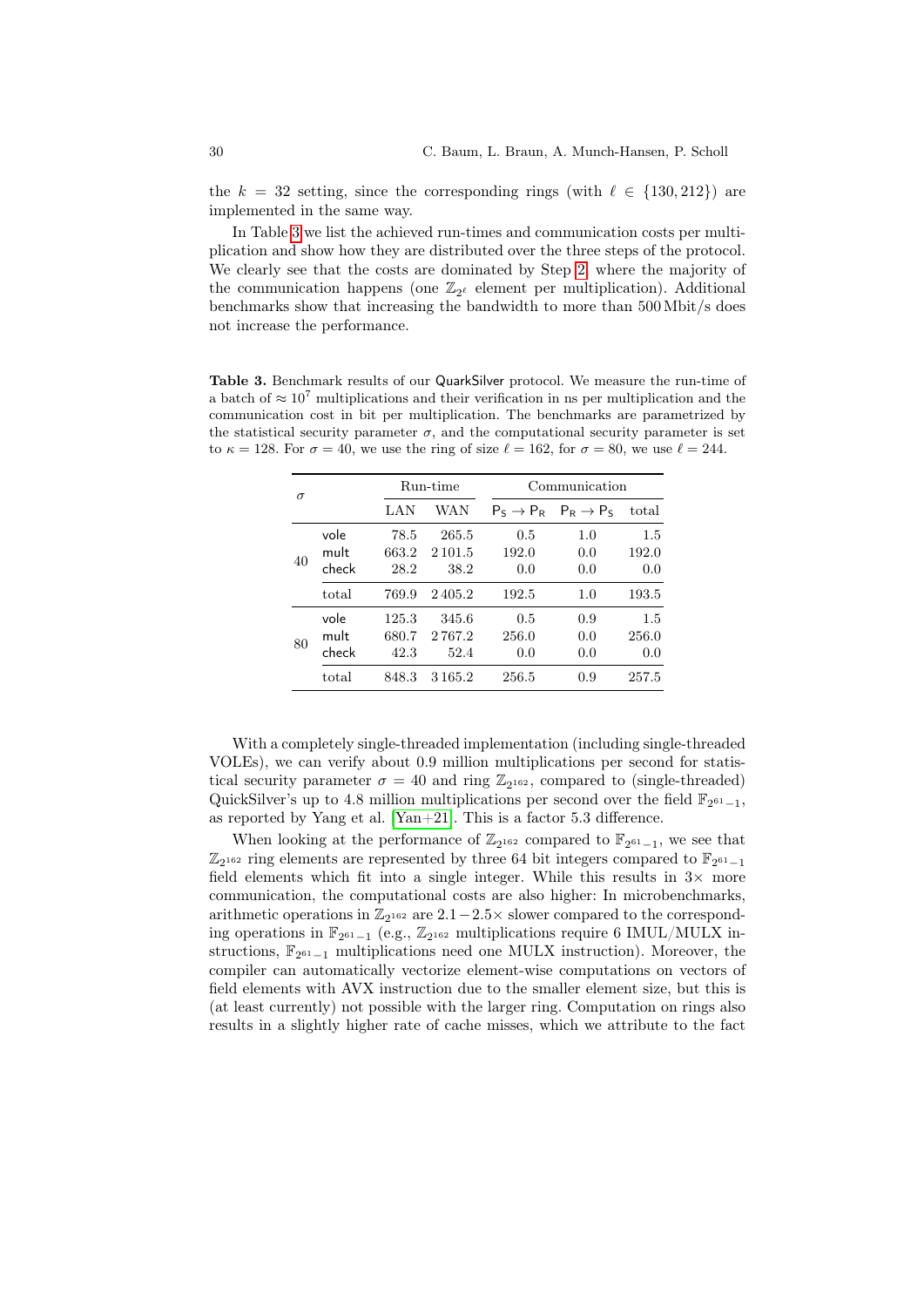that more field elements than ring elements fit in a cache line, simply due to their size.

We want to stress that this direct comparison is not necessarily fair, though: The Mersenne prime modulus  $p = 2^{61} - 1$  has been chosen because it allows to implement the field arithmetic very efficiently. The plaintext space has roughly the same size in both settings (64 vs. 61 bit), but the arithmetic on the secrets is entirely different which is the main difference of our work to the field-based approach of QuickSilver. While QuarkSilver supports 64 bit arithmetic natively (which is one of the main points of considering  $\mathbb{Z}_{2^k}$  protocols), things are more complicated with fields. To emulate 64 bit arithmetic in a prime field, the prime modulus has to have size  $\geq 128$  bit (so no modular wraparound occurs during multiplications) which means more communication and more complicated arithmetic. Then, one also has to commit to the correct reduction modulo  $2^{64}$  and prove that the reduction is computed correctly, e.g., with range proofs or using the truncation protocols of Baum et al. [\[Bau+21a\]](#page-31-5) – both are not cheap, in particular given they are needed for each multiplication mod 2 <sup>64</sup> (and possibly additions, too). Moreover, with a prime modulus of this size one cannot take advantage of a Mersenne prime (the nearest Mersenne primes would be  $p = 2^{127} - 1$ (too small) and  $p = 2^{521} - 1$  (much larger)) to increase computational efficiency.

## Acknowledgements

This work is supported by the European Research Council (ERC) under the European Unions's Horizon 2020 research and innovation programme under grant agreement No. 803096 (SPEC), the Carlsberg Foundation under the Semper Ardens Research Project CF18-112 (BCM), the Independent Research Fund Denmark (DFF) under project number 0165-00107B (C3PO), the Aarhus University Research Foundation, and the Defense Advanced Research Projects Agency (DARPA) under Contract No. HR001120C0085. Any opinions, findings and conclusions or recommendations expressed in this material are those of the author(s) and do not necessarily reflect the views of the Defense Advanced Research Projects Agency (DARPA). Distribution Statement "A" (Approved for Public Release, Distribution Unlimited). We thank the ENCRYPTO group at TU Darmstadt for allowing us to use their servers for our experiments.

# References

- <span id="page-30-2"></span>[AG11] S. Arora and R. Ge. "New Algorithms for Learning in Presence of Errors". In: ICALP 2011, Part I. July 2011.
- <span id="page-30-1"></span>[Ale03] M. Alekhnovich. "More on Average Case vs Approximation Complexity". In: 44th FOCS. Oct. 2003.
- <span id="page-30-0"></span>[Ame+17] S. Ames, C. Hazay, Y. Ishai, and M. Venkitasubramaniam. "Ligero: Lightweight Sublinear Arguments Without a Trusted Setup". In: ACM CCS 2017. Oct. 2017.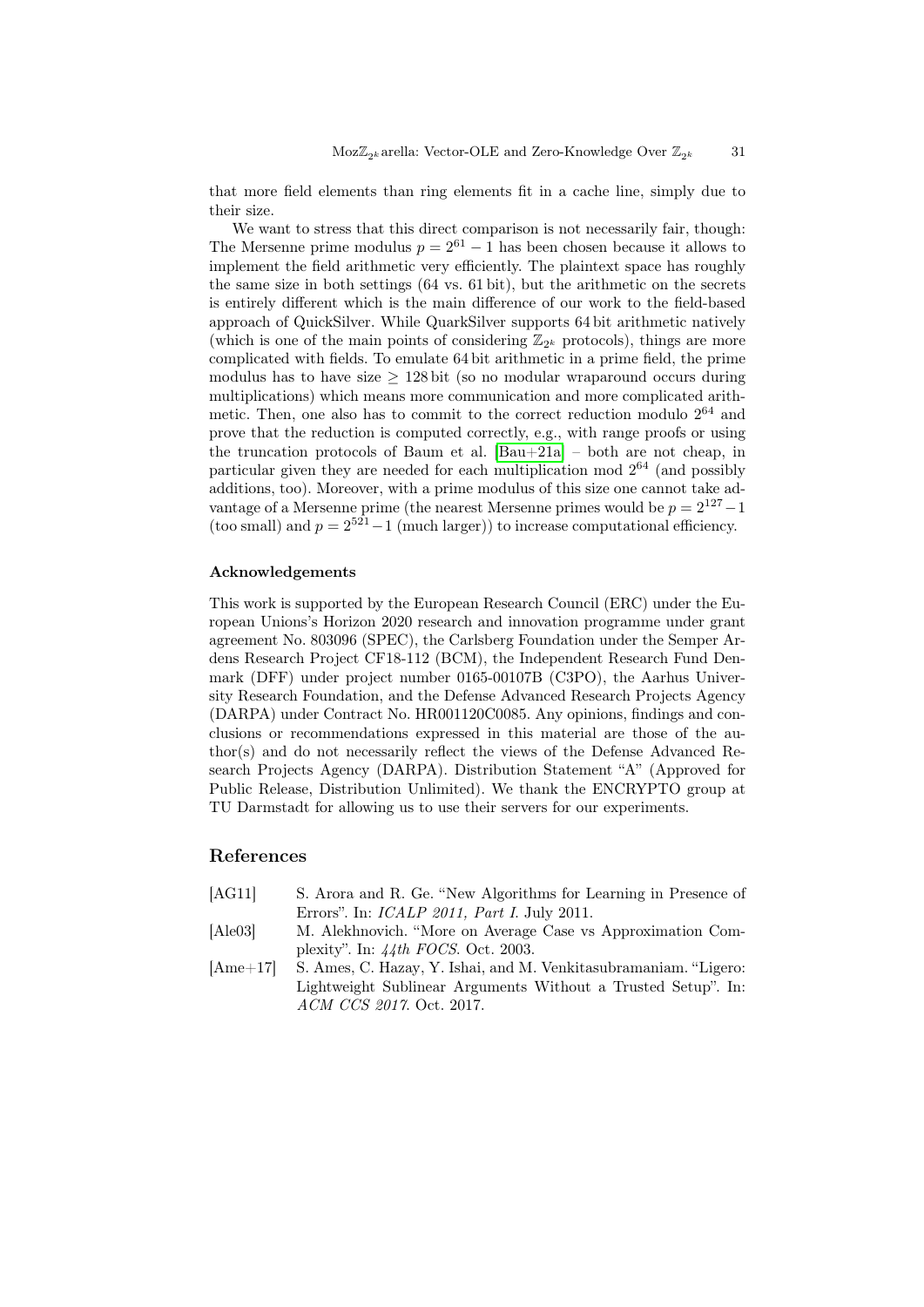- <span id="page-31-9"></span>[App+17] B. Applebaum, I. Damgård, Y. Ishai, M. Nielsen, and L. Zichron. "Secure Arithmetic Computation with Constant Computational Overhead". In: CRYPTO 2017, Part I. Aug. 2017.
- <span id="page-31-5"></span>[Bau+21a] C. Baum, L. Braun, A. Munch-Hansen, B. Razet, and P. Scholl. "Appenzeller to Brie: Efficient Zero-Knowledge Proofs for Mixed-Mode Arithmetic and Z2k". In: ACM CCS 2021. Nov. 2021.
- <span id="page-31-0"></span>[Bau+21b] C. Baum, A. J. Malozemoff, M. B. Rosen, and P. Scholl. "Mac'n'Cheese: Zero-Knowledge Proofs for Boolean and Arithmetic Circuits with Nested Disjunctions". In: CRYPTO 2021, Part IV. Aug. 2021.
- <span id="page-31-2"></span>[Ben+19] E. Ben-Sasson, I. Bentov, Y. Horesh, and M. Riabzev. "Scalable Zero Knowledge with No Trusted Setup". In: CRYPTO 2019, Part III. Aug. 2019.
- <span id="page-31-13"></span>[BGI14] E. Boyle, S. Goldwasser, and I. Ivan. "Functional Signatures and Pseudorandom Functions". In: PKC 2014. Mar. 2014.
- <span id="page-31-15"></span>[BKW03] A. Blum, A. Kalai, and H. Wasserman. "Noise-tolerant learning, the parity problem, and the statistical query model". In: Journal of the ACM (JACM) 4 (2003).
- <span id="page-31-8"></span>[Blu+94] A. Blum, M. L. Furst, M. J. Kearns, and R. J. Lipton. "Cryptographic Primitives Based on Hard Learning Problems". In: CRYPTO'93. Aug. 1994.
- <span id="page-31-3"></span>[Boy+18] E. Boyle, G. Couteau, N. Gilboa, and Y. Ishai. "Compressing Vector OLE". In: ACM CCS 2018. Oct. 2018.
- <span id="page-31-4"></span>[Boy+19] E. Boyle, G. Couteau, N. Gilboa, Y. Ishai, L. Kohl, P. Rindal, and P. Scholl. "Efficient Two-Round OT Extension and Silent Non-Interactive Secure Computation". In: ACM CCS 2019. Nov. 2019.
- <span id="page-31-12"></span>[BW13] D. Boneh and B. Waters. "Constrained Pseudorandom Functions and Their Applications". In: ASIACRYPT 2013, Part II. Dec. 2013.
- <span id="page-31-6"></span>[Cra+18] R. Cramer, I. Damgård, D. Escudero, P. Scholl, and C. Xing. "SPD  $\mathbb{Z}_{2^k}$ : Efficient MPC mod  $2^k$  for Dishonest Majority". In: CRYPTO 2018, Part II. Aug. 2018.
- <span id="page-31-7"></span>[CRR21] G. Couteau, P. Rindal, and S. Raghuraman. "Silver: Silent VOLE and Oblivious Transfer from Hardness of Decoding Structured LDPC Codes". In: CRYPTO 2021, Part III. Aug. 2021.
- <span id="page-31-1"></span>[DIO21] S. Dittmer, Y. Ishai, and R. Ostrovsky. "Line-point zero knowledge and its applications". In: 2nd Conference on Information-Theoretic Cryptography (ITC 2021). 2021.
- <span id="page-31-16"></span>[DT17] T. Debris-Alazard and J.-P. Tillich. "Statistical decoding". In: 2017 IEEE International Symposium on Information Theory (ISIT). 2017.
- <span id="page-31-14"></span>[EKM17] A. Esser, R. Kübler, and A. May. "LPN Decoded". In: CRYPTO 2017, Part II. Aug. 2017.
- <span id="page-31-10"></span>[GGM84] O. Goldreich, S. Goldwasser, and S. Micali. "How to Construct Random Functions (Extended Abstract)". In: 25th FOCS. Oct. 1984.
- <span id="page-31-11"></span>[GGM86] O. Goldreich, S. Goldwasser, and S. Micali. "How to construct random functions". In: Journal of the ACM (JACM) 4 (1986).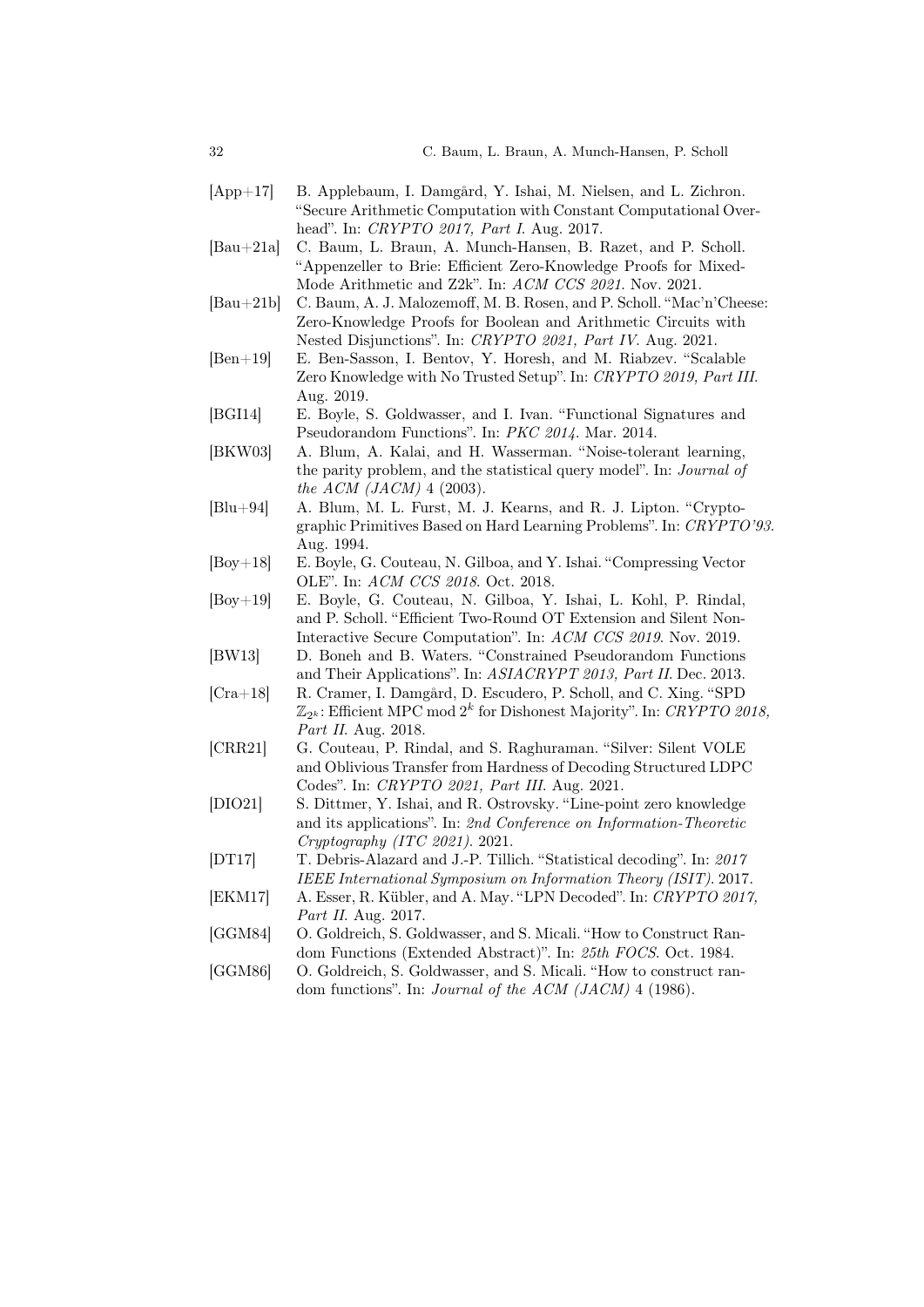- <span id="page-32-4"></span>[GNS21] C. Ganesh, A. Nitulescu, and E. Soria-Vazquez. Rinocchio: SNARKs for Ring Arithmetic. Cryptology ePrint Archive, Report 2021/322. <https://eprint.iacr.org/2021/322>. 2021.
- <span id="page-32-10"></span>[Hac07] P. Hackman. Elementary Number Theory. 2007.
- <span id="page-32-13"></span>[HK97] S. Halevi and H. Krawczyk. "MMH: Software Message Authentication in the Gbit/Second Rates". In: FSE'97. Jan. 1997.
- <span id="page-32-9"></span>[Kia+13] A. Kiayias, S. Papadopoulos, N. Triandopoulos, and T. Zacharias. "Delegatable pseudorandom functions and applications". In: ACM CCS 2013. Nov. 2013.
- <span id="page-32-6"></span>[Liu+22] H. Liu, X. Wang, K. Yang, and Y. Yu. The Hardness of LPN over Any Integer Ring and Field for PCG Applications. Cryptology ePrint Archive, Paper 2022/712. 2022. url: [https://eprint.](https://eprint.iacr.org/2022/712) [iacr.org/2022/712](https://eprint.iacr.org/2022/712).
- <span id="page-32-12"></span>[Lyu05] V. Lyubashevsky. "The Parity Problem in the Presence of Noise, Decoding Random Linear Codes, and the Subset Sum Problem". In: Approximation, Randomization and Combinatorial Optimization. Algorithms and Techniques. 2005. isbn: 978-3-540-31874-3.
- <span id="page-32-2"></span>[Mal+19] M. Maller, S. Bowe, M. Kohlweiss, and S. Meiklejohn. "Sonic: Zero-Knowledge SNARKs from Linear-Size Universal and Updatable Structured Reference Strings". In: ACM CCS 2019. Nov. 2019.
- <span id="page-32-11"></span>[Pra62] E. Prange. "The use of information sets in decoding cyclic codes". In: IRE Transactions on Information Theory 5 (1962).
- <span id="page-32-5"></span>[Sch+19] P. Schoppmann, A. Gascón, L. Reichert, and M. Raykova. "Distributed Vector-OLE: Improved Constructions and Implementation". In: ACM CCS 2019. Nov. 2019.
- <span id="page-32-3"></span>[Sch18] P. Scholl. "Extending Oblivious Transfer with Low Communication via Key-Homomorphic PRFs". In: PKC 2018, Part I. Mar. 2018.
- <span id="page-32-0"></span>[Wen+21] C. Weng, K. Yang, J. Katz, and X. Wang. "Wolverine: Fast, Scalable, and Communication-Efficient Zero-Knowledge Proofs for Boolean and Arithmetic Circuits". In: 2021 IEEE Symposium on Security and Privacy. May 2021.
- <span id="page-32-8"></span>[Yan+20] K. Yang, C. Weng, X. Lan, J. Zhang, and X. Wang. "Ferret: Fast" Extension for Correlated OT with Small Communication". In: ACM CCS 2020. Nov. 2020.
- <span id="page-32-1"></span>[Yan+21] K. Yang, P. Sarkar, C. Weng, and X. Wang. "QuickSilver: Efficient and Affordable Zero-Knowledge Proofs for Circuits and Polynomials over Any Field". In: ACM CCS 2021. Nov. 2021.
- <span id="page-32-7"></span>[Zic17] L. Zichron. Locally Computable Arithmetic Pseudorandom Generators. Master's thesis, School of Electrical Engineering, Tel Aviv University, 2017. [http://www.eng.tau.ac.il/~bennyap/pubs/](http://www.eng.tau.ac.il/~bennyap/ pubs/Zichron.pdf) [Zichron.pdf](http://www.eng.tau.ac.il/~bennyap/ pubs/Zichron.pdf). 2017.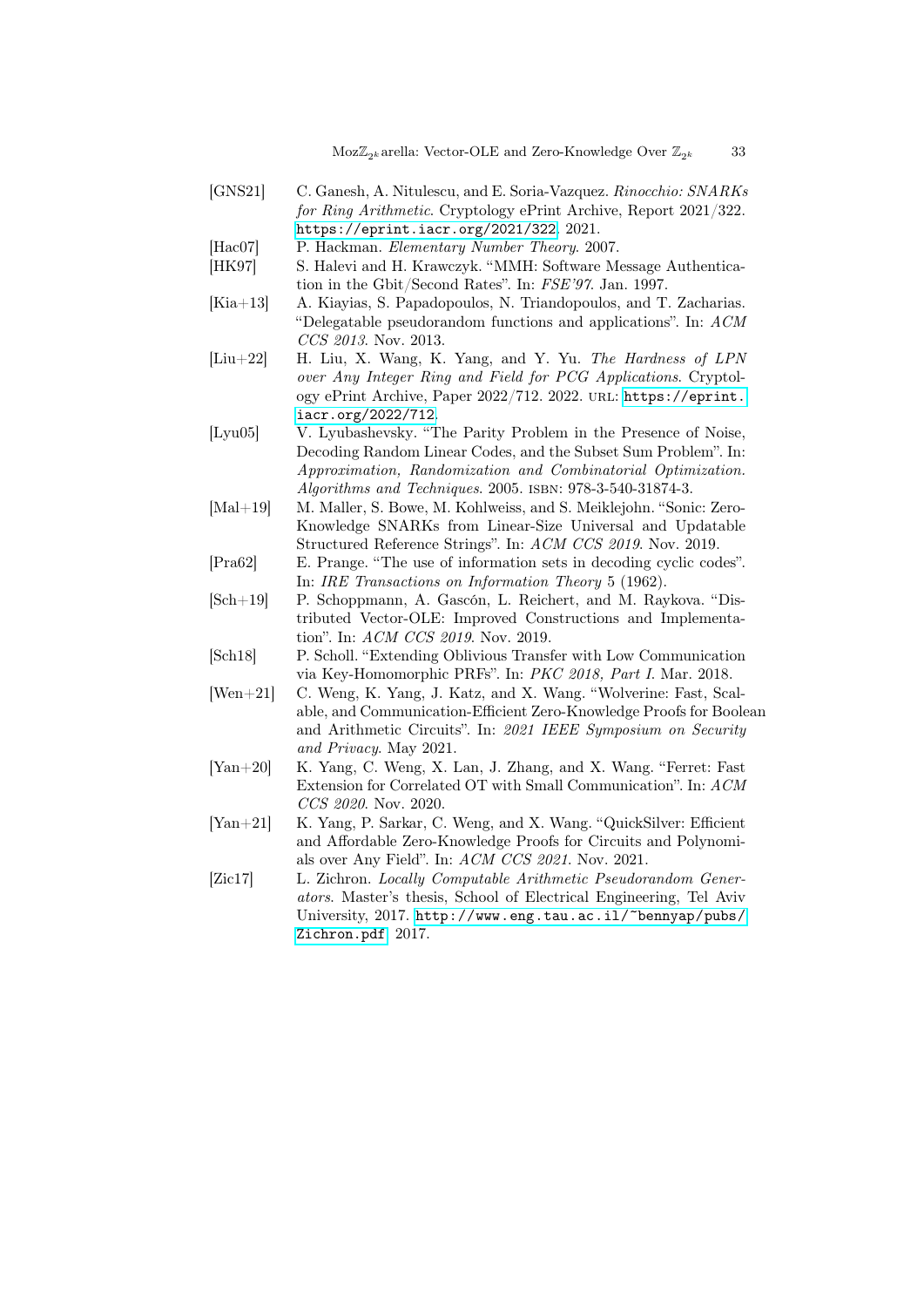# A Interesting Ring Sizes for VOLE

knowledge proofs require to verify circuits over  $\mathbb{Z}_{2^k}$  with  $\sigma$  bits of statistical security.  $\mathbb{Z}_{2^k}$  $\mathbb{Z}_{2^k}$ 

Table 4. Overview of the required ring size  $\ell$  and size s of  $\Delta$  that different zero-

| $\sigma$ |    |       |      |    |     | $\pi^{u_{2}k}_{\text{ComZK-a}}$ [Bau+21a] $\pi^{u_{2}k}_{\text{ComZK-b}}$ [Bau+21a] QuarkSilver (this work)    |     |
|----------|----|-------|------|----|-----|----------------------------------------------------------------------------------------------------------------|-----|
|          |    |       |      |    |     | $s := \sigma$ $\ell := k + s$ $s := \sigma$ $\ell := k + 2s$ $s := \sigma + \log(\sigma) + 3$ $\ell := k + 2s$ |     |
| 40       | 32 | - 40  | - 72 | 40 | 112 | 49                                                                                                             | 130 |
|          | 64 | $-40$ | 104  | 40 | 144 | 49                                                                                                             | 162 |
| -80      | 32 | - 80  | 112  | 80 | 192 | 90                                                                                                             | 212 |
|          | 64 | 80    | 144  | 80 | 224 | 90                                                                                                             | 244 |

# <span id="page-33-1"></span>B Choosing LPN Parameters

#### B.1 Dual-LPN

<span id="page-33-0"></span>**Definition 15 (Dual-LPN).** Let  $\mathcal{D}_{n,t}^M$  and G be defined as in Definition [1.](#page-7-2) Let  $n', n \in \mathbb{N}$  be defined so that  $n' > n$  and then let  $G^{\perp}$  be a probabilistic code generation algorithm such that  $\mathsf{G}^{\perp}(n', n, M)$  outputs a matrix in  $\{\mathbf{H} \in \mathbb{Z}_{M}^{n' \times n} \mid$ rank $(\mathbf{H}) = n \wedge \exists \mathbf{A} \in \text{Im}(\mathsf{G}(n'-n,n',M))$ .  $\mathbf{A} \cdot \mathbf{H} = 0$ . Let parameters n, n', t be implicit functions of security parameter  $\kappa$ . The dual-LPN $_{n',n,t,M}^{\mathsf{G}}$  assumption states that:

$$
\{(\mathbf{H}, \mathbf{x}) \mid \mathbf{H} \leftarrow \mathsf{G}^{\perp}(n', n, M), \mathbf{e} \leftarrow \mathcal{D}_{n,t}^{M}, \mathbf{x} := \mathbf{e} \cdot \mathbf{H}\}
$$

$$
\approx_C \{(\mathbf{H}, \mathbf{x}) \mid \mathbf{H} \leftarrow \mathsf{G}^{\perp}(n', n, M), \mathbf{x} \in_R \mathbb{Z}_M^n\}.
$$

# <span id="page-33-2"></span>B.2 Attacks on LPN

We recall the main attacks on LPN, following the analysis of [\[EKM17;](#page-31-14) [Boy+18;](#page-31-3) [Boy+19\]](#page-31-4). We refer to [\[EKM17\]](#page-31-14) for a more thorough overview. Let  $\mathcal{D}_{n,t}^M$  be the noise distribution with Hamming weight t. Recall that the LPN secret dimension is  $m$ , while the number of samples is  $n$ . We define the average noise rate to be  $r = t/n$ .

**Pooled Gaussian Elimination** This attack recovers x from  $\mathbf{b} = \mathbf{x} \cdot \mathbf{A} + \mathbf{e}$ by guessing  $m$  non-noisy coordinates of  $\mathbf b$ , performs Gaussian elimination to find  $x$  and verifies that the guess of the  $m$  non-noisy coordinates was correct. [\[EKM17\]](#page-31-14) introduced Pooled Gaussian elimination in order to reduce the samples required by regular Gaussian elimination. In Pooled Gaussian elimination, the adversary guesses  $m$  non-noise samples by picking them at random from a pool of fixed  $N = m^2 \log^2 m$  LPN samples in each iteration,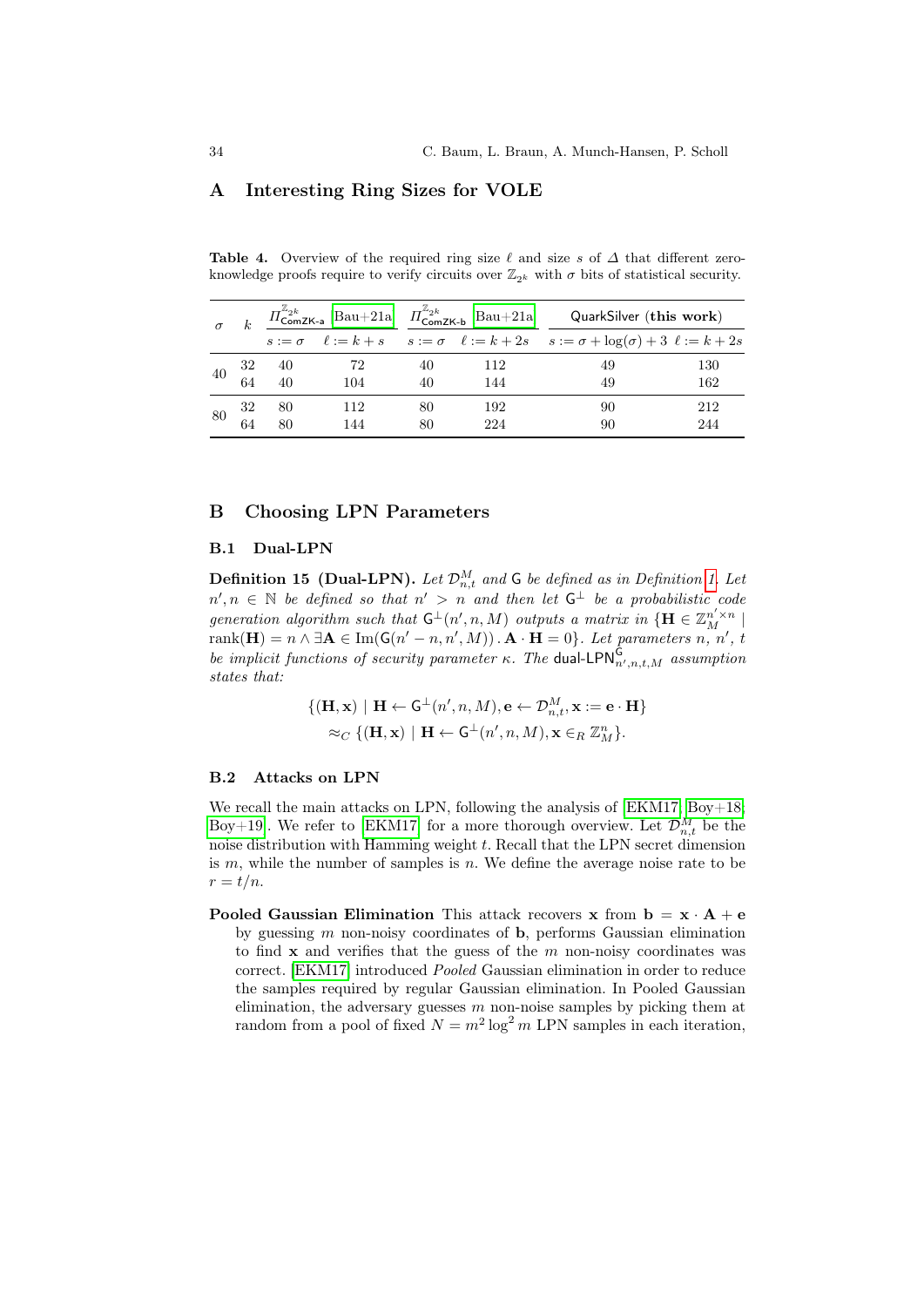and then inverts the corresponding subsystem to get a potential solution  $x'$ and then checks if  $x' = x$ . For LPN with noise rate r, this attacks recovers the secret in time  $\frac{m^3 \log^2 m}{(1-r)^m}$  using  $m^2 \log^2 m$  samples.

- Information Set Decoding (ISD) [\[Pra62\]](#page-32-11) Breaking LPN is equivalent to breaking its dual variant, which may be interpreted as the task of decoding a random linear code from its syndrome. The best algorithms for this are improvements of Prange's ISD algorithm, which tries to find a size-t subset of the rows of B (the parity-check matrix of the code used within the Dual-LPN assumption) that spans  $\mathbf{e} \cdot \mathbf{B}$ .
- The BKW Algorithm [\[BKW03\]](#page-31-15) This is a variant of Gaussian elimination which achieves subexponential complexity, even for high-noise LPN. It requires a subexponential number of samples and can solve LPN over  $\mathbb{F}_2$  in time  $2^{O(m/\log(m/r))}$  using  $2^{O(m/\log(m/r))}$  samples.
- Combinations of the above [\[EKM17\]](#page-31-14) The authors of [\[EKM17\]](#page-31-14) conducted an extended study of the security of LPN and they described combinations and refinements of the previously mentioned attack (called well-pooled Gauss attack, hybrid attack and the well-pooled MMT attack ). All of these attacks achieve subexponential time complexity, but require as many samples as their time complexity.
- Scaled-down BKW [\[Lyu05\]](#page-32-12) This is a variant of the BKW algorithm, tailored to LPN with polynomially-many samples. It solves the LPN problem in time  $2^{O(m/\log\log(m/r))}$ , using  $m^{1+\epsilon}$  samples (for any  $\epsilon > 0$ ) and has worse performance in time and number of samples for larger fields.
- Statistical Decoding [\[DT17\]](#page-31-16)<sup>[6](#page-34-1)</sup> The goal of all of the previous attacks is to recover the secret  $x$ , whereas this attack directly attempts to distinguish  $b =$  $\mathbf{x} \cdot \mathbf{A} + \mathbf{e}$  from random. By the singleton bound, the minimal distance of the dual code of C is at most  $m+1$ , hence there must be a parity-check equation for **C** of weight  $m + 1$ , that is, a vector **v** such that  $\mathbf{A} \cdot \mathbf{v}^T = 0$ . Then, if **b** is random,  $\mathbf{b} \cdot \mathbf{v}^T = 0$  with probability at most  $1/|\mathbb{F}|$ , whereas if **b** is a noisy encoding, it goes to zero with probability roughly  $((n-m-1)/n)^{rn}$  [\[Boy+18\]](#page-31-3).

Note that some of the above attacks are specialized to LPN over  $\mathbb{F}_2$ , while others work for more general fields. When working in  $\mathbb{Z}_{2^{\ell}}$ , though, one can always reduce the LPN instance modulo 2 and run the distinguisher for the problem in  $\mathbb{F}_2$ .

# <span id="page-34-0"></span>B.3 Implications of the Leaky Regular LPN Assumption

We now discuss how the additional leakage in our leaky variant of the LPN assumption (Definition [7\)](#page-16-1) affects the hardness of the problem and the choice of parameters.

The Security Game. Recall the security game from Definition [7](#page-16-1) where the adversary  $A$  can make two queries for the indices of the non-zero entries in the error vector e, an I-query (Step [2\)](#page-16-2) and a J-query (Step [4\)](#page-16-3).

<span id="page-34-1"></span> $6$  Statistical Decoding is also known as Low-Weight Parity Check [\[App+17;](#page-31-9) [Zic17\]](#page-32-7).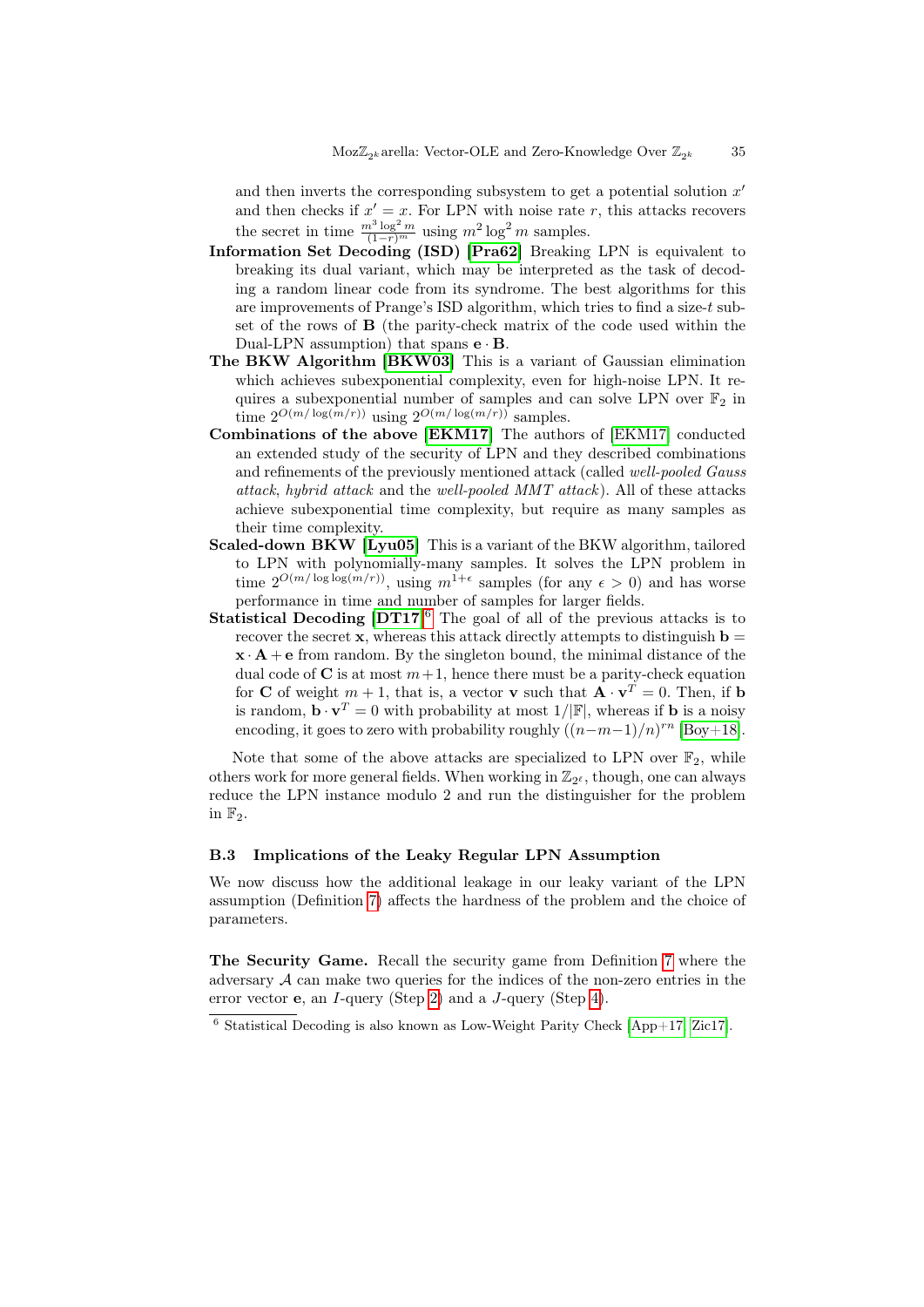For each query, A sends a collection of sets  $I_1, \ldots, I_t \subseteq [\frac{n}{t}]$  (resp.  $J_{i_1}, \ldots, J_{i_h}$  $\subseteq$   $\left[\frac{n}{t}\right]$  with  $h \in [0, t]$  and all  $i_j \in [t]$  different) to the challenger. The adversary then learns whether  $\alpha_i \in I_i$  for all  $i \in [t]$  (resp.  $\alpha_{i_j} \in J_{i_j}$  for all  $j \in [h]$ ) where  $\alpha_i$  is the index of the non-zero entry in the subvector  $e_i$ . If this is not the case, i.e., there is an index  $i \in [t]$  such that  $\alpha_i \notin I_i$  (resp.  $i_j$  such that  $\alpha_{i_j} \notin J_i$ ), then the game aborts.

The I-query is similar to previous works  $[Boy+19; Wen+21]$  $[Boy+19; Wen+21]$ , and essentially only leaks 1 bit of information on average on the position of the non-zero entries: The adversary then learns whether  $\alpha_i \in I_i$  for all  $i \in [t]$ . In the case that one of the sets contain only the correct index  $I_i = {\alpha_i}$ , our variant additionally reveals the non-zero value  $\beta_i$ . Compared to previous works, the adversary is then able to remove the noise and, thus, learns  $\frac{n}{t}$  instead of  $\frac{n}{t} - 1$  noiseless equations.

The J-query is more powerful: For each  $i \in [t]$ , the adversary has the option to make a guess by sending a subset  $J_i \subseteq \left[\frac{n}{t}\right]$  of size  $\frac{n}{2t}$  (sets of other sizes are ignored). In contrast to the I-query, the adversary learns the correct index  $\alpha_i$ for each successful guess  $J_i$  of this form. If there is a guess  $J_i$  of this form such that  $\alpha_i \notin J_i$ , the game aborts. However, due to the size restriction, every guess independently succeeds with probability 1/2. Hence, except with probability at most  $2^{-\sigma}$ , the adversary will not learn more than  $\sigma$  noisy coordinates  $\alpha_i$  without without the game aborting.

Estimating Security of Leaky LPN. Let  $h(i,j) := (i-1) \cdot (\frac{n}{t}) + j$  be an index function which computes the index of a length  $n$  vector that corresponds to the *j*th entry of the *i*<sup>th</sup> subvector of length  $\frac{n}{t}$ . We use  $\mathbf{A}_k$  to denote the *k*<sup>th</sup> column of A.

Suppose the adversary has received an LPN sample  $y = s \cdot A + e$  and learned the position  $\alpha_i$  of the noise in block  $\mathbf{e}_i$ . Then it knows that  $y_{h(i,\alpha_i)} = \mathbf{s} \cdot \mathbf{A}_{h(i,\alpha_i)} +$  $\beta_i$  holds for the (unknown) noise value  $\beta_i$ . It also knows that  $y_{h(i,j)} = \mathbf{s} \cdot \mathbf{A}_{h(i,j)}$ holds for all other indices in this block  $j \in \left[\frac{n}{t}\right] \setminus \{\alpha_i\}$ , i.e., it now has  $\frac{n}{t} - 1$  linear equations of the secret vector s without noise. In the worst case, these could be used to recover  $\frac{n}{t} - 1$  entries of s.

Now the adversary can to learn up to  $\sigma$  noisy coordinate except with negligible probability. Therefore, we must tolerate the leakage of up to  $\sigma \cdot (\frac{n}{t} - 1)$ noise-free equations or the same number of entries of s. Hence, it can transform the given LPN instance into a smaller instance where the  $\sigma$  affected blocks are removed and the secret is  $\sigma \cdot (\frac{n}{t} - 1)$  entries smaller. and we require that it is still infeasible for the adversary to solve this smaller LPN instance.

To summarize, we assume that an instance of the leaky LPN problem with parameters  $(m, t, n)$  is as hard as a standard LPN instance (Definition [1\)](#page-7-2) with reduced parameters  $(m', t', n') = (m - \sigma \cdot (\frac{n}{t} - 1), t - \sigma, n - \sigma \cdot \frac{n}{t})$ . Hence, we must choose  $(m, t, n)$  such that n is large enough for our application and that the (standard) regular LPN problem with parameters  $(m', t', n')$  is hard to solve.

Estimating Security of Standard LPN. We initially estimated the security of standard regular LPN (Definition [1\)](#page-7-2) with the reduced parameters  $(m', t', n')$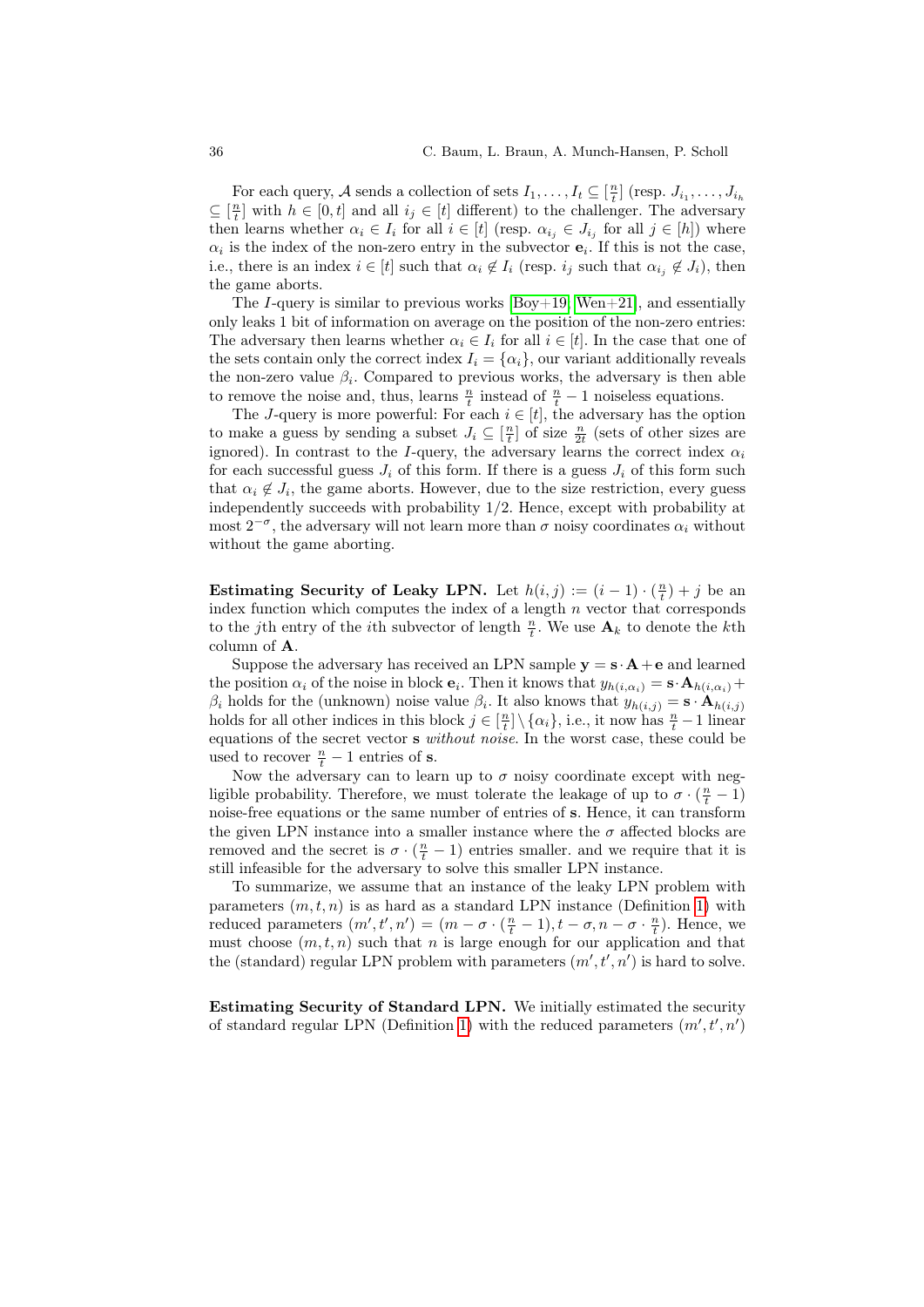following Boyle et al.  $[Boy+18]$  as

$$
\log_2\left(\frac{m'+1}{(1-\frac{m'}{n'})^{t'}}\right) \text{ bits},
$$

based on their estimation of the cost of the low-weight parity-check attack.

Recently, Liu et al.  $[Liu+22]$  found that the above estimate is very conservative, and the pooled Gauss attack performs better for all practical parameters. They provide a script to compute more precise estimates, and we refer to their work for more details. As mentioned in Section [2.5,](#page-7-3) by choosing the LPN noise values to be odd, we avoid the reduction attack from Liu et al., which would otherwise halve the noise rate.

Choosing LPN Parameters for VOLE Extension. We start by selecting a number  $n<sub>o</sub>$  of VOLEs that we want to produce in each iteration. Then we search for parameters  $(m, t, n)$  for the leaky LPN problem that gives us  $\kappa = 128$  bits of security (see above) such that additionally  $n \geq n_o + (m + 2t)$  holds. The latter allows us to generate  $n<sub>o</sub>$  usable VOLEs in each iteration while keeping  $m + 2t$ values to run the next execution of our extension protocol.

In our experiments (Section [6.2\)](#page-25-1), we set  $n_o \in \{10^7, 10^8\}$ . We then tried different secret sizes m in the interval  $[10^5, 10^6]$ , computed the required number of noise coordinates  $t$  so that the leaky LPN problem is sufficiently hard, and benchmarked our protocol. This gave us parameter sets with the same security properties and output size, out of which we selected the best performing one.

If we fix some values of m and  $n<sub>o</sub>$  (in the ranges stated above) and compare the required noise coordinates with and without the extra leakage, then we need about  $1.5\times$  (resp.  $2.1\times$ ) more noise coordinates to compensate for the leakage for  $\sigma = 40$  bits (resp. 80 bits) of statistical security.

For the concrete parameter sets used the in experiments and the achieved security level in context of the discussion above, we refer to Section [6.2.](#page-25-1)

# <span id="page-36-0"></span>C Proof of the Single-Point VOLE protocol & Protocol complexity

## C.1 GGM Tree Analysis

<span id="page-36-1"></span>**Lemma 16.** For  $n, \sigma \in \mathbb{N}$ , the set  $\mathcal{H}^n_{\sigma} := {\mathbf{z} \mapsto \langle \mathbf{z}, \boldsymbol{\xi} \rangle \mid \xi \in \mathbb{F}_{2^{\sigma}}^n}$  of functions  $\mathbb{F}_{2^{\sigma}}^n \to \mathbb{F}_{2^{\sigma}}$  is a universal family of hash functions, i.e., for any two  $\mathbf{x} \neq \mathbf{y} \in \mathbb{F}_{2^{\sigma}}^n$ , we have  $Pr_{h \in_R \mathcal{H}_{\sigma}^n}[h(\mathbf{x}) = h(\mathbf{y})] = 2^{-\sigma}$ .

Proof. Halevi and Krawczyk [\[HK97\]](#page-32-13) give the proof for ∆-universality for prime fields, but it works in the same way for normal universality and other finite fields: Let  $\mathbf{x} \neq \mathbf{y} \in \mathbb{F}_{2^{\sigma}}^n$ , and let  $\mathbf{z}_h$  denote the vector corresponding to  $h \in \mathcal{H}_\sigma^n$ . W.l.o.g.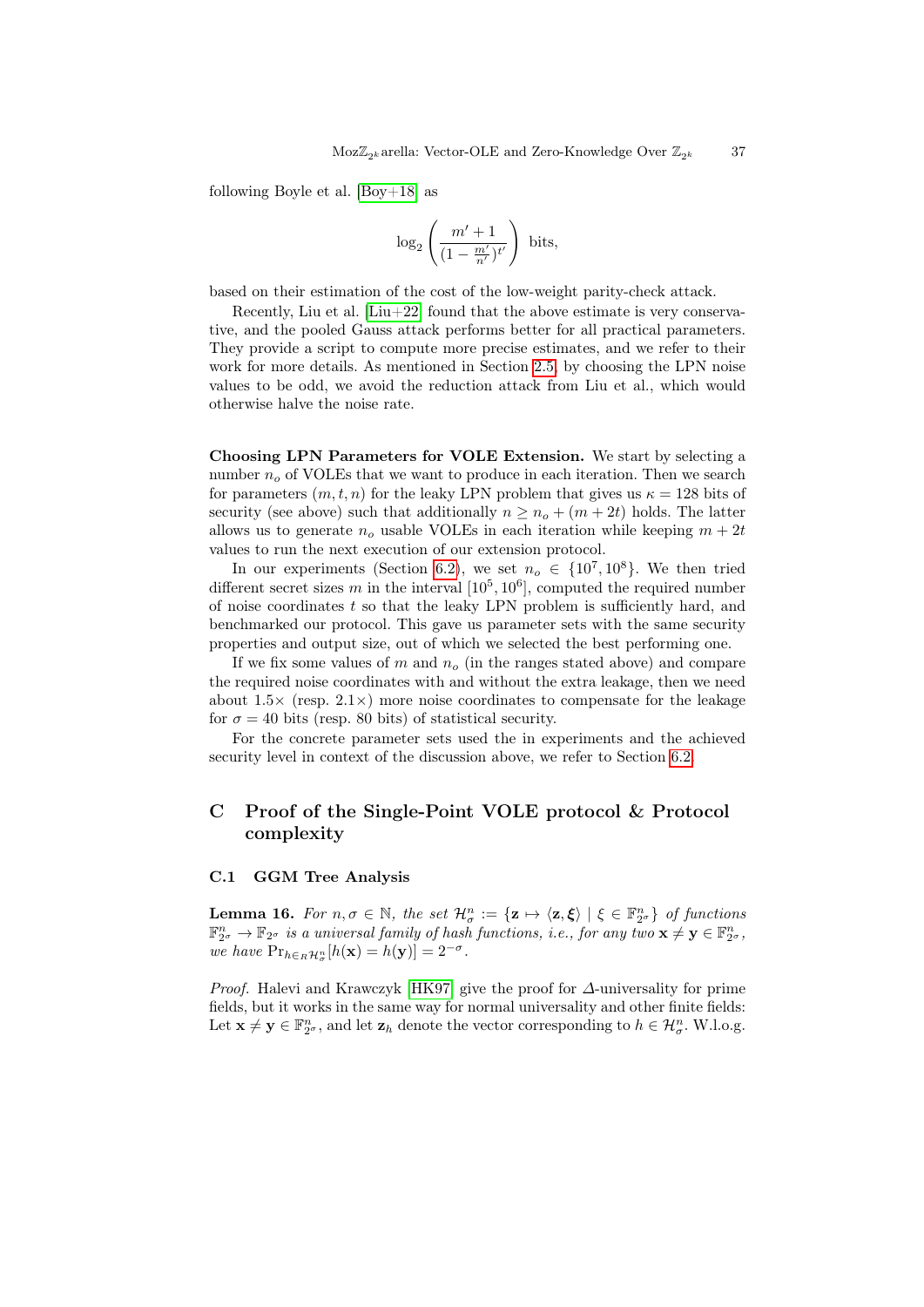assume  $x_1 \neq y_1$ . Then

$$
\Pr_{h \in_R \mathcal{H}_\sigma^n} [h(\mathbf{x}) = h(\mathbf{y})] = \Pr_{h \in_R \mathcal{H}_\sigma^n} [\langle \mathbf{z}_h, \mathbf{x} \rangle = \langle \mathbf{z}_h, \mathbf{y} \rangle]
$$
  
= 
$$
\Pr_{h \in_R \mathcal{H}_\sigma^n} [z_{h,1} \cdot (x_1 - y_1) = -\sum_{i=2}^n z_{h,i} \cdot (x_i - y_i)] = 2^{-\sigma},
$$

<span id="page-37-0"></span>since  $z_{h,1} \cdot (x_1-y_1)$  is uniform in  $\mathbb{F}_{2^{\sigma}}$  and independent of the right-hand side.  $\Box$ **Lemma 17.** For  $n, \sigma \in \mathbb{N}$ , and any  $\mathbf{z}_1, \ldots, \mathbf{z}_n \in \mathbb{F}_{2^{\sigma}}$ , the collision probability is  $n(n-1)$ 

$$
\Pr_{h \in_R \mathcal{H}_\sigma^n} \left[ \exists i, j \in [n] \; : \; \mathbf{z}_i \neq \mathbf{z}_j \land h(\mathbf{z}_i) = h(\mathbf{z}_j) \right] \leq \frac{n(n-1)}{2} \cdot 2^{-\sigma} \leq 2^{-(\sigma - 2\log(n) + 1)}.
$$

*Proof.* We first apply the union bound and then use that  $\mathcal{H}_{\sigma}^{n}$  is a universal family of hash functions:

$$
\Pr_{h \in_R \mathcal{H}_{\sigma}^n} [\exists i, j \in [n] \cdot \mathbf{z}_i \neq \mathbf{z}_j \wedge h(\mathbf{z}_i) = h(\mathbf{z}_j)]
$$
\n
$$
= \Pr_{h \in_R \mathcal{H}_{\sigma}^n} \left[ \bigvee_{i,j \in [n]} \mathbf{z}_i \neq \mathbf{z}_j \wedge h(\mathbf{z}_i) = h(\mathbf{z}_j) \right]
$$
\n
$$
\leq \sum_{1 \leq i < j \leq n} \Pr_{h \in_R \mathcal{H}_{\sigma}^n} [\mathbf{z}_i \neq \mathbf{z}_j \wedge h(\mathbf{z}_i) = h(\mathbf{z}_j)] = \frac{n(n-1)}{2} \cdot 2^{-\sigma}
$$
\n
$$
\leq \frac{n^2}{2} \cdot 2^{-\sigma} = \frac{(2^{\log n})^2}{2} \cdot 2^{-\sigma} = 2^{2\log(n)-1} \cdot 2^{-\sigma} = 2^{-(\sigma - 2\log(n)+1)} \quad \Box
$$

Theorem 18 (Theorem [5,](#page-15-1) restated). Let  $n = 2<sup>h</sup> \in \mathbb{N}$ ,  $\sigma' = \sigma + 2h$ , and G, G' as above, and let  $A$  be any time adversary. If  $G'$  is right-half injective, then  $A$ can win the game in Definition [4](#page-14-0) with probability at most  $2^{-(\sigma+1)}$ .

*Proof.* If A wins, then there exists indices  $\alpha \neq \alpha' \in I$  such that  $\mathbf{v}^{\alpha}$  and  $\mathbf{v}^{\alpha'}$  are not consistent. So we have an index  $i \in [n] \setminus {\alpha, \alpha'}$  with  $v_i^{\alpha} \neq v_i^{\alpha'}$ . The values  $v_i^{\alpha}$  and  $v_i^{\alpha'}$  were derived from the keys  $K_i^{h,\alpha}$  and  $K_i^{h,\alpha'}$  using  $\mathsf{G}'$ :

$$
\mathsf{G}'(K_i^{h,\alpha})=(v_i^\alpha,c_i^\alpha)\qquad \qquad \mathsf{G}'(K_i^{h,\alpha'})=(v_i^{\alpha'},c_i^{\alpha'})
$$

Since  $v_i^{\alpha} \neq v_i^{\alpha'}$ , we have  $K_i^{h,\alpha} \neq K_i^{h,\alpha'}$ . Due to the right-half injectivity of G' it follows  $c_i^{\alpha} \neq c_i^{\alpha'}$  and, thus, also  $\mathbf{t}^{\alpha} \neq \mathbf{t}^{\alpha'}$ . Finally,  $\langle \boldsymbol{\xi}, \mathbf{t}^{\alpha} \rangle = \langle \boldsymbol{\xi}, \mathbf{t}^{\alpha'} \rangle = \Gamma$  must hold.

By Lemma [16,](#page-36-1) the function  $h(\mathbf{t}) := \langle \boldsymbol{\xi}, \mathbf{t} \rangle$  is a universal hash function sampled uniformly from the family  $\{t \mapsto \langle \xi, t \rangle \mid \xi \in \mathbb{F}_{2^{\sigma'}}^n\}$ . Note that Step 4 is deterministic and the  $(v^{\alpha}, t^{\alpha})$  depend only on the values that A produced in Step 1. This implies that  $\xi$  is independent of the  $t^{\alpha}$ . So the adversary can only win the game if there is a collision among the  $\mathbf{t}^{\alpha}$  under the randomly sampled hash function h. By Lemma [17,](#page-37-0) we can bound this probability by  $2^{-(\sigma'-2h+1)} = 2^{-(\sigma+1)}$ .  $\Box$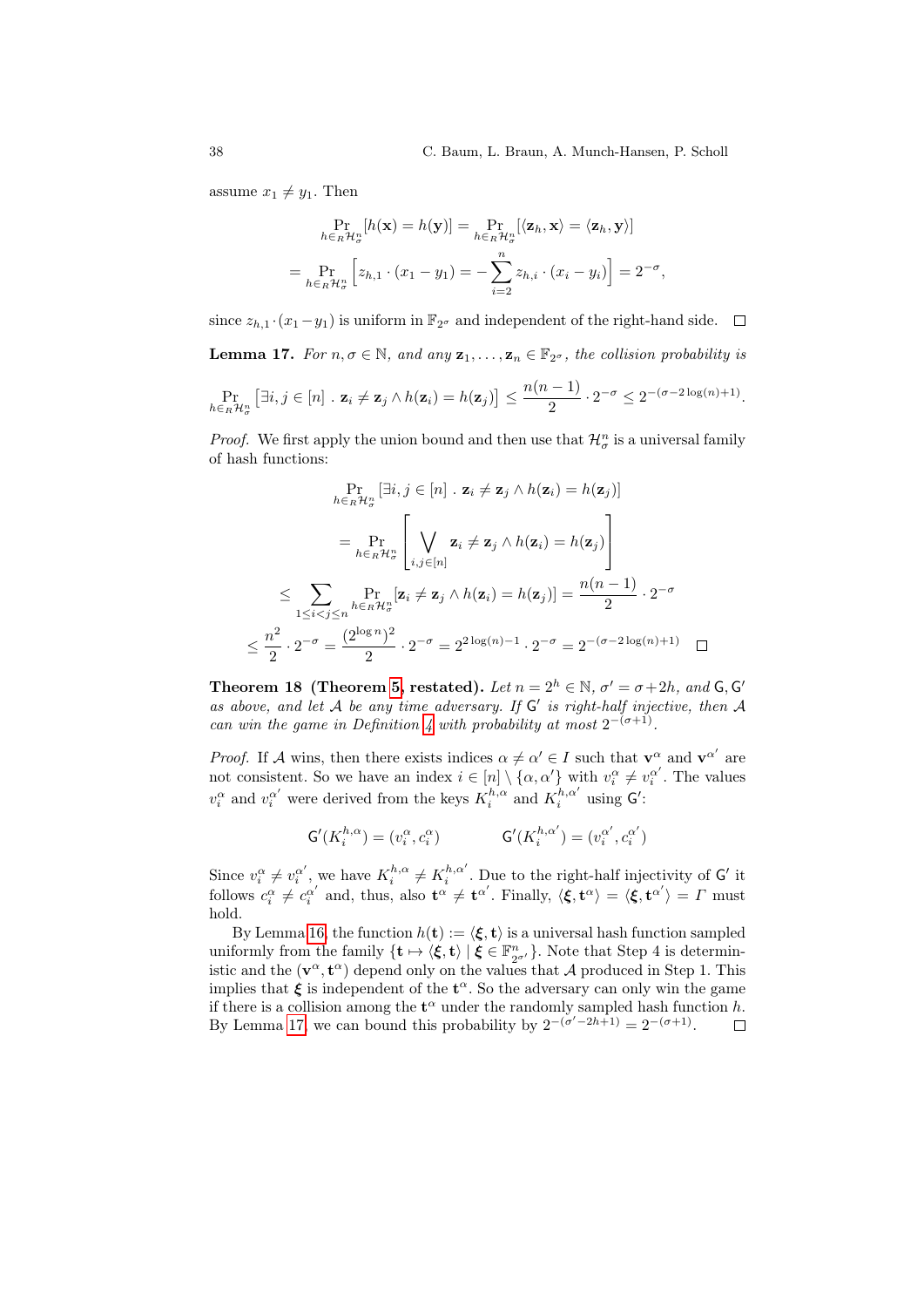#### C.2 Proof of Theorem [6](#page-15-0)

Proof of Theorem [6.](#page-15-0) First we cover the case of a corrupted sender, then that of a corrupted receiver.

Malicious Sender. The simulation is setup as follows:  $S$  simulates a party  $P_S^*$ in its head and gives control to  $\mathcal{Z}$ , and sends (corrupt, P<sub>S</sub>) to  $\mathcal{F}_{\text{sp-vole2k}}^{\ell,s}$ . It also simulates instances of  $\mathcal{F}^{\ell,s}_{\mathsf{vole2k}},\mathcal{F}_\mathsf{OT},$  and  $\mathcal{F}_\mathsf{EQ}.$  Since the calls to (Init) and (Extend) are simply forwarded to  $\mathcal{F}^{\ell,s}_{\text{vole2k}}$ , S can just simulate the interaction with the ideal functionality. The main part of proof is the simulation of  $(SP\text{-}Extend, n)$ . Let  $h := \lceil \log n \rceil$ .

- 1. S simulates the call (Extend, 1) to  $\mathcal{F}_{\text{vole2k}}^{\ell,s}$  and receives  $a, c \in \mathbb{Z}_{2^{\ell}}$  from  $\mathsf{P}_{\mathsf{S}}^*$ .
- <span id="page-38-3"></span>2. Receive  $a' \in \mathbb{Z}_{2^{\ell}}$  from  $\mathsf{P}_{\mathsf{S}}^*$ . Compute  $\beta := a' + a$  and set  $\delta := c$ .
- 3. Compute  $k \leftarrow \textsf{GGM.KeyGen}(1^\kappa)$  and execute  $(\mathbf{v}, \mathbf{t}, \vec{K}_0^i)$  $i\overline{K}_0^i$  $\{i_1\}_{i\in[h]}, \overline{K}_1^{h+1}$  $\binom{n+1}{1}$   $\leftarrow$  $GGM.Gen(n, k).$
- 4. Send  $\overline{K}_1^{h+1}$  $n+1 \atop 1$  to  $P_S^*$ .
- <span id="page-38-1"></span>5. Simulate invocation of  $\mathcal{F}_{\text{OT}}$ : Record  $\mathsf{P}_{\text{S}}^*$ 's inputs  $\overline{\alpha}_1,\ldots,\overline{\alpha}_h$ , and send  $\overline{K}_\overline{\alpha}^*$  $\overline{\alpha}_i$ for  $i \in [h]$  to  $\mathsf{P}_{\mathsf{S}}^*$ . Compute  $\alpha := \sum_{i=0}^{h-1} 2^i \cdot \alpha_{h-i} \in [n]$ .
- 6. Receive  $\boldsymbol{\xi} \in \mathbb{F}_{2^{s'}}^n$  from  $\mathsf{P}_{\mathsf{S}}^*$  with  $s' := \sigma + 2h$ .
- 7. Compute  $\Gamma := \langle \boldsymbol{\xi}, \mathbf{t} \rangle$  and send  $\Gamma$  to  $\mathsf{P}_{\mathsf{S}}^*$ .
- 8. Define  $\mathbf{u} \in \mathbb{Z}_{2^{\ell}}^n$  such that  $u_{\alpha} = \beta$  and  $u_i = 0$  for  $i \in [n] \setminus {\{\alpha\}}$ .
- 9. Sample  $d \in_R \mathbb{Z}_{2^{\ell}}$  and send it to  $\mathsf{P}_{\mathsf{S}}^*$ .
- 10. Define  $\mathbf{w} \in \mathbb{Z}_{2^{\ell}}^n$  such that  $w_i = v_i$  for  $i \in [n] \setminus \{\alpha\}$  and  $w_{\alpha} = \delta d \sum_{i \in [n] \setminus \{\alpha\}} w_i$ .  $i\in[n]\backslash\{\alpha\}$   $w_i$ .
- 11. S simulates the second call (Extend, 1) to  $\mathcal{F}_{\text{vole2k}}^{\ell,s}$  and receives  $x, z \in \mathbb{Z}_{2^{\ell}}$  from  $P_S^*$ .
- <span id="page-38-2"></span>12. Receive  $\boldsymbol{\chi} \in \{0,1\}^n$  from  $\mathsf{P}_{\mathsf{S}}^*$ . If  $\text{HW}(\boldsymbol{\chi}) \neq \frac{n}{2}$ , abort.
- <span id="page-38-0"></span>13. Receive  $x^* \in \mathbb{Z}_{2^{\ell}}$  from  $\mathsf{P}_{\mathsf{S}}^*$ , and compute  $x' := x + x^*$  (for an honest sender, we have  $x' = \chi_{\alpha} \cdot \beta$ .
- 14. Compute  $V_{\mathsf{Ps}} := \sum_{i \in [n]} \chi_i \cdot w_i z \in \mathbb{Z}_{2^{\ell}}$  (the honest  $\mathsf{Ps}$ 's input to  $\mathcal{F}_{\mathsf{EQ}}$ ), and record  $P_S^*$ 's actual input  $V'_{P_S} = V_{P_S} + \varepsilon$  to  $\mathcal{F}_{EQ}$ .
- <span id="page-38-4"></span>15. If  $x' = \chi_{\alpha} \cdot \beta$ : – If  $V'_{\mathsf{P}_\mathsf{S}} = V_{\mathsf{P}_\mathsf{S}}$ : Simulate successful equality check, and send **u**, **w** as  $\mathsf{P}_\mathsf{S}$ 's outputs to  $\mathcal{F}^{\ell,s}_{\mathsf{sp}\text{-}\mathsf{vole2k}}.$ 
	- If  $V_{\mathsf{P}_\mathsf{S}} \neq V_{\mathsf{P}_\mathsf{S}}$ : Simulate failing equality check and abort.
- <span id="page-38-5"></span>16. If  $x' = \chi_{\alpha} \cdot \beta + \eta$  with  $\eta \neq 0 \pmod{2^{\ell}}$ : Let  $v \in \mathbb{N}$  be maximal such that  $2^v \mid \eta$ . It must be  $v < r$ .
	- $-$  If  $2^v \nmid \varepsilon$ , then simulate a failing equality check and abort.
	- $-$  If  $2^v$   $\epsilon$ , then compute

$$
\varDelta':=\frac{\varepsilon}{2^v}\cdot\left(\frac{\eta}{2^v}\right)^{-1}\in\mathbb{Z}_{2^{r-v}}
$$

where the division is computed over  $\mathbb{Z}$ . If  $r - v > s$  and  $\Delta' \geq 2^s$ , then simulate a failing equality check and abort. Otherwise set  $s' := min(s, r -$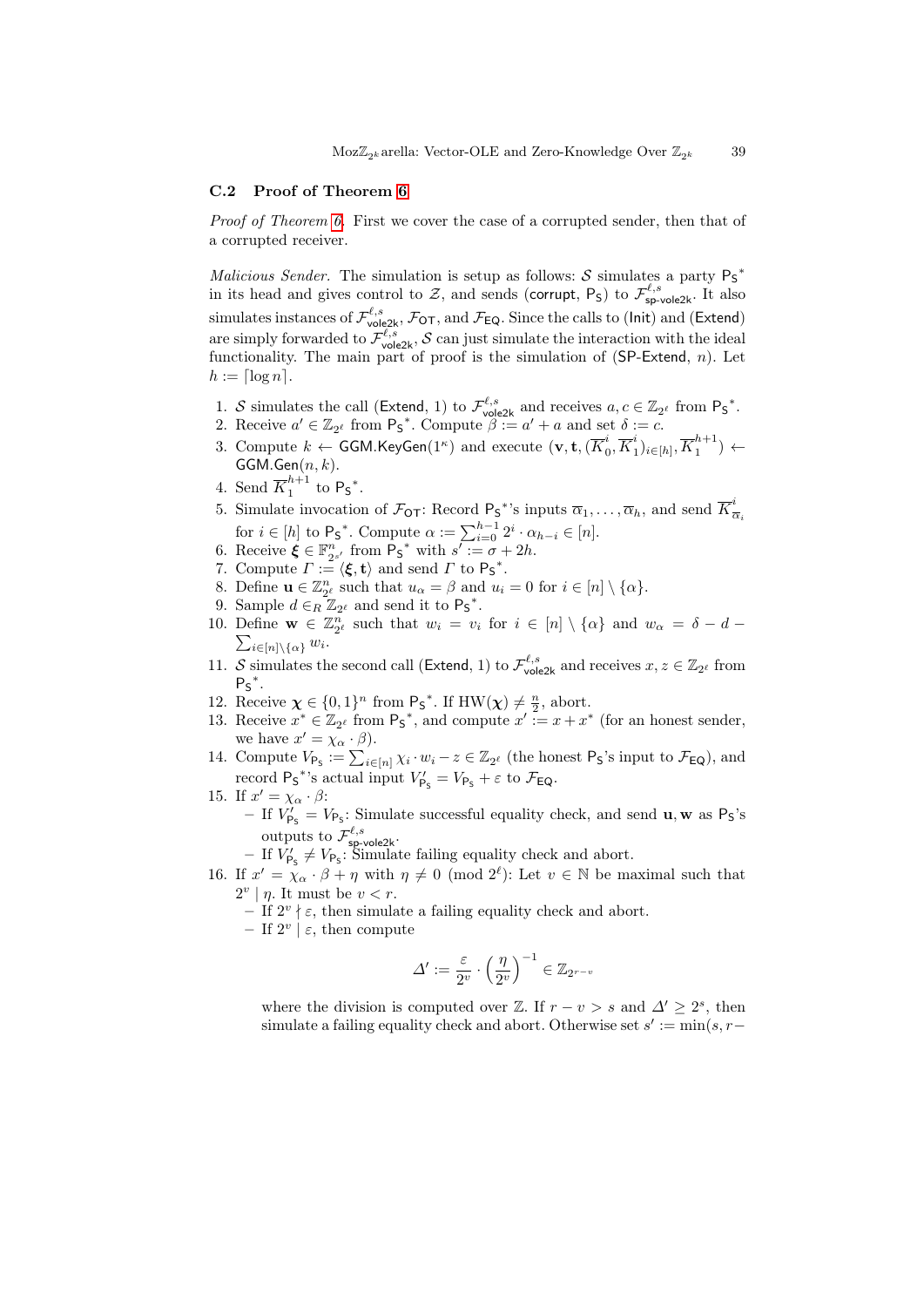v) and send (Guess,  $\Delta'$ , s') to  $\mathcal{F}^{\ell,s}_{sp\text{-}\mathsf{vole2k}}$ . If it returns success, then simulate a successful equality check. If it aborts, then simulate a failing equality check and abort.

17. If  $\mathsf{P}_{\mathsf{S}}^*$  sends (Guess,  $\widetilde{\Delta}$ ) to the simulated  $\mathcal{F}_{\mathsf{vole2k}}^{\ell,s}$ , then S sends (Guess,  $\widetilde{\Delta}$ , s) to  $\mathcal{F}^{\ell,s}_{\mathsf{sp}\text{-}\mathsf{vole2k}}$  and returns the answer to  $\mathsf{P}_{\mathsf{S}}^*$ . If  $\mathcal{F}^{\ell,s}_{\mathsf{sp}\text{-}\mathsf{vole2k}}$  aborts, then S also aborts.

Claim (Indistinguishability of the Simulation for Corrupted Sender). No PPT environment  $\mathcal Z$  that chooses to corrupt the sender  $\mathsf P_{\mathsf S}$  can distinguish the real execution of the protocol from the simulation described above, except with probability negl $(\kappa)$ .

Proof of Claim. The simulation of (Init) and (Extend), i.e., sending (Init) and (Extend) to  $\mathcal{F}_{\text{vole2k}}^{\ell,s}$ , is identical to what would happen in the real protocol. Now we consider the simulation of  $(SP\text{-}Extend, n)$ :

The call (Extend, 1) to the simulated  $\mathcal{F}_{\text{vole2k}}^{\ell,s}$  results in  $\mathsf{P}_{\mathsf{S}}^*$  obtaining two values of its choice  $a, c \in \mathbb{Z}_{2^{\ell}}$  – as in the real protocol. S creates the GGM tree honestly. Hence, the message  $\overline{K}_1^{h+1}$  $\frac{n+1}{1}$  from the simulated receiver and the outputs that  $P_S^*$  receives from  $\mathcal{F}_{OT}$  are consistent and distributed as in the real protocol, and  $\Gamma$  is computed in the same way the real receiver would do it.

We leave the message d aside for a while, and focus on the remaining protocol first. From the second call (Extend, 1) to the simulated  $\mathcal{F}^{\ell,s}_{\text{vole2k}}$ ,  $\mathsf{P}_{\mathsf{S}}^*$  again obtains two values of its choice  $x, z \in \mathbb{Z}_{2^{\ell}}$ .

Finally, we must make sure that the simulated  $\mathcal{F}_{EQ}$  behaves as in the real protocol:

The honest  $P_S$  would input  $V_{P_S} := \sum_{i \in [n]} \chi_i \cdot w_i - z \in \mathbb{Z}_{2^{\ell}}$  to  $\mathcal{F}_{EQ}$ , whereas the corrupted sender can send some arbitrary  $V'_{\text{Ps}} = V_{\text{Ps}} + \varepsilon$ . The  $\text{P}_{\text{R}}$  normally computes its input as  $V_{\mathsf{P}_{\mathsf{R}}} := \sum_{i \in [n]} \chi_i \cdot v_i - y \in \mathbb{Z}_{2^{\ell}}$ , where y was computed as  $y := y^* - \Delta \cdot x^*$ ,  $\Delta$  and  $y^*$  were received from  $\mathcal{F}_{\text{vole2k}}^{\ell,s}$  and  $x^*$  from  $\mathsf{P}_{\mathsf{S}}^*$ . So, in the simulation S does not know the right values of  $y^*$  and  $\Delta$ .

S computes  $x' := x + x^*$  (Step [13\)](#page-38-0) and as noted above, we would have  $x' = \chi_{\alpha} \cdot \beta$  if  $\mathsf{P}_{\mathsf{S}}^*$  behaved honestly. We obtain  $\alpha \in [n]$  from the simulation of  $\mathcal{F}_{OT}$  (Step [5\)](#page-38-1) and have received  $\chi$  from  $P_5^*$  (Step [12\)](#page-38-2), so we know  $\chi_{\alpha}$ . S computes  $\beta := a' + a$  from  $P_5^*$ 's output a from  $\mathcal{F}_{\text{vole2k}}^{\ell,s}$  and its message  $a'$  to  $P_R$ (Step [2\)](#page-38-3). While an honest  $P_5$  would compute  $a' := \beta - a$ , sending an arbitrary α' is just equivalent to choosing a different value for  $β$ . Hence,  $\mathcal{S}$  knows  $\chi_{\alpha} \cdot β$ and can check whether  $x' = \chi_{\alpha} \cdot \beta (\star)$  holds.

If the equality ( $\star$ ) holds (Step [15\)](#page-38-4),  $P_R$  would input  $V_{P_R} = V_{P_S}$  to  $\mathcal{F}_{EQ}$ . Hence, we can simulate a successful equality check if  $V'_{\mathsf{P}_\mathsf{S}} = V_{\mathsf{P}_\mathsf{S}}$ , and a failing equality check with an abort otherwise – as in the real protocol.

On the other hand, if the equality ( $\star$ ) does not hold (Step [16\)](#page-38-5), define  $\eta \neq 0$ mod  $2^{\ell}$  such that  $x' = \chi_{\alpha} \cdot \beta + \eta$ . This means,  $P_5^*$  has send a corrupted  $x^*$ , but the equality check might nevertheless pass if the errors  $\varepsilon$  in  $V'_{\mathsf{P}_\mathsf{S}}$  and  $\eta$  in  $x'$ cancel out.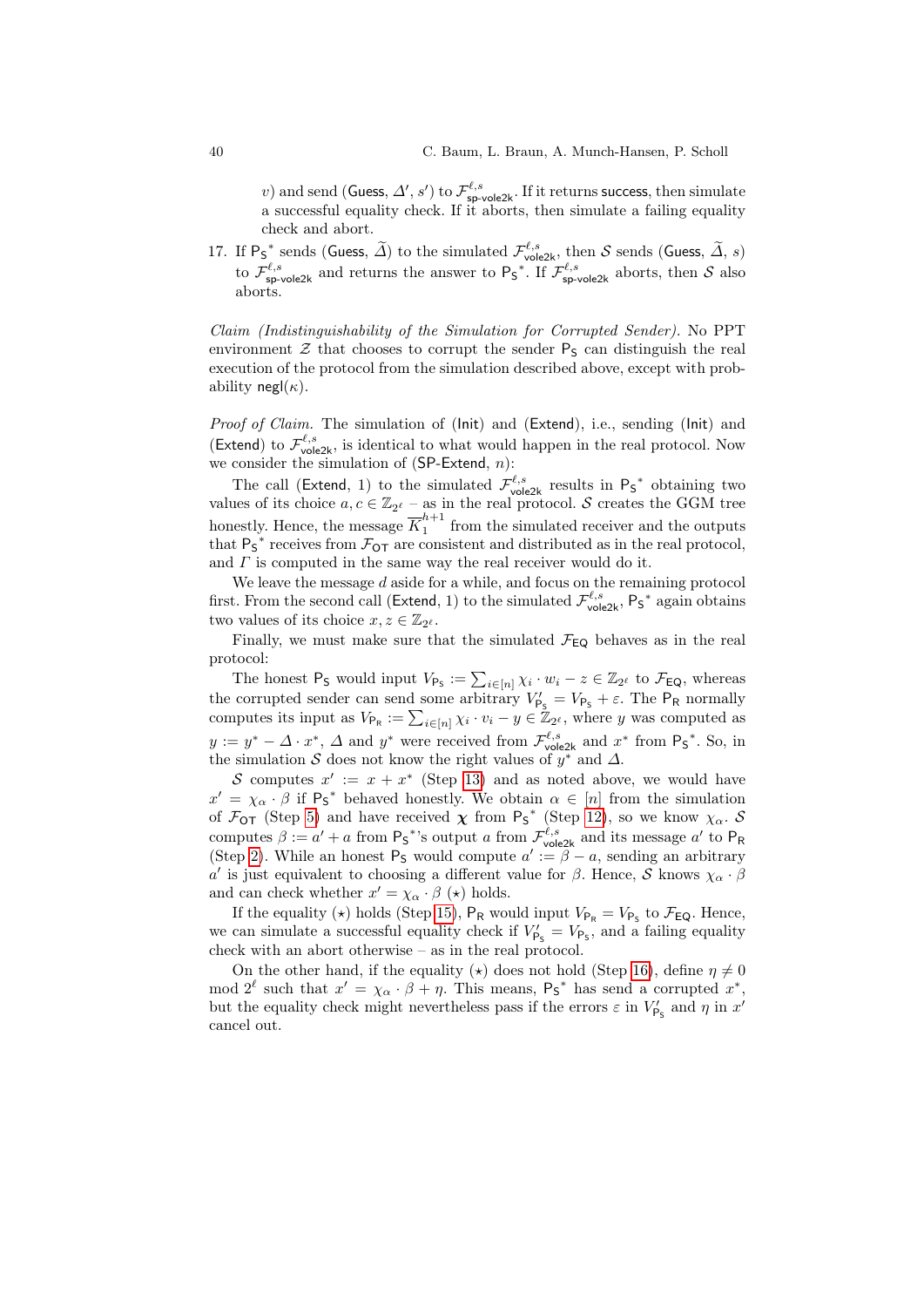On one hand, we have  $P_R$ 's input  $V_{P_R}$  to  $\mathcal{F}_{EQ}$  which depends on  $\eta$ :

$$
V_{\mathsf{P}_{\mathsf{R}}} = \sum_{i \in [n]} \chi_i \cdot v_i - y
$$
  
= 
$$
\sum_{i \in [n]} \chi_i \cdot v_i - y^* + \Delta \cdot x^*
$$
  
= 
$$
\sum_{i \in [n]} \chi_i \cdot v_i - y^* + \Delta \cdot (x' - x)
$$
  
= 
$$
\sum_{i \in [n]} \chi_i \cdot v_i - y^* + \Delta \cdot (\chi_\alpha \cdot \beta + \eta - x)
$$
  
= 
$$
V_{\mathsf{P}_{\mathsf{S}}} + \Delta \cdot \eta
$$

On the other hand, we have  $P_S^*$ 's input  $V'_{P_S} = V_{P_S} + \varepsilon$ . So the equality test should pass if and only if

<span id="page-40-0"></span>
$$
\Delta \cdot \eta = \varepsilon \pmod{2^{\ell}} \tag{7}
$$

holds. While S does not know the right value of  $\Delta$ , it can use the global key query of  $\mathcal{F}^{\ell,s}_{\mathsf{sp}\text{-}\mathsf{vole2k}}.$ 

As above, define  $v \in \mathbb{N}$  such that  $2^v$  is the largest power of two that divides η. For Equation [\(7\)](#page-40-0) to hold,  $2^v$  must also divide  $\varepsilon$ . If this is not the case, S can safely simulate a failing equality test. Assuming  $2^v$  divides both  $\eta$  and  $\varepsilon$ , we can divide both sides of Equation  $(7)$  by  $2^v$  and reduce the modulus accordingly.

$$
\Delta \cdot \frac{\eta}{2^v} = \frac{\varepsilon}{2^v} \pmod{2^{r-v}}
$$

Since  $\frac{\eta}{2^{\nu}}$  must be odd, we can solve for  $\Delta$ .

$$
\Delta = \frac{\varepsilon}{2^v} \cdot \left(\frac{\eta}{2^v}\right)^{-1} \pmod{2^{r-v}}
$$

Let  $\Delta' := \frac{\varepsilon}{2^v} \cdot \left(\frac{\eta}{2^v}\right)^{-1}$  mod  $2^{r-v}$  be the result of the computation. We know that  $\Delta \in \mathbb{Z}_{2^s}$ . So, if  $r - v \geq s$ , then it must be  $\Delta' = \Delta$  for the equality check to hold, and the abort in case  $\Delta' \geq 2^s$  is safe. If  $r - v < s$ , then  $\Delta'$  must consist of the lower  $r - v$  bits of  $\Delta$  for the check to hold. Hence, the global key query (Guess,  $\Delta'$ , min $(s, r - v)$  of S results in an abort of  $\mathcal{F}_{\text{sp-vole2k}}^{\ell,s}$  exactly when the equality test would fail.

To summarize, all messages (and abort) are distributed perfectly indistinguishable in protocol and simulation, except for d. We now show that any distinguisher  $\mathcal Z$  for malicious senders can break the pseudorandomness (Defini-tion [2\)](#page-12-2) of the PPRF. For this, consider that in the real protocol  $P_R$  computes  $d := \gamma - \sum_{j=1}^{n} v_j \in \mathbb{Z}_{2^{\ell}}$ , where  $\gamma := b - \Delta \cdot a'$  and  $P_R$  received  $\Delta, b$  from  $\mathcal{F}_{\text{vole2k}}^{\ell,s}$  and  $a'$  from  $P_S$ . On the other hand, in the simulation it is sampled uniformly at random as  $d \in_R \mathbb{Z}_{2^{\ell}}$ . The reason is that in the simulation,  $S$  never learns the secret key  $\Delta$  that the ideal  $\mathcal{F}^{\ell,s}_{\text{sp-vole2k}}$  has generated for the honest  $P_R$  – only the environment learns it.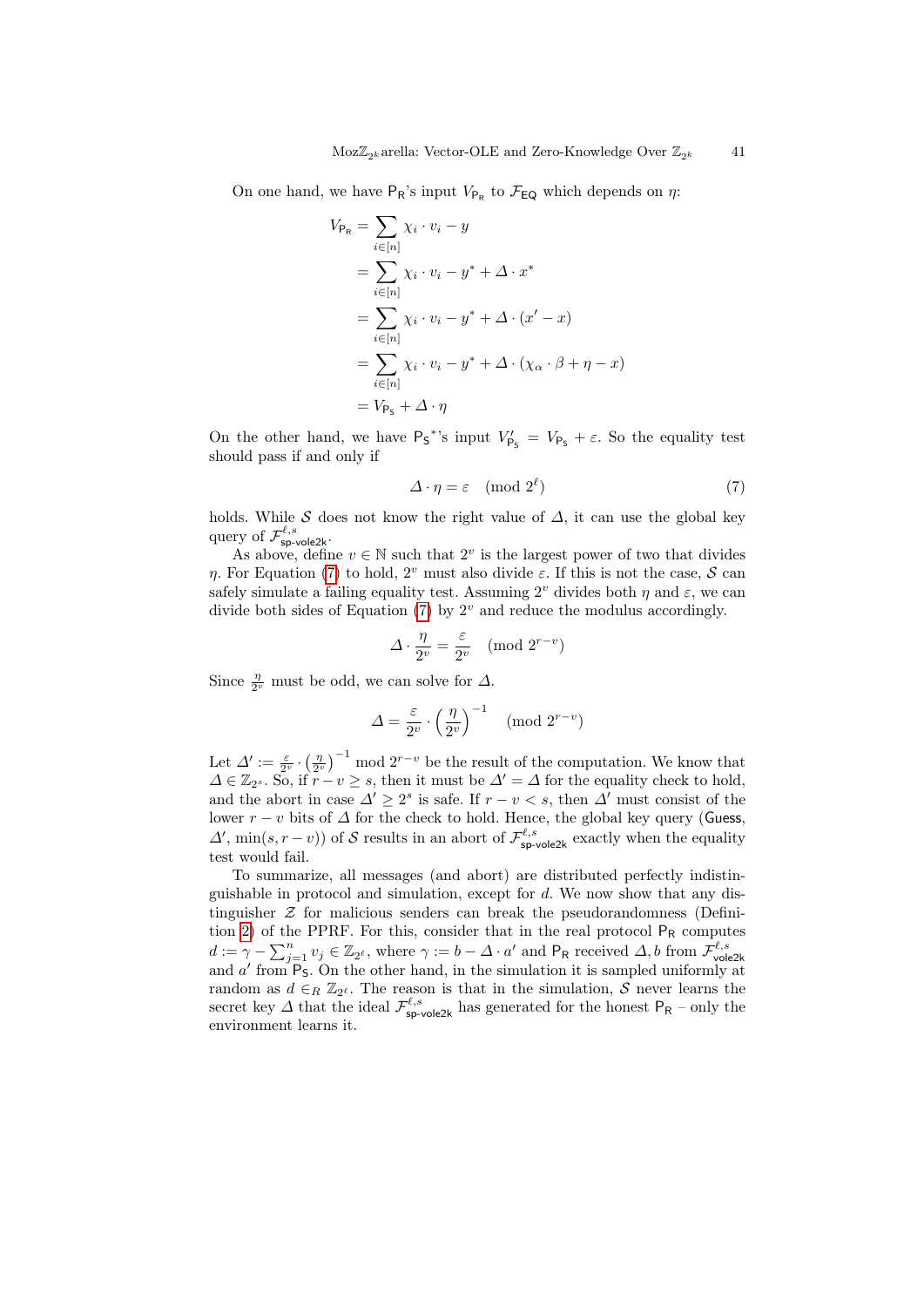We can now use any PPT environment  $\mathcal Z$  that can distinguish both to break pseudorandomness as follows: First, observe that  $\mathcal Z$  is fixed and that a reduction can make manipulations to the inner state of its security game. We construct a special simulator  $\widehat{\mathcal{S}}$ . Consider an execution of Z using  $\widehat{\mathcal{S}}$  and let it first extract the point  $\alpha$  where  $P_S$  will puncture the PPRF in the protocol from the hybrid  $\mathcal{F}_{\text{OT}}$ .

 $\widehat{S}$  forwards  $\alpha$  to the PPRF security game as in Definition [2](#page-12-2) and obtains all seeds  $\overline{K}^i$  for keys that it will input into the  $\mathcal{F}_{\text{OT}}$  to deliver to the sender.

It also obtains a point  $v^*_{\alpha}$  which by the security game is either  $F(k, \alpha)$  or uniformly random. Since our reduction can control the security experiment of Z and therefore controls  $\mathcal{F}^{\ell,s}_{sp\text{-}v \text{ole2k}}$  it has access to  $\Delta$  that is generated by the functionality. It computes d as  $d = \gamma - v^*_{\alpha} - \sum_{j=1, j\neq \alpha}^n v_j$  and uses d as its message to P<sub>S</sub>. For all other purposes,  $\widehat{S}$  just acts like S.

By construction, if  $v^*_{\alpha}$  is uniformly random then d is distributed as in the simulation, while if  $v^*_{\alpha} = F(k, \alpha)$  then d is identical to the real protocol. Hence any  $\mathcal Z$  that distinguishes both breaks Definition [2.](#page-12-2) By assumption, any PPT algorithm (in  $\kappa$ ) can only do so with probability at most negl( $\kappa$ ).

*Malicious Receiver*. The simulation is setup as follows:  $S$  simulates a party  $P_R^*$ in its head and gives control to  $Z$ , and sends (corrupt,  $P_R$ ) to  $\mathcal{F}_{sp-vole2k}^{\ell,s}$ . It also simulates instances of  $\mathcal{F}_{\text{vole2k}}^{\ell,s}$ ,  $\mathcal{F}_{\text{OT}}$ , and  $\mathcal{F}_{\text{EQ}}$ .

For the call to (lnit), S receives  $\Delta \in \mathbb{Z}_{2^s}$  from  $P_R^*$ , and sends  $\Delta$  to  $\mathcal{F}_{sp\text{-}vole2k}^{\ell,s}$ . Calls to (Extend) are simply forwarded to  $\mathcal{F}^{\ell,s}_{\text{vole2k}}$ , and S can just simulate the interaction with the ideal functionality. The main part of proof is the simulation of (SP-Extend, *n*). Let  $h := \lceil \log n \rceil$ .

- 1. S simulates the call (Extend, 1) to  $\mathcal{F}_{\text{vole2k}}^{\ell,s}$  and receives  $b \in \mathbb{Z}_{2^{\ell}}$  from  $P_R^*$ .
- <span id="page-41-0"></span>2. Send  $a' \in_R \mathbb{Z}_{2^{\ell}}$  to  $P_R^*$ .
- <span id="page-41-2"></span>3. Receive  $\overline{K}_1^{h+1}$  $\int_1^{h+1}$  from  $P_R^*$ .
- 4. Simulates the calls to  $\mathcal{F}_{\text{OT}}$  and records  $\mathsf{P}_{\mathsf{R}}^*$ 's inputs  $(\overline{K}_{0}^i)$  $i\overline{0},\overline{K}^i_1$  $i_{1}^{i})_{i\in[h]}$ .
- <span id="page-41-4"></span>5. Sample  $\xi \in_R \mathbb{F}_{2s'}^n$  with  $s' := \sigma + 2h$ , and send  $\xi$  to  $\mathsf{P}_{\mathsf{R}}^*$ .
- <span id="page-41-3"></span>6. Receive  $\Gamma$  from  $P_R^*$ .
- 7. For  $\alpha \in [n]$ , compute  $\mathbf{v}^{\alpha} \leftarrow \mathsf{GGM}$ . Eval $(n, \alpha, (\overline{K}_{\overline{\alpha}}^{1}))$  $\frac{1}{\overline{\alpha}_1},\ldots,\overline{K}_{\overline{\alpha}}^h$  $\frac{h}{\overline{\alpha}_h}, \overline{K}^{h+1})$ ).
- <span id="page-41-5"></span>8. Define

$$
I := \big\{ \alpha \in [n] \mid \mathsf{GGM}.\mathsf{Check}(n, \alpha, (\overline{K}^1_{\overline{\alpha}_1}, \dots, \overline{K}^h_{\overline{\alpha}_h}, \overline{K}^{h+1}), \xi, \Gamma) = \top \big\}.
$$

S sends I to  $\mathcal{F}_{\text{vole2k}}^{\ell,s}$ . If it aborts, then simulate the abort of P<sub>S</sub>.

- <span id="page-41-6"></span>9. If the outputs  $\mathbf{v}^{\alpha}$  are not consistent, i.e.,  $v_j^{\alpha} \neq v_j^{\alpha'}$  for some  $\alpha \neq \alpha' \in I$ and  $j \in [n] \setminus {\alpha, \alpha'}$ , then abort the simulation (by Theorem [5,](#page-15-1) this should happen with negligible probability).
- <span id="page-41-1"></span>10. Case  $|I| = 1$ :  $\mathcal{F}_{\text{sp-vole2k}}^{\ell,s}$  sends (success,  $\beta$ ). With this information, we can basically follow the remaining protocol: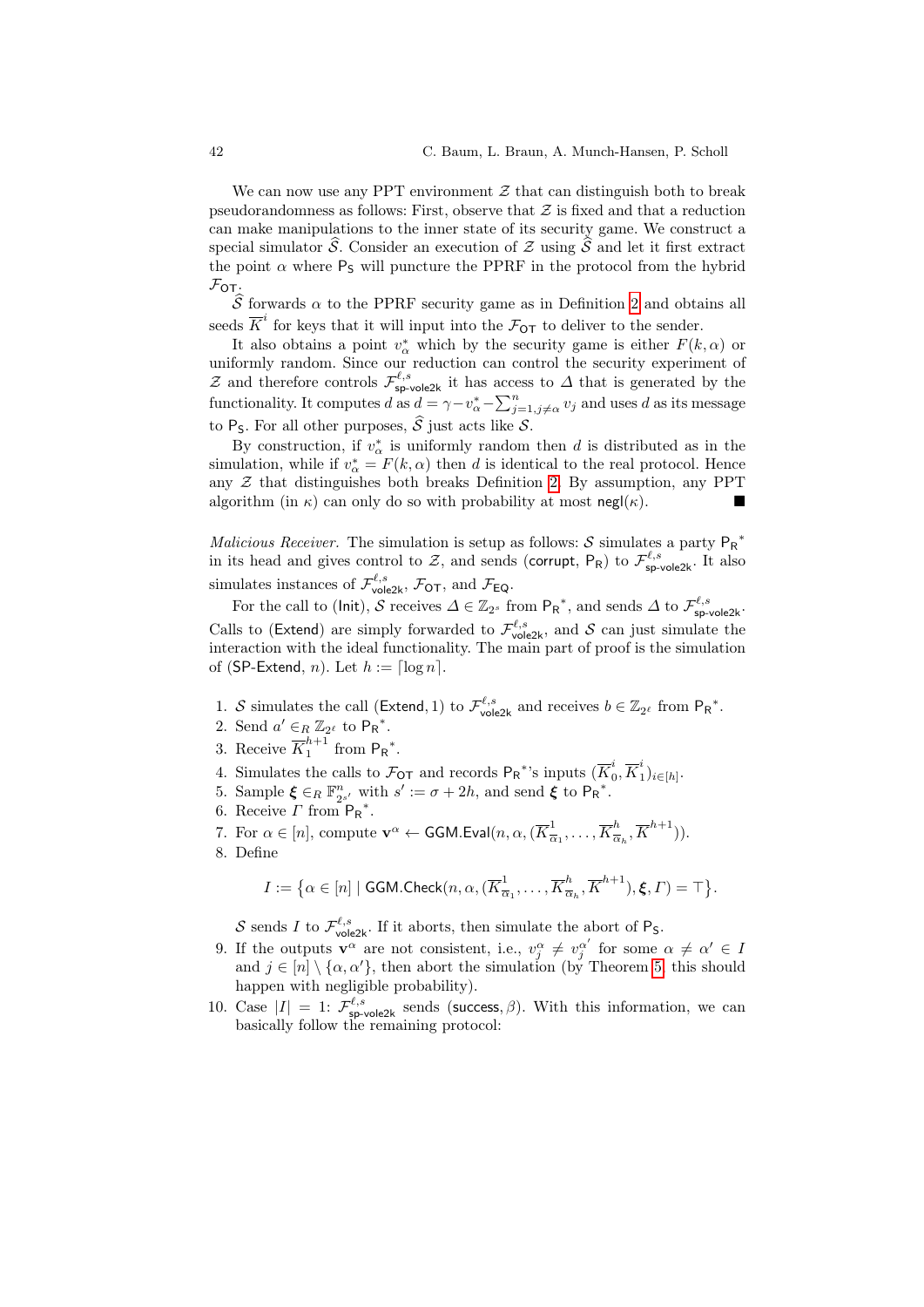- <span id="page-42-0"></span>(a) Note that we now know the real  $\alpha$  that  $\mathcal{F}^{\ell,s}_{sp\text{-}\mathsf{vole2k}}$  has chosen since  $I =$  $\{\alpha\}$ . Hence, we can compute  $\mathbf{u} \in \mathbb{Z}_{2^{\ell}}^n$  such that  $u_{\alpha} = \beta$  and  $u_i = 0$  for all  $i \neq \alpha$ .
- <span id="page-42-1"></span>(b) Moreover, compute  $a := \beta - a'$ , and  $\delta := \Delta \cdot a + b$ .
- (c) Receive  $d' \in \mathbb{Z}_{2^{\ell}}$  from  $P_{R}^*$ .
- <span id="page-42-2"></span>(d) Compute  $\mathbf{w} \in \mathbb{Z}_{2^{\ell}}^n$  such that  $w_i := v_i$  for all  $i \neq \alpha$ , and  $w_{\alpha} := \delta - d'$  $\sum_{i\neq\alpha}w_i.$
- (e) S simulates the second call (Extend, 1) to  $\mathcal{F}^{\ell,s}_{\text{vole2k}}$  and receives  $y^* \in \mathbb{Z}_{2^{\ell}}$ from  $P_R^*$ .
- (f) Sample  $x \in_R \mathbb{Z}_{2^{\ell}}$  and set  $z := \Delta \cdot x + y^*$ .
- (g) Sample  $\chi \in_R \{0,1\}^n$  with  $HW(\chi) = \frac{n}{2}$  and compute  $x^* := \chi_\alpha \cdot \beta x$ and send them to  $\overline{P}_R^*$ .
- (h) Compute  $V_{\mathsf{Ps}} := \sum_{i=1}^n \chi_i \cdot w_i z$ . Record the value  $V'_{\mathsf{Ps}}$  that  $\mathsf{Ps}^*$  sends to  $\mathcal{F}_{FO}$ .
- (i) If  $V_{\mathsf{P}_\mathsf{S}} \neq V'_{\mathsf{P}_\mathsf{R}}$ : Make  $\mathcal{F}_{\mathsf{sp}\text{-}\mathsf{vole2k}}^{\ell,s}$  abort by sending (query,  $\emptyset$ ), and simulate failing equality test with  $V_{\mathsf{P}_\mathsf{S}}$  as  $\mathsf{P}_\mathsf{S}$ 's input.
- (j) If  $V_{\mathsf{Ps}} = V'_{\mathsf{Ps}}$ : Send (continue) to  $\mathcal{F}_{\mathsf{vole2k}}^{\ell,s}$  and simulate successful equality test.
- <span id="page-42-3"></span>(k) Compute  $\mathbf{v} := \mathbf{w} - \Delta \cdot \mathbf{u}$ , and send  $\mathbf{v}$  to  $\mathcal{F}^{\ell,s}_{\mathsf{sp-vole2k}}$  as  $P_R$ 's output.
- <span id="page-42-9"></span><span id="page-42-8"></span><span id="page-42-7"></span><span id="page-42-6"></span><span id="page-42-5"></span><span id="page-42-4"></span>11. Case  $|I| > 1$ :  $\mathcal{F}_{\text{sp-vole2k}}^{\ell,s}$  sends (success)
	- (a) Let  $v_1, \ldots, v_n$  denote the leaves of the GGM tree. (We can recover these from  $(v_j^{\alpha})_{j\in[n]\setminus\{\alpha\}}$  and  $(v_j^{\alpha'})_{j\in[n]\setminus\{\alpha'\}}$  for two different  $\alpha, \alpha' \in I$ .
	- (b) Define  $d := (b \Delta \cdot a') \sum_{j=1}^{n} v_j \in \mathbb{Z}_{2^{\ell}}$ , i.e., the value that an honest  $P_R$  would send. Receive  $d' = d + \varepsilon \in \mathbb{Z}_{2^{\ell}}$  from  $P_R^*$ , where  $\varepsilon$  denotes a possible error added by  $P_R^*$ .
	- (c) S simulates the second call (Extend, 1) to  $\mathcal{F}^{\ell,s}_{\text{vole2k}}$  and receives  $y^* \in \mathbb{Z}_{2^{\ell}}$ from  $P_R^*$ .
	- (d) Sample  $\chi \in_R \{0,1\}^n$  with  $HW(\chi) = \frac{n}{2}$  and  $x^* \in_R \mathbb{Z}_{2^{\ell}}$  and send them to  $P_R^*$ .
	- (e) Compute  $V_{\mathsf{P}_{\mathsf{R}}} := \sum_{i=1}^n \chi_i \cdot v_i (y^* \Delta \cdot x^*) \in \mathbb{Z}_{2^{\ell}},$  i.e., the value an honest  $P_R$  would send to  $\mathcal{F}_{Eq}$ . Record the actual value  $V'_{P_R}$  that  $P_R^*$  sends to  $\mathcal{F}_{EQ}$ .
	- (f) If  $\varepsilon = 0$ :
		- If  $V'_{P_R} = V_{P_R}$ : Send (continue) to  $\mathcal{F}^{\ell,s}_{\text{vole2k}}$  and simulate successful equality test.
		- If  $V'_{\mathsf{P}_{\mathsf{R}}} \neq V_{\mathsf{P}_{\mathsf{R}}}$ : Send (query,  $\emptyset$ ) to  $\mathcal{F}^{\ell,s}_{\mathsf{vole2k}}$  and simulate failing equality test with  $V_{\mathsf{P}_{\mathsf{R}}}$  as  $\mathsf{P}_{\mathsf{S}}$ 's input.
	- (g) If  $\varepsilon \neq 0$ :
		- If  $V'_{\mathsf{P}_{\mathsf{R}}} = V_{\mathsf{P}_{\mathsf{R}}}$ , define  $J := \{i \in [n] \mid \chi_i = 0\}$  and  $V^* := V_{\mathsf{P}_{\mathsf{R}}} \varepsilon$ .
		- If  $V_{\mathsf{P}_{\mathsf{R}}}^{N} = V_{\mathsf{P}_{\mathsf{R}}} \varepsilon$ , define  $J := \{i \in [n] \mid \chi_i = 1\}$  and  $V^* := V_{\mathsf{P}_{\mathsf{R}}}$ .
		- If  $V_{\mathsf{P}_{\mathsf{R}}}^{j^{\infty}} \notin \{V_{\mathsf{P}_{\mathsf{R}}}, V_{\mathsf{P}_{\mathsf{R}}} \varepsilon\}$ , define  $J := \emptyset$ . Sample  $b \in_R \{0,1\}$  and set  $V^* := V_{P_R} - b \cdot \varepsilon$ . Although the equality check will never pass, we cannot abort directly, since  $P_R^*$  learns  $P_S$ 's input. Hence, we need to supply a value that looks right, where the error  $\varepsilon$  is subtracted with 1/2 probability corresponding to the probability that  $\chi_{\alpha} = 1$ .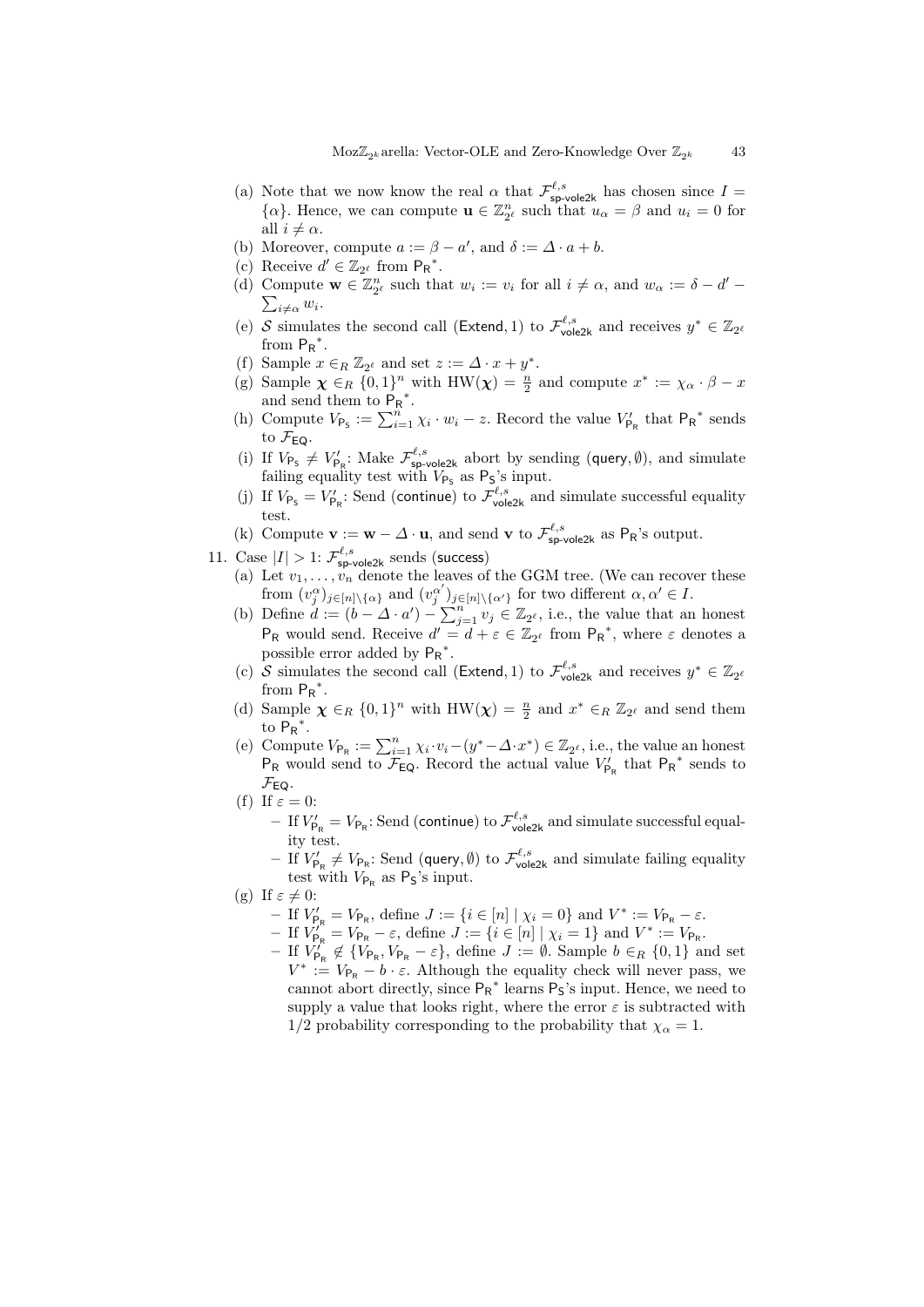Send (query, J) to  $\mathcal{F}_{\text{vole2k}}^{\ell,s}$ . If it aborts, simulate failing equality test with  $V^*$  as P<sub>S</sub>'s input and simulate P<sub>S</sub> aborting. Otherwise, receive  $\alpha \in [n]$ from  $\mathcal{F}_{\text{vole2k}}^{\ell,s}$  and simulate successful equality test.

<span id="page-43-0"></span>(h) We now know the correct value  $\alpha$  chosen by the ideal functionality. Let  $\mathbf{v}' \in \mathbb{Z}_{2^{\ell}}^n$  such that  $v'_{\alpha} = v_{\alpha} - \varepsilon$  and  $v'_i = v_i$  for  $i \in [n] \setminus {\alpha}$ . S sends  $\mathbf{v}'$ as  $P_R$ 's output to  $\mathcal{F}_{\text{vole2k}}^{2,s}$ .

Claim (Indistinguishability of the Simulation for Corrupted Receiver). No PPT environment  $\mathcal Z$  that chooses to corrupt the receiver  $P_R$  can distinguish the real execution of the protocol from the simulation described above except with probability  $2^{-(\sigma+1)}$ .

*Proof of Claim.* The simulation of lnit, i.e., sending (lnit) to  $\mathcal{F}_{\text{vole2k}}^{\ell,s}$ , results again in a view of  $P_R^*$  which is identical to that in the real protocol. Note that S now learns the global key  $\Delta$  since it is chosen by  $P_R^*$ .

Now we consider the simulation of (Extend, n) with  $n = 2<sup>h</sup>$ .

The call (Extend, 1) to the simulated  $\mathcal{F}_{\text{vole2k}}^{\ell,s}$  results in  $P_R^*$  obtaining a value of its choice  $b \in \mathbb{Z}_{2^{\ell}}$  – as in the real protocol.

The first difference already occurs in Step [2,](#page-41-0) where the simulator sends a randomly samples  $a' \in_R \mathbb{Z}_{2^{\ell}}$ , whereas the real sender  $P_5$  would compute  $a' :=$  $β - a$ . In the simulation we don't know β, but a is distributed uniformly at random. Hence, from  $V^*$ 's view  $a'$  is distributed identically in both cases.

If we learn the correct  $\beta$  from  $\mathcal{F}_{\text{sp-vole2k}}^{\ell,s}$  later on (we will, e.g., in Step [10\)](#page-41-1), then we can compute  $a := \beta - a'$  and  $c := \Delta \cdot a + b$  and pretend that we received  $(a, c)$  from  $\mathcal{F}^{\ell, s}_{\text{sp-vole2k}}$  during the first call to (Extend, 1), and these values will still be consistent with the view of  $P_R^*$ .

The next Steps [3-](#page-41-2)[6](#page-41-3) simulate the transfer of the punctured PRF key. The message  $\xi$  send in Step [5](#page-41-4) is sampled in the same way as the real  $P_R$  would do it.

Now we need to make sure that  $S$  simulates an abort if and only iff the consistency check of the GGM tree fails. In the simulation, we don't know the real value of  $\alpha$  that the ideal functionality chooses, but we can collect all possible values of  $\alpha$  for which the check passes in the set I. In the real execution,  $P_S$  would abort if and only if the real  $\alpha$  is not contained in this set. Hence, in Step [8](#page-41-5) we use the first query and send I to  $\mathcal{F}_{\text{sp-vole2k}}^{\ell,s}$ .

In the case that  $\mathsf{P_R}^*$  has managed to create an inconsistent GGM tree which passes the check, then  $S$  aborts the simulation in Step [9,](#page-41-6) but by Theorem [5,](#page-15-1) this happens only with probability  $2^{-(\sigma+1)}$ . Therefore, we assume in the following that the GGM tree is consistent.

In case  $|I| = 1$  (Step [10\)](#page-41-1), we have recovered the correct value of  $\alpha$  since it must be  $I = {\alpha}$ , and  $\mathcal{F}_{\text{sp-vole2k}}^{\ell,s}$  sends use the correct value of  $\beta$ . So we can compute  $P_5$ 's output **u** (Step [10a\)](#page-42-0) and values a and  $\delta$  which are consistent with the simulation (Step [10b\)](#page-42-1). Then  $S$  can behaves in the same way as the real  $P_S$ , and simulate the equality test accordingly. Since  $S$  can compute w in Step [10d](#page-42-2) and already knows  $\Delta$  and **u**, it can successfully recover **v** (Step [10k\)](#page-42-3) and send it to  $\mathcal{F}^{\ell,s}_{\mathsf{sp}\text{-}\mathsf{vole2k}}$  to select  $\mathsf{P}_\mathsf{R}$ 's output.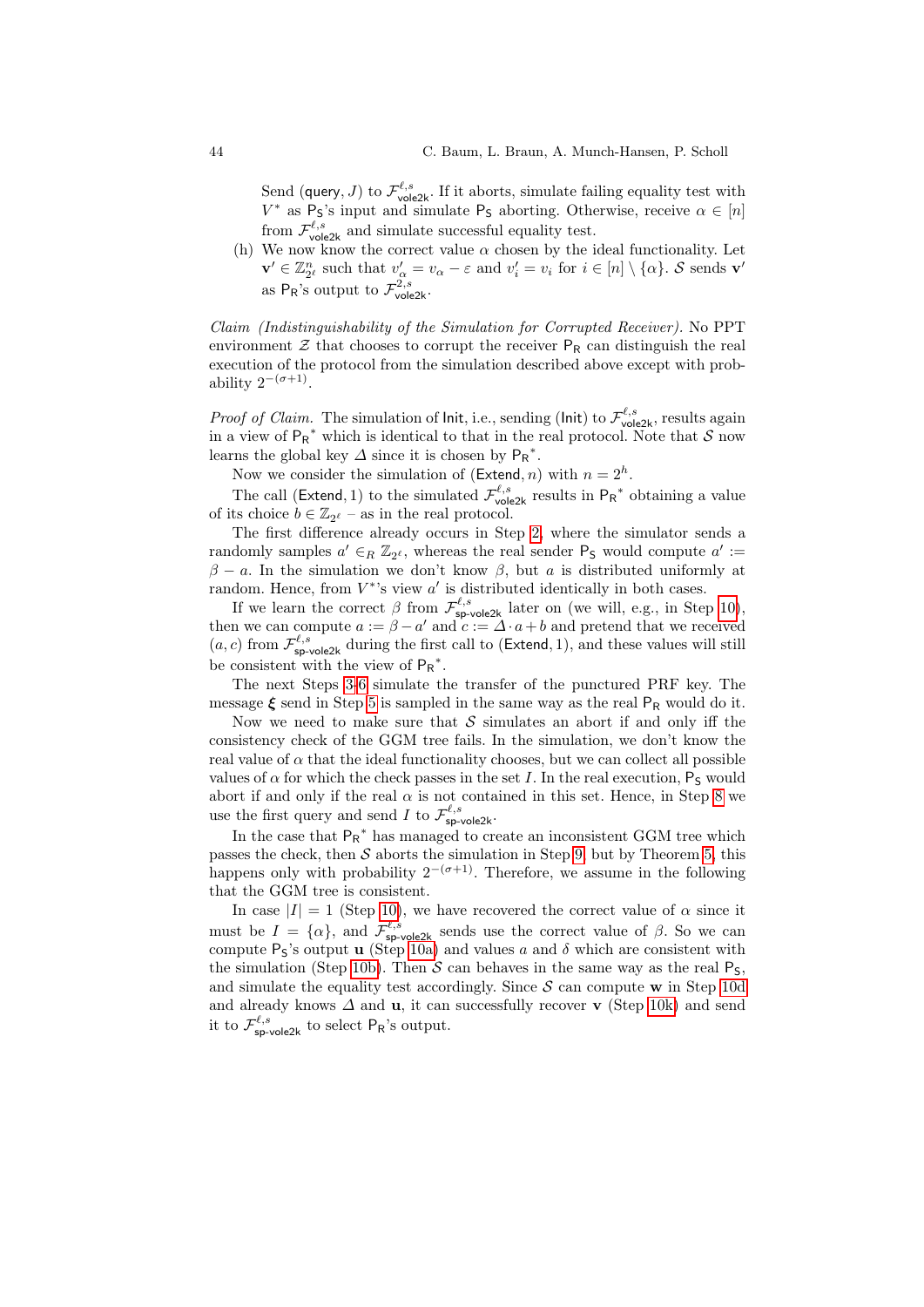In case  $|I| > 1$  (Step [11\)](#page-42-4), we do not learn  $\alpha$  and  $\beta$  from the query. We can, however, compute **v** in Step [11a,](#page-42-5) since we have (at least) two different  $\mathbf{v}^{\alpha}$ ,  $\mathbf{v}^{\alpha'}$ . This allows us to compute the value  $d$  that an honest  $P_R$  would send, when we receive the (possibly maliciously chosen) message  $d' = d + \varepsilon$  from  $P_R^*$  (Step [11b\)](#page-42-6). If  $\varepsilon \neq 0$ , then we know that  $P_R^*$  is cheating, but we can only abort the simulation if  $P_R^*$  is also caught by the check in the real protocol.

From the simulation of the (Extend, 1) call to  $\mathcal{F}^{\ell,s}_{\text{vole2k}}$ , we learn the value  $y^*$ that  $P_R^*$  has chosen. The coefficient vector  $\chi$  is sampled uniformly at random as in the real protocol.

Since  $P_5$  uses the received d to compute the value of w at position  $\alpha$ , the error  $\varepsilon$  is propagated and  $P_5$  instead computes  $w'_\alpha = w_\alpha - \varepsilon$ , and  $P_5$ 's input to  $\mathcal{F}_{\textsf{EQ}}$  is  $V'_{\textsf{P}_{\textsf{S}}} = V_{\textsf{P}_{\textsf{S}}} - \chi_{\alpha} \cdot \varepsilon$ . Hence, to make the equality check pass,  $\textsf{P}_{\textsf{R}}^*$  needs to adjust its input value  $V'_{\mathsf{P}_{\mathsf{R}}}$  to account for the error  $\varepsilon$  iff  $\chi_{\alpha} = 1$ . Otherwise, it need to send the same value  $V_{\mathsf{P}_R}$  that the honest  $\mathsf{P}_R$  would send. We can compute this value (Step [11e\)](#page-42-7).

If  $\varepsilon = 0$  ( $P_R^*$  has sent the correctly computed d, covered in Step [11f\)](#page-42-8), we know that the sender's input  $V_{\mathsf{P}_\mathsf{S}}$  matches the honest  $\mathsf{P}_\mathsf{R}$ 's input  $V_{\mathsf{P}_\mathsf{R}}$ . Hence, we can simulate a successful equality test if  $P_R^*$ 's actual input  $V'_{P_R} = V_{P_R}$ , and simulate an abort otherwise.

If  $\varepsilon \neq 0$  (P<sub>R</sub><sup>\*</sup> has sent an incorrect value  $d' = d + \varepsilon$ , covered in Step [11g\)](#page-42-9), then we know that it must be  $V_{\text{Ps}} = V_{\text{Ps}} - \chi_{\alpha} \cdot \varepsilon$  for the check to pass. So, if  $V'_{\mathsf{P}_{\mathsf{R}}} \notin \{V_{\mathsf{P}_{\mathsf{R}}}, V_{\mathsf{P}_{\mathsf{R}}} - \varepsilon\}$ , we can simulate a failing equality test, where the sender used either of the values as input with probability 1/2. Since we do not know  $\alpha$ , we cannot just lookup the value of  $\chi_{\alpha}$  in  $\chi$ , but we can make a query to the ideal  $\mathcal{F}^{\ell,s}_{\text{sp-vole2k}}$  whether  $\alpha \in J$  for some index set J. If  $V'_{\text{P}_{\text{R}}} = V_{\text{P}_{\text{R}}}$ , we set J as the set of indices where  $\chi$  is 0, and if  $V'_{P_R} = V_{P_R} - \varepsilon$ , we set J as the set of indices where  $\chi$  is 1. Hence, J will contain exactly those values for  $\alpha$  for which the the equality check would pass: if  $V'_{P_R} = V_{P_R}$ , then it must be  $\chi_{\alpha} = 0$  so that the error  $\varepsilon$  disappears, and if  $V'_{P_R} = V_{P_R} - \varepsilon$ , then it must be  $\chi_{\alpha} = 1$  so that  $\varepsilon$ is propagated. Hence, the equality test passes if  $\alpha \in J$ . So we query the ideal  $\mathcal{F}_{\text{sp-vole2k}}^{\ell,s}$  and simulate a failing test if it aborts. Otherwise, it sends us the value of  $\alpha$ , and we can adjust the position  $\alpha$  in  $P_R^*$ 's output v corresponding to the error  $\varepsilon$  (Step [11h\)](#page-43-0).

The simulation is perfect unless  $S$  aborts it, which happens with probability at most  $2^{-(\sigma+1)}$  if  $P_R^*$  manages to create an inconsistent GGM tree which passes  $\mathbf{t}$  the check.

Theorem [6](#page-15-0) follows from the combination of the two claims stating the indistinguishability of the simulations.  $\Box$ 

#### <span id="page-44-0"></span>C.3 Protocol Complexity

Let  $n \in \mathbb{N}$ ,  $h := \lceil \log n \rceil$ , and  $\sigma' := \sigma + 2h$ . For one call to (SP-Extend, n), we

- use  $2 \times \text{VOLE}$  (of length  $1 \times \mathbb{Z}_{2^{\ell}}$ ),
- use  $h \times \overline{\text{OT}}$  (on strings of length  $\kappa$ ),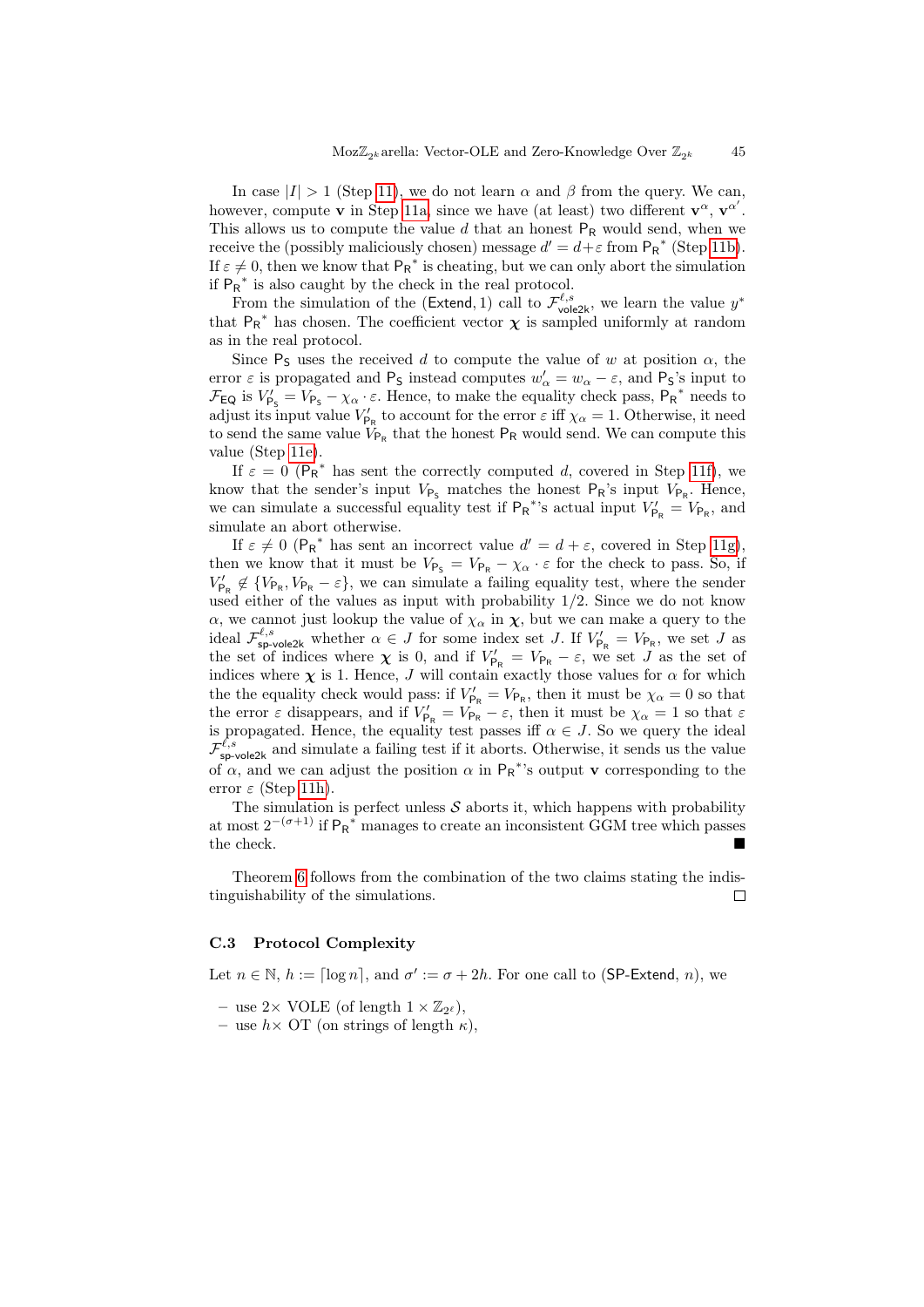- use  $1 \times$  EQ for  $\mathbb{Z}_{2^{\ell}}$  elements,
- $-$  transfer  $3 \times \mathbb{Z}_{2^{\ell}}$  elements,
- transfer  $2 \times \mathbb{F}_{2\sigma'}$  elements, and
- transfer  $2 \times \{0,1\}^{\kappa}$  PRG seeds.

Overall, using the equality test sketched in Section [2.3](#page-6-1) and Silent OT  $[Boy+19;$ [Yan+20;](#page-32-8) [CRR21\]](#page-31-7), we transfer  $4\ell + 2\sigma + 4\lceil \log n \rceil + (5 + 2\lceil \log n \rceil)\kappa$  bit plus the costs of 2 VOLEs.

# <span id="page-45-0"></span>D Proof of Theorem [8](#page-17-3)

Proof of Theorem [8.](#page-17-3) We first consider the case of a corrupt sender, and then separately a corrupt receiver.

Malicious sender. We construct a simulator as follows. In the Init phase, the simulator first forwards (lnit) to  $\mathcal{F}^{\ell,s}_{\text{vol} \in 2k}$ , and then receives  $\mathbf{u}, \mathbf{w}$  from  $\mathcal{A}$ , as its input to the (Extend) command of  $\mathcal{F}^{\ell,s}_{\mathsf{sp-role2k}}$ .

In the Extend phase, the simulator receives vectors  $e_i, c_i$  from A, for  $i \in [t]$ , and defines  $e = (e_1, \ldots, e_t)$ ,  $c = (c_1, \ldots, c_t)$ . The simulator then computes  $x, z$  as in the protocol, updates the vectors  $u, w$  accordingly, and finally sends  $(\mathbf{x}[m:n], \mathbf{z}[m:n)) \in \mathbb{Z}_{2^{\ell}}^{\ell} \times \mathbb{Z}_{2^{\ell}}^{\ell}$  as input to the  $\mathcal{F}_{\text{vole2k}}^{\ell,s}$  functionality.

Whenever A sends a key query command to  $\mathcal{F}_{\text{sp-vole2k}}^{\ell,s}$ , the simulator sends the query to  $\mathcal{F}^{\ell,s}_{\text{vole2k}}$  and forwards its response to A. If  $\mathcal{F}^{\ell,s}_{\text{vole2k}}$  aborts, the simulator aborts.

Indistinguishability. Since there is no interaction in the protocol, and in the ideal world, the outputs of both parties are computed the exact same way as the real protocol, it is clear that the two executions are perfectly indistinguishable.

Malicious receiver. To simulate the Init phase, the simulator first receives  $\Delta$ from A and forwards this to  $\mathcal{F}_{\text{vole2k}}^{\ell,s}$ , and then receives  $\mathbf{v} \in \mathbb{Z}_{2^{\ell}}^m$  from A.

In the Extend phase, the simulator samples a random noise vector  $(e_1, \ldots, e_t)$ , and uses this to respond to the leakage queries from A, just as  $\mathcal{F}^{\ell,s}_{\text{sp-vole2k}}$  would. If any query aborts, it sends abort to  $\mathcal{F}_{\text{vole2k}}^{\ell,s}$  and aborts. If the queries are successful, it receives  $\mathbf{b}_i$  from A, for  $i \in [t]$ , then defines  $\mathbf{b} = (\mathbf{b}_1, \dots, \mathbf{b}_t)$ . It then computes  $y = v \cdot A + b$ , updates v as an honest P<sub>R</sub> would, and sends the last  $n-m$  entries of **y** to  $\mathcal{F}_{\text{vole2k}}^{\ell,s}$ .

Indistinguishability. First, note that the probability of abort is identical in both the real and ideal executions, since the simulator responds to the leakage queries using a random noise vector, just as  $\mathcal{F}_{\text{sp-vole2k}}^{\ell,s}$  does in the real execution. It remains to show that the distribution of the parties' outputs in the ideal execution is indistinguishable from the actual protocol.

For simplicity, we consider the case of a single call to Extend; handling multiple calls follows with a standard hybrid argument, and the fact that the LPN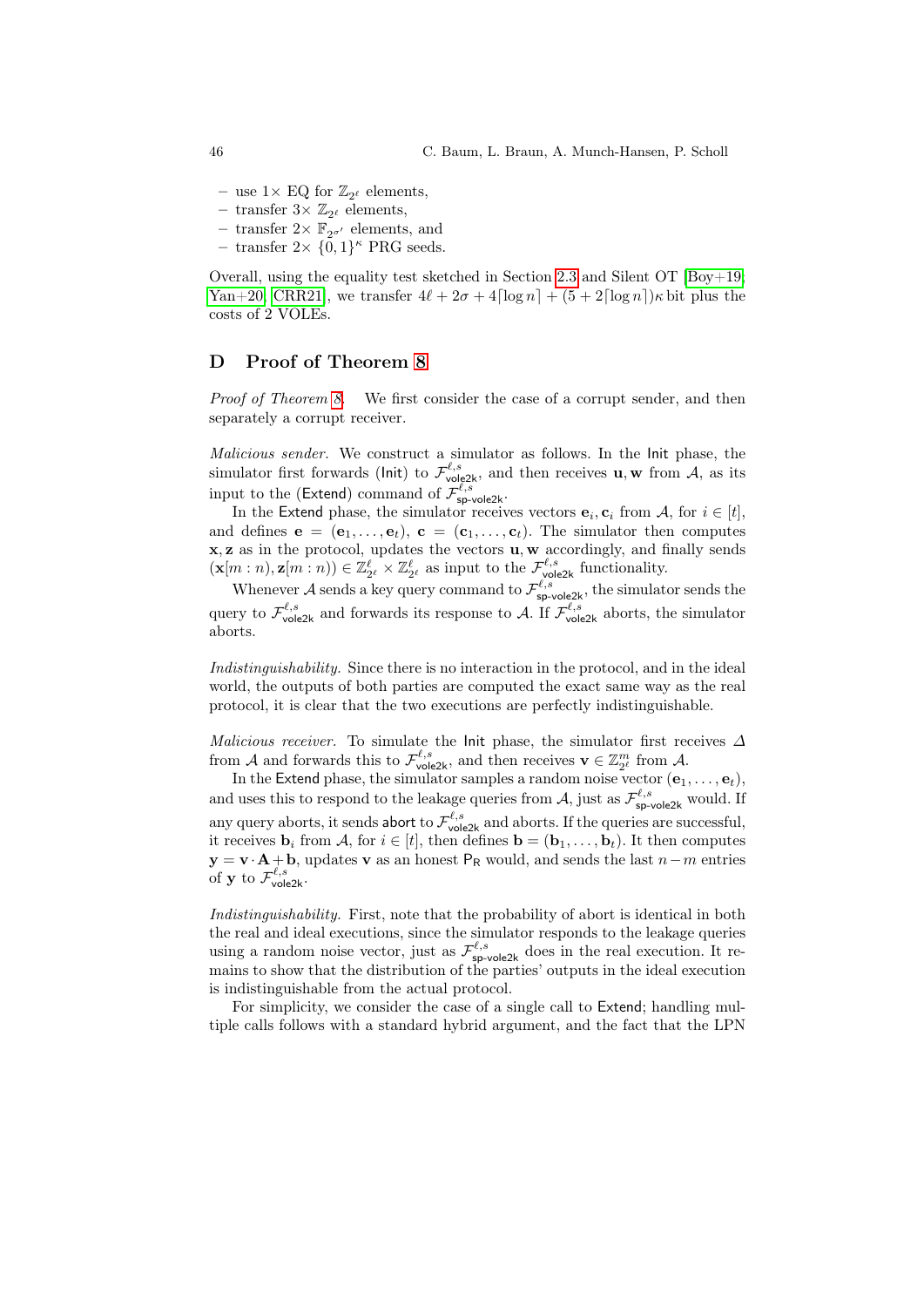secret used in subsequent calls is independent of previous outputs. Suppose there is an environment  $\mathcal Z$  who controls an adversary  $\mathcal A$  corrupting the receiver, and  $Z$  can distinguish between the two executions. We construct a distinguisher  $D$ for the leaky LPN assumption, as follows.  $\mathcal D$  starts by simulating an execution of  $\Pi_{\text{vole2k}}^{\ell,s}$ , as in the above simulation, until it reaches the leakage queries in the  $\mathcal{F}^{\ell,s}_{\mathsf{sp}\text{-}\mathsf{vole2k}}$  instances. Here,  $\mathcal D$  receives t queries  $I_1,\ldots,I_t\subset [n/t]$ , forwards these to the leaky LPN challenger and uses its response to respond to  $A$ . For the second set of leakage queries, it sends the sets  $J_1, \ldots, J_t$  to the challenger, and again uses its response to simulate the response to  $A$ . If the LPN challenger aborts, the simulation is aborted. Finally,  $\mathcal D$  receives the vector  $\mathbf y_b$  from the LPN challenger, and uses its last  $n - m$  entries to define the honest sender's output x, which is given to  $\mathcal{Z}$ ; the output **z** is defined to be  $\Delta \cdot \mathbf{x} + \mathbf{y}$ .

Notice that the way the leakage queries are simulated is identical to the ideal functionality  $\mathcal{F}^{\ell,s}_{\text{sp-vole2k}}$ . It follows that if  $b=0$  in the leaky LPN game, then the view of  $\mathcal Z$  is identical to the real execution, while if  $b = 1$ , the view is the same as the ideal world. Therefore, the distinguishing advantage of  $\mathcal D$  is the leaky LPN game is the same as that of  $Z$ .  $\Box$ 

# E Solutions for Quadratic Equations Modulo  $2^k$

In this appendix, we provide some of the proofs for statements in Sections [5.1](#page-18-2) & [5.2.](#page-21-3)

# <span id="page-46-0"></span>E.1 Proof of Proposition [9](#page-18-1)

*Proof of Proposition [9.](#page-18-1)* Clearly, if there exists one solution  $x$  then there are 3 more solutions  $-x, x + 2^{\ell-1}$  and  $-x + 2^{\ell-1}$ . We now show that these are the only such solutions.

For the sake of contradiction, let y be such that  $y^2 = a \mod 2^{\ell}$ . Then

$$
x^2 - y^2 = (x - y)(x + y) = 0 \mod 2^{\ell}.
$$

Both x, y must be odd as a is odd, hence both  $x + y$  and  $x - y$  are a multiple of 2. If  $x + y = 0$  or  $x - y = 0$  then  $x = \pm y$ . Assuming this is false, then there exist odd numbers  $f, g$  as well as positive  $i, j$  such that

$$
x + y = f2^i, x - y = g2^j \text{ and } i + j \ge \ell.
$$

Since these equations hold over the integers, we additionally get that

$$
(x + y) + (x - y) = 2x = f2^{i} + g2^{j} \Rightarrow x = f2^{i-1} + g2^{j-1}
$$

where in the last step we divide over the integers. Since  $x$  must be odd, we have that either i or j must be 1. If  $i = 1$  then

$$
x - y = g2^{\ell - 1} \Rightarrow x = y \bmod 2^{\ell - 1}
$$

whereas we get  $x = -y \mod 2^{\ell-1}$  if  $j = 1$ .

 $\Box$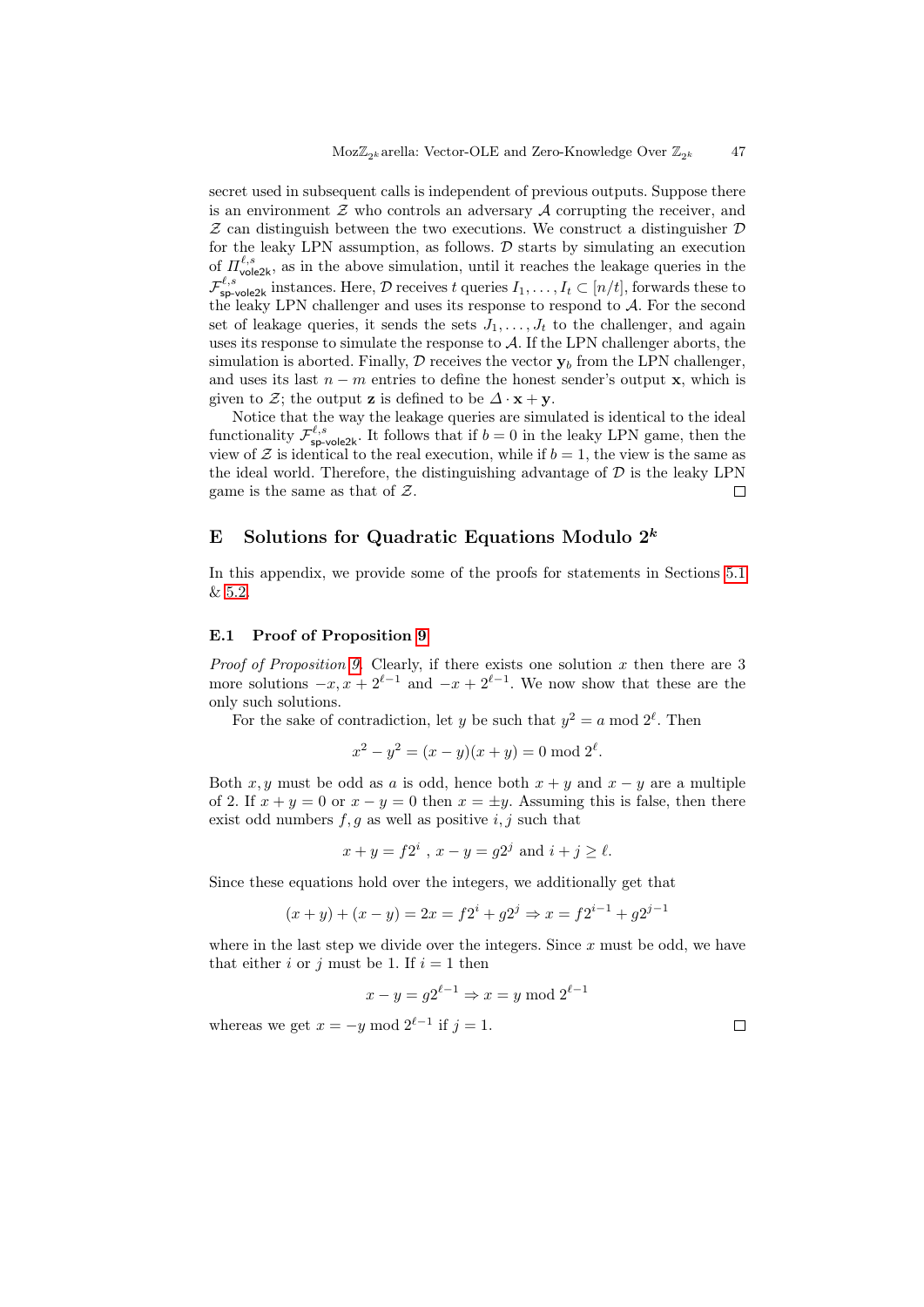#### <span id="page-47-0"></span>E.2 Proof of Theorem [12](#page-21-0)

In the proof of Theorem [12,](#page-21-0) we will use the following statement.

**Proposition 19.** Let  $\ell, k, s \in \mathbb{N}^+$  so that  $\ell \geq k+s$ , and  $\delta_0, \ldots, \delta_t \in \mathbb{Z}$  be values such that not all  $\delta_i$  for  $i > 0$  are 0 mod  $2^k$ . Then for any  $j \in \{0, \ldots, \ell - k\}$ 

<span id="page-47-1"></span>
$$
\Pr\left[\delta_0 + \sum_{i \in [t]} \chi_i \cdot \delta_i = 0 \text{ mod } 2^{k+j} \middle| \chi_1, \ldots, \chi_t \leftarrow \mathbb{Z}_{2^s}\right] \leq 2^{-\min(j,s)}.
$$

The proof is an adaptation of the proof of Part *iii* of Lemma 1 of  $[Cra+18]$ .

*Proof of Proposition [19.](#page-47-1)* Let  $j \in \{0, ..., \ell - k\}$  be arbitrary. Without loss of generality assume that  $\delta_t \neq 0 \pmod{2^k}$ . Let  $v \in \mathbb{N}$  be maximal such that  $2^v \mid \delta_t$ . This implies  $v < k$ . Define  $S := \delta_0 + \sum_{i \in [t]} \chi_i \cdot \delta_i$  and  $S' := -\delta_0 - \sum_{i \in [t-1]} \chi_i \cdot \delta_i$ , and let  $W := \min(\ell, e)$  where  $e \in \mathbb{N}$  is maximal such that  $2^e \mid S$ .

Suppose  $W = k + j$ . By definition,  $2^W \mid S$  which is equivalent to  $S = 0$ (mod  $2^{k+j}$ ). Rewrite the equation as  $\chi_t \cdot \delta_t = S'$  (mod  $2^{k+j}$ ). By the definition of  $v$ , both sides must be multiples of  $2^v$ . So we can divide by  $2^v$  over the integers and reduce the modulus accordingly. Then  $\delta/(2^v)$  is odd and, thus, invertible modulo  $2^{k+j-v}$ . Since  $v < k$ , we have  $k+j-v > j$ , and can reduce the modulus further to  $2^j$ :

<span id="page-47-2"></span>
$$
\chi_t = \frac{S'}{2^v} \cdot \left(\frac{\delta_t}{2^v}\right)^{-1} \pmod{2^j}.
$$
 (8)

The left-hand side  $\chi_t$  is distributed uniformly at random in  $\mathbb{Z}_{2^s}$  and independent of the right-hand side. Hence, if  $j < s$ , then Equation [\(8\)](#page-47-2) holds with probability at most  $2^{-j}$ . For  $j \geq s$ , it holds with probability at most  $2^{-s}$ . The proposition follows.  $\Box$ 

Proof of Theorem [12.](#page-21-0) Let  $a = \delta_0 + \sum_i \chi_i \delta_i \mod 2^{\ell}$ , then A wins iff  $f(\Delta) =$  $a\Delta^2 + b\Delta + c = 0$  mod  $2^{\ell}$ . Let r be the largest value such that  $2^r$  divides all a, b, c. We have that

<span id="page-47-3"></span>
$$
\Pr[\mathcal{A} \text{ wins}] \le \sum_{i=0}^{\ell} \Pr[\mathcal{A} \text{ wins}, r = i]
$$
\n
$$
= \Pr[\mathcal{A} \text{ wins} | r \in \{0, \dots, k - 1\}] \cdot \Pr[r \in \{0, \dots, k - 1\}]
$$
\n
$$
+ \sum_{i=k}^{\ell} \Pr[\mathcal{A} \text{ wins}, r = i]
$$
\n
$$
\le \Pr[\mathcal{A} \text{ wins} | r \in \{0, \dots, k - 1\}] + \sum_{i=k}^{\ell} \Pr[\mathcal{A} \text{ wins}, r = i]
$$
\n
$$
\le 2^{-\min\{(\ell - k)/2, s - 1\}} + \sum_{j=0}^{\ell - k} \Pr[\mathcal{A} \text{ wins}, r = k + j]
$$
\n(9)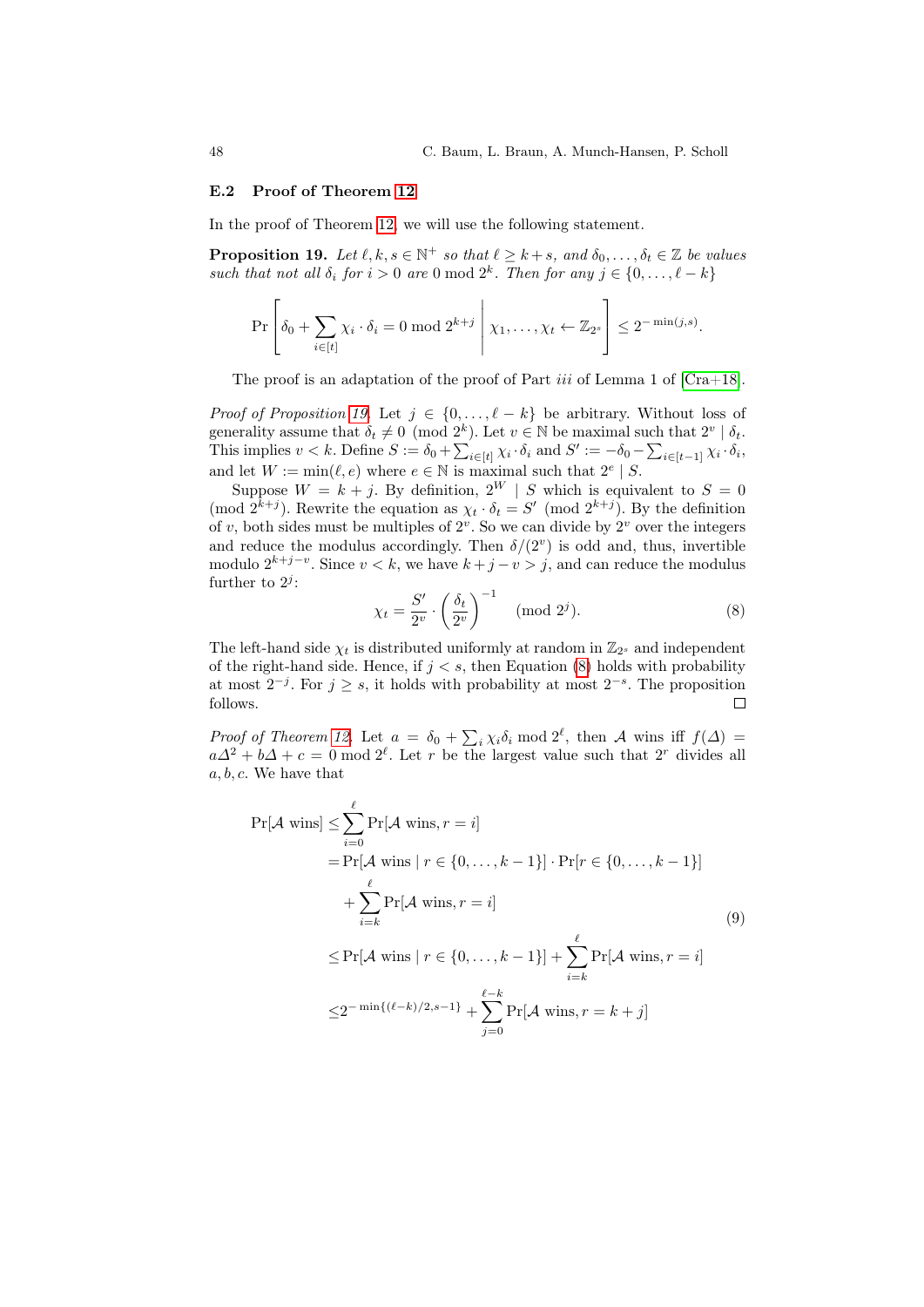Here, in the last step we use Lemma [11](#page-19-1) where we set  $\ell := \ell$  and  $s' := \ell - k$ . By definition of r, if  $r = k + j$  and A wins, then  $2^{k+j}$  must divide a. Therefore

> $Pr[\mathcal{A} \text{ wins}, r = k + j]$  $= Pr[\mathcal{A} \text{ wins}, r = k + j, 2^{k+j} \text{ divides } a]$  $= Pr[\mathcal{A} \text{ wins}, r = k + j \mid 2^{k+j} \text{ divides } a] \cdot Pr[2^{k+j} \text{ divides } a].$

*Claim.* For  $j \in \{0, \ldots, \ell-k\}$ , the following inequalities holds (with  $\lambda := \ell-k-s$ ):

- <span id="page-48-0"></span>a)  $Pr[2^{k+j} \text{ divides } a] \leq 2^{-\min\{j,s\}},$
- b)  $Pr[\mathcal{A} \text{ wins}, r = k + j \mid 2^{k+j} \text{ divides } a] \leq 2^{-\min\{(s+\lambda-j)/2, s\}+1},$
- c) Pr[ $\mathcal A$  wins,  $r = k + j$ ]  $\leq 2^{-s+1}$ .

## Proof of Claim.

- a) Follows directly from Proposition [19.](#page-47-1)
- b) By Lemma [11](#page-19-1) for  $\ell := \ell, r := k + j, s' := \ell r 1 = s + \lambda j 1$  and any  $j \in \{0, \ldots, \ell - k\}$ , there are at most  $2^{\max\{(2s-s')/2, 1\}} \leq 2^{\max\{(s+j-\lambda)/2, 0\}+1}$ solutions in the range  $\{0, \ldots, 2^s - 1\}$  to the equation  $f(x) = 0 \pmod{2^{\ell}}$ . Since there are  $2^s$  choices for  $\Delta$ , this means that

$$
\Pr[\mathcal{A} \text{ wins}, r = k + j \mid 2^{k+j} \text{ divides } a] \le \frac{2^{\max\{(s+j-\lambda)/2,0\}+1}}{2^s}
$$

$$
= 2^{\max\{(-s+j-\lambda)/2, -s\}+1} = 2^{-\min\{(s+\lambda-j)/2, s\}+1}.
$$

c) Combining the previous two parts, we obtain

$$
\Pr[\mathcal{A} \text{ wins}, r = k + j]
$$
  
= 
$$
\Pr[\mathcal{A} \text{ wins}, r = k + j | 2^{k+j} \text{ divides } a] \cdot \Pr[2^{k+j} \text{ divides } a]
$$
  

$$
\leq 2^{-\min\{(s+\lambda-j)/2, s\}+1} \cdot 2^{-\min\{j, s\}}
$$
  
= 
$$
2^{-\min\{(s+\lambda-j)/2, s\}+1-\min\{j, s\}}.
$$

For  $j \in \{0, \ldots, s\}$ , this can be simplified to

$$
Pr[\mathcal{A} \text{ wins}, r = k + j] = 2^{-\min\{(s + \lambda - j)/2, s\} + 1 - j}
$$
  
= 2<sup>-\min\{(s + \lambda + j)/2, s + j\} + 1  
 $\leq$  2<sup>-\min\{(2s + j)/2, s + j\} + 1  
= 2<sup>-\min\{s + j/2, s + j\} + 1  
= 2<sup>-s-j/2+1</sup>  
 $\leq$  2<sup>-s+1</sup>,</sup></sup></sup>

where we use the fact that  $\lambda \geq s$  at step  $(\star)$ , which follows from the assumption  $\ell - k \geq 2s$  and the definition of  $\lambda$ . For  $j \in \{s, \ldots, \ell - k\}$ , we obtain the bound directly from Part [a\):](#page-48-0)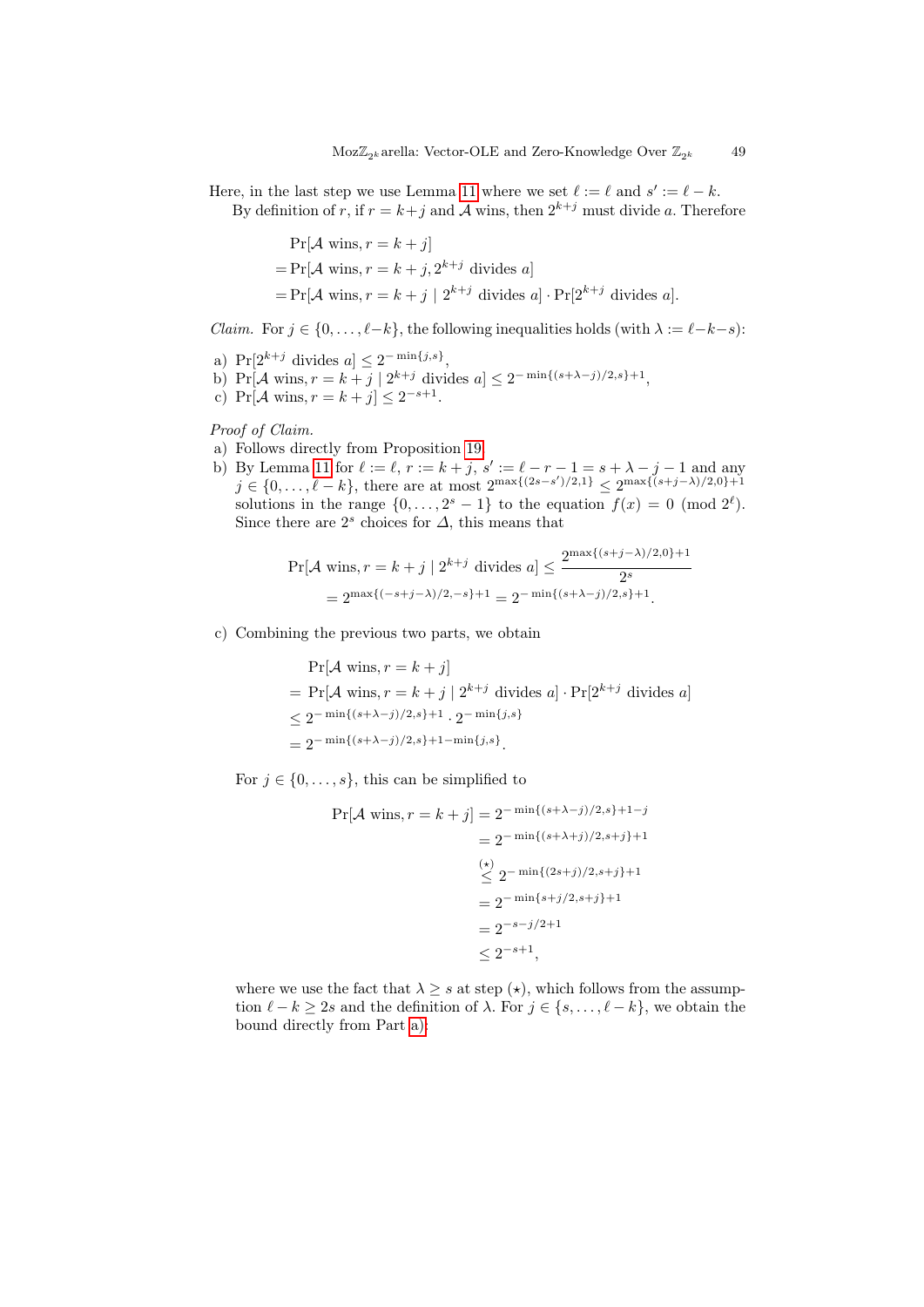$$
\Pr[\mathcal{A} \text{ wins}, r = k + j]
$$
  
= 
$$
\Pr[\mathcal{A} \text{ wins}, r = k + j | 2^{k+j} \text{ divides } a] \cdot \Pr[2^{k+j} \text{ divides } a]
$$
  

$$
\leq \Pr[\mathcal{A} \text{ wins}, r = k + j | 2^{k+j} \text{ divides } a] \cdot 2^{-\min\{j, s\}}
$$
  

$$
\leq 2^{-\min\{j, s\}} = 2^{-s} \leq 2^{-s+1}.
$$

Continuing from Equation [\(9\)](#page-47-3), we use the Claim proved above and the fact that  $\ell \geq k+2s$  to get

$$
\Pr[\mathcal{A} \text{ wins}] \stackrel{(9)}{\leq} 2^{-\min\{(\ell-k)/2, s-1\}} + \sum_{j=0}^{\ell-k} \Pr[\mathcal{A} \text{ wins}, r = k + j] \\
\leq 2^{-\min\{s, s-1\}} + \sum_{j=0}^{\ell-k} 2^{-s+1} \\
\leq 2^{-s+1} + \sum_{j=0}^{\ell-k} 2^{-s+1} \\
\leq (\ell - k + 2) \cdot 2^{-s+1}.
$$

 $\Box$ 

# <span id="page-49-0"></span>E.3 Proof of Corollary [13](#page-21-2)

*Proof of Corollary [13.](#page-21-2)* Plugging in the values of s and  $\ell$  into the winning probability stated in the theorem gives us:

$$
\Pr[\mathcal{A} \text{ wins}] \le (\ell - k + 2) \cdot 2^{-s+1}
$$
  
=  $(k + 2s - k + 2) \cdot 2^{-s+1}$   
=  $(2s + 2) \cdot 2^{-s+1}$   
=  $(2\sigma + 2 \log \sigma + 8) \cdot 2^{-\sigma - \log \sigma - 2}$ .

By taking the logarithm of both sides, we get

$$
\log \Pr[\mathcal{A} \text{ wins}] \le \log(2\sigma + 2\log(\sigma) + 8) - \sigma - \log(\sigma) - 2
$$
  
\n
$$
\le \log(4\sigma) - \sigma - \log(\sigma) - 2
$$
  
\n
$$
= \log(\sigma) + 2 - \sigma - \log(\sigma) - 2
$$
  
\n
$$
= -\sigma,
$$

where we use that  $2\sigma + 2\log(\sigma) + 8 \leq 4\sigma$  ( $\star$ ) holds for all  $\sigma \geq 7$ . Hence, we have bounded the winning probability as  $Pr[\mathcal{A} \text{ wins}] \leq 2^{-\sigma}$ .  $\Box$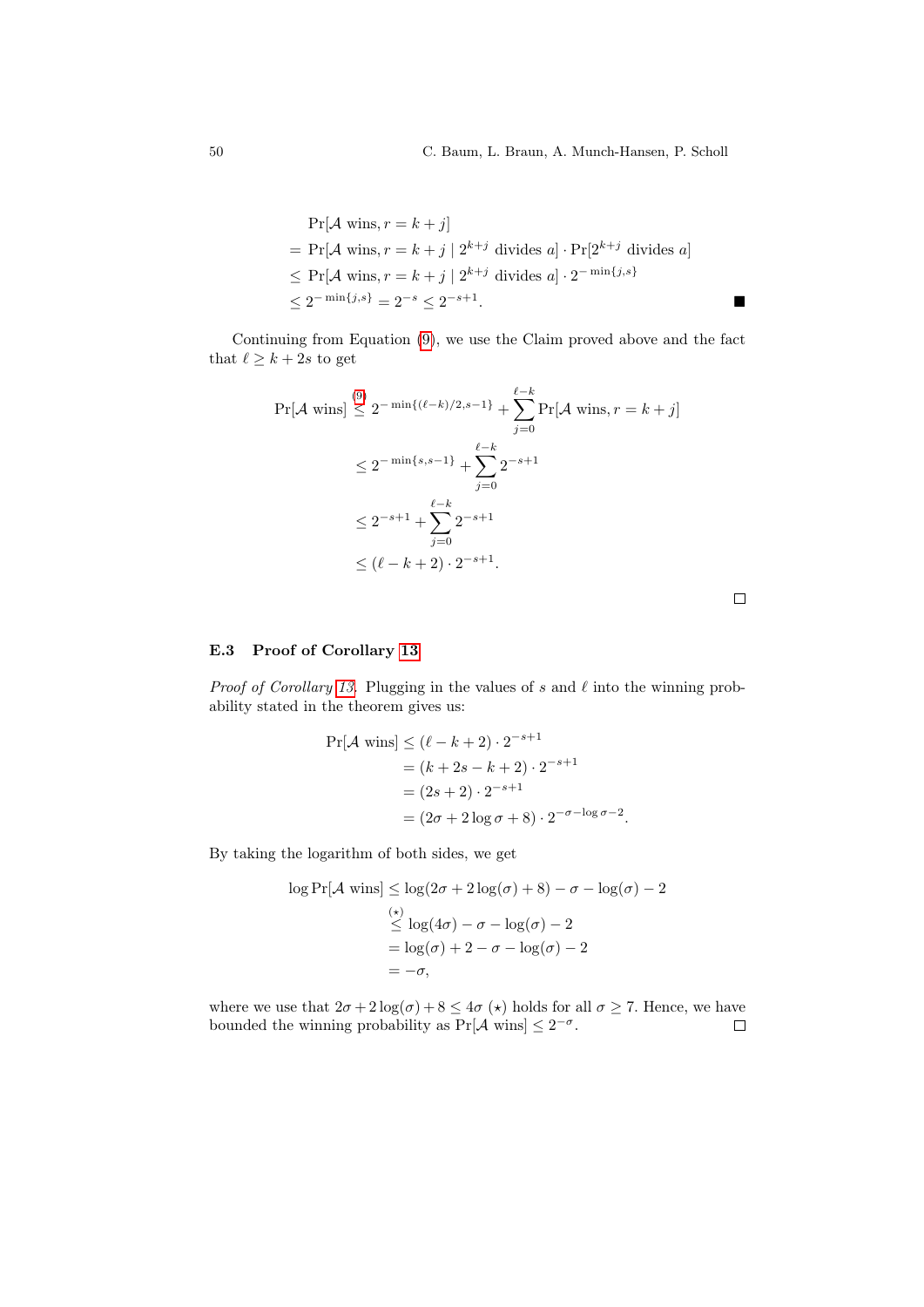# <span id="page-50-0"></span>F Proof of Theorem [14](#page-22-0)

*Proof of Theorem [14.](#page-22-0)* We divide the proof of security into two parts. First we cover the case of a corrupted prover, then that of a corrupted verifier. In each case we define a PPT simulator  $S$ .

Corrupted Prover: The simulation is set up as follows:  $S$  simulates a party  $\mathcal{P}^*$  in its head and gives control to  $\mathcal{Z}$ , and sends (corrupt,  $\mathcal{P}$ ) to  $\mathcal{F}_{\mathsf{ZK}}^k$ . It also simulates an instance of  $\mathcal{F}_{\text{vole2k}}^{\ell,s}$ . We assume that the circuit  $\mathcal{C}$  is known.

- 1. Simulation of the preprocessing phase:  $S$  simulates the (lnit) and (Extend,  $n+t+2$ ) calls to  $\mathcal{F}_{\text{vole2k}}^{\ell,s}$ . For (lnit), it samples  $\Delta \in_R \mathbb{Z}_{2^s}$ . Since  $\mathcal{P}^*$  acts as the sender  $P_S$  towards  $\mathcal{F}_{\text{vole2k}}^{\ell,s}$ , it is allowed to choose the sender's output of the (Extend) call. Hence,  $S$  receives  $(\tilde{\mu}_i, M[\mu_i]), (\tilde{\nu}_j, M[\nu_j]), (\tilde{\sigma}, M[\sigma]), (\tilde{\pi}, M[\pi]) \in$ <br>  $\mathbb{Z} \times \mathbb{Z}$  to for  $i \in [n]$  and  $i \in [t]$  from  $\mathcal{D}^*$ . Then  $S$  can compute matching  $\mathbb{Z}_{2^{\ell}} \times \mathbb{Z}_{2^{\ell}}$  for  $i \in [n]$  and  $j \in [t]$  from  $\mathcal{P}^*$ . Then S can compute matching values  $K[\mu_i], K[\nu_j], K[o], K[\pi] \in \mathbb{Z}_{2^{\ell}}$  according to Equation [\(4\)](#page-21-4).
- 2. To simulate the online phase,  $S$  executes the steps of  $V$  while also keeping track of  $\mathcal{P}^*$ 's wire values:
	- $-$  For every circuit input  $i ∈ [n]$  it receives  $δ<sub>i</sub> ∈ ℤ<sub>2</sub>$  from  $P<sup>*</sup>$  and computes V's part of  $[w_i] := [\mu_i] + \delta_i$ , as well as  $\widetilde{w}_i := \widetilde{\mu}_i + \delta_i \in \mathbb{Z}_{2^{\ell}}$ .<br>For overy addition gate  $(\alpha, \beta, \alpha)$  it computes  $y_i$  part of f
	- For every addition gate  $(\alpha, \beta, \gamma)$  it computes V's part of  $[w_{\gamma}] := [w_{\alpha}] +$  $[w_\beta]$ , as well as  $\widetilde{w}_\gamma := \widetilde{w}_\alpha + \widetilde{w}_\beta \in \mathbb{Z}_{2^\ell}$  and  $M[w_\gamma] := M[w_\alpha] + M[w_\beta]$ .<br>For the *i*th multiplication gate  $(\alpha, \beta, \alpha)$  it receives  $d_i \in \mathbb{Z}_{\geq 0}$  from  $\mathcal{D}^*$ .
	- For the *i*th multiplication gate  $(\alpha, \beta, \gamma)$  it receives  $d_i \in \mathbb{Z}_{2^{\ell}}$  from  $\mathcal{P}^*$  and computes V's part of  $[w_{\gamma}] := [v_i] + d_i$ , as well as  $\widetilde{w}_{\gamma} := \widetilde{v}_i + d_i \in \mathbb{Z}_{2^{\ell}}$ .<br>Additionally it computes  $B := K[w_1] - K[w_2] + A - K[w_1]$ Additionally it computes  $B_i := K[w_\alpha] \cdot K[w_\beta] + \Delta \cdot K[w_\gamma]$ .
	- $-$  S sends  $\chi \in_R \mathbb{Z}_{2^s}^t$  to  $\mathcal{P}^*$  and receives two values  $U', V' \in \mathbb{Z}_{2^{\ell}}$  as response. It computes  $W := \sum_{i \in [t]} \chi_i \cdot B_i + B^* \in \mathbb{Z}_{2^{\ell}}$  where  $B^* := K[o]$ .
	- If  $W \neq U' + V' \cdot \Delta \pmod{2^{\ell}}$ , then S sends (Prove, C,  $\perp$ ) on behalf of  $\mathcal{P}^*$  to  $\mathcal{F}_{\mathsf{ZK}}^k$  and simulates an aborting  $\mathcal{V}$ .
	- For the single output wire  $w_h$ , S already holds  $K[w_h]$  and computes  $K[z] := K[w_h] + 2^k \cdot K[\pi]$ . Then it receives two values  $\widetilde{z}, M[z] \in \mathbb{Z}_{2^k}$ from  $\mathcal{P}^*$  and checks if  $K[z] \stackrel{?}{=} M[z] + \tilde{z} \cdot \Delta$  holds and  $\tilde{z} = 1 \pmod{2^k}$ . If this is the case, then S sends (Prove, C, w) with  $\mathbf{w} := (\widetilde{w}_i \bmod 2^k)_{i \in [n]}$ on behalf of  $P$  to  $\mathcal{F}_{\mathsf{ZK}}^k$ .

Since S behaves like an honest V towards  $\mathcal{P}^*$ , the view of  $\mathcal{P}$  in the simulation perfectly matches its view in the real protocol. Now we need to show that  $V$ outputs the same in the simulation and in the real execution, except with negligible probability. If the honest  $V$  rejects the proof in the protocol, then also V's output of the ideal  $\mathcal{F}_{\text{ZK}}^{k}$  is false. Now we need to bound the probability that the honest  $\mathcal V$  accepts the proof, but the ideal  $\mathcal F_{\mathsf{ZK}}^k$  still outputs false, i.e.,  $\mathcal P^*$  has successfully fooled  $V$  into accepting a proof of a wrong statement.

A corrupted  $\mathcal{P}^*$  not knowing a valid witness for the circuit can try to cheat in two ways: It can try to circumvent the multiplication check in Step [4](#page-23-3) or it can try to open [z] in Step [5](#page-23-4) to an invalid value. The latter succeeds with probability at most  $2^{-s}$  [\[Bau+21a\]](#page-31-5).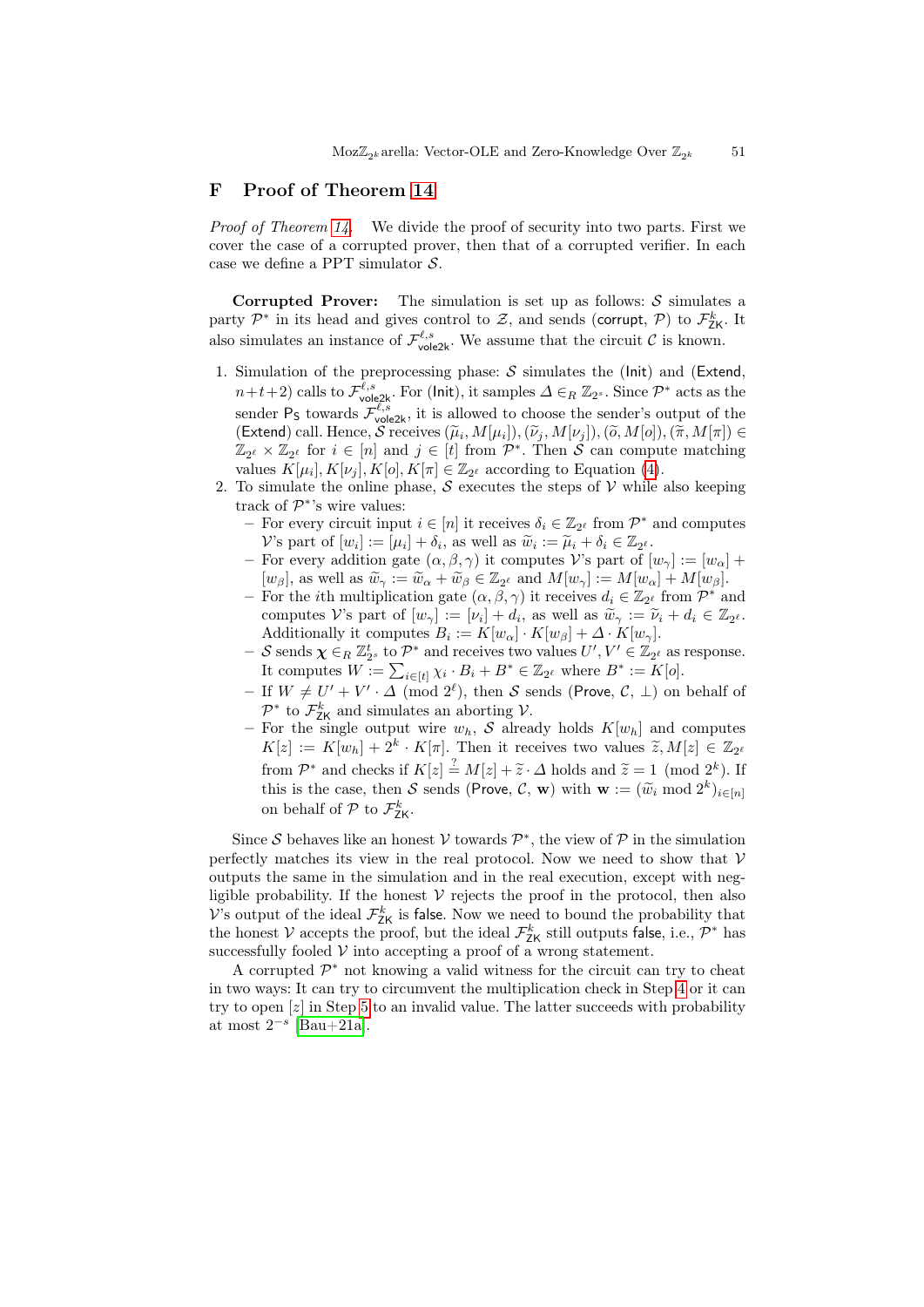Now we consider the former case: For the *i*th multiplication gate  $(\alpha, \beta, \gamma)$ , let  $\widetilde{w}_{\gamma} = \widetilde{w}_{\alpha} \cdot \widetilde{w}_{\beta} + e_i \pmod{2^{\ell}}$ , where  $\widetilde{w}_{\alpha}, \widetilde{w}_{\beta}, \widetilde{w}_{\gamma} \in \mathbb{Z}_{2^{\ell}}$  are the values contained in the commitments  $[w, 1, [w, 1, \text{end}]$  and  $e_i \in \mathbb{Z}_{2^{\ell}}$  is a possible error. Suppose that the commitments  $[w_\alpha], [w_\beta], [w_\gamma]$  and  $e_i \in \mathbb{Z}_{2^\ell}$  is a possible error. Suppose that not all  $e_i = 0 \pmod{2^k}$  for  $i \in [t]$ , i.e., there is an error in the lower k bits that we care about.

Then we have (all over  $\mathbb{Z}_{2^{\ell}}$ )

$$
K[w_{\gamma}] = M[w_{\gamma}] + \widetilde{w}_{\gamma} \cdot \Delta
$$
  
=  $M[w_{\gamma}] + (\widetilde{w}_{\alpha} \cdot \widetilde{w}_{\beta} + e_i) \cdot \Delta$   
=  $M[w_{\gamma}] + (\widetilde{w}_{\alpha} \cdot \widetilde{w}_{\beta}) \cdot \Delta + e_i \cdot \Delta,$ 

and

$$
B_i = K[w_\alpha] \cdot K[w_\beta] - \Delta \cdot K[w_\gamma]
$$
  
=  $(M[w_\alpha] + \widetilde{w}_\alpha \cdot \Delta) \cdot (M[w_\beta] + \widetilde{w}_\beta \cdot \Delta) - \Delta \cdot (M[w_\gamma] + \widetilde{w}_\gamma \cdot \Delta)$   
=  $(M[w_\alpha] + \widetilde{w}_\alpha \cdot \Delta) \cdot (M[w_\beta] + \widetilde{w}_\beta \cdot \Delta) - \Delta \cdot (M[w_\gamma] + (\widetilde{w}_\alpha \cdot \widetilde{w}_\beta + e_i) \cdot \Delta)$   
=  $(M[w_\alpha] \cdot M[w_\beta]) + (\widetilde{w}_\alpha \cdot M[w_\beta] + M[w_\alpha] \cdot \widetilde{w}_\beta - M[w_\gamma]) \cdot \Delta - e_i \cdot \Delta^2$   
=  $A_{i,0} + A_{i,1} \cdot \Delta - e_i \cdot \Delta^2$ ,

where  $A_{i,0}$  and  $A_{i,1}$  denote the values that an honest  $P$  would compute. So now  $B_i$  is the result of evaluating a quadratic polynomial at  $\Delta$  instead of a linear one. The equations for all gates are aggregated using the random linear combination:

<span id="page-51-0"></span>
$$
W = \sum_{i \in [t]} \chi_i \cdot B_i + B^*
$$
  
\n
$$
= \sum_{i \in [t]} \chi_i \cdot (A_{i,0} + A_{i,1} \cdot \Delta - e_i \cdot \Delta^2) + A_0^* + A_1^* \cdot \Delta
$$
  
\n
$$
= \left(\sum_{i \in [t]} \chi_i \cdot A_{i,0} + A_0^*\right) + \left(\sum_{i \in [t]} \chi_i \cdot A_{i,1} + A_1^*\right) \cdot \Delta - \left(\sum_{i \in [t]} \chi_i \cdot e_i\right) \cdot \Delta^2
$$
  
\n
$$
= U + V \cdot \Delta - \left(\sum_{i \in [t]} \chi_i \cdot e_i\right) \cdot \Delta^2
$$
\n(10)

Here,  $U, V$  denote the values that an honest  $P$  would send to  $V$ . The corrupted  $\mathcal{P}^*$  may choose to send some values  $U':=U+e_U$  and  $V':=V+e_V$  instead. Note that V accepts the proof if  $W = U' + V' \cdot \Delta$  holds. By subtracting Equation [\(10\)](#page-51-0) from this, we get that  $V$  accepts if

<span id="page-51-1"></span>
$$
0 = e_U + e_V \cdot \Delta + \left(\sum_{i \in [t]} \chi_i \cdot e_i\right) \cdot \Delta^2 \pmod{2^{\ell}}.
$$
 (11)

holds.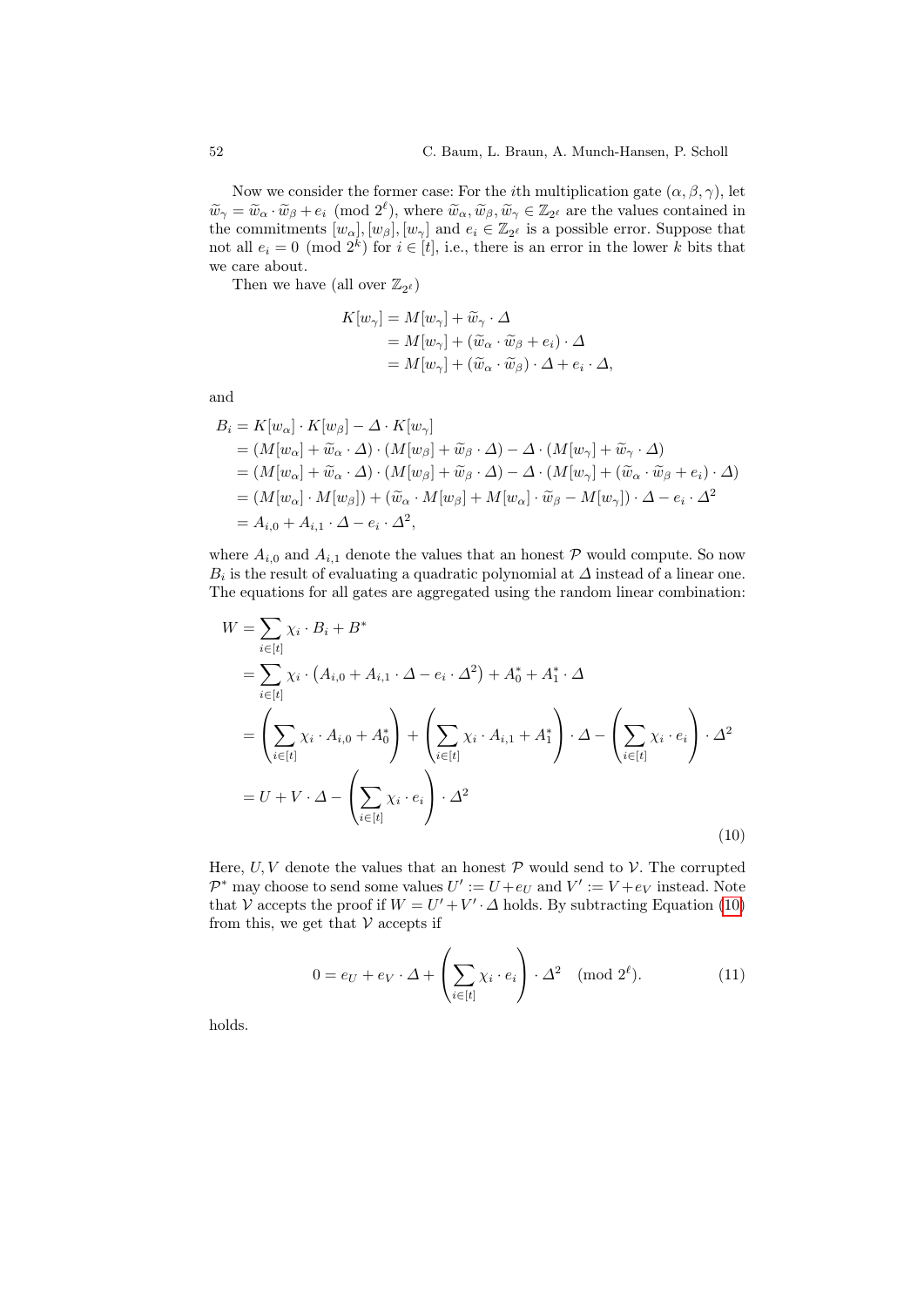The steps in the protocol corresponding exactly to the game defined in The-orem [12:](#page-21-0) Initially,  $\Delta \in_R \mathbb{Z}_{2^s}$  is sampled. When committing to the results of the multiplications,  $\mathcal{P}^*$  defines the error values  $e_1, \ldots, e_t \in \mathbb{Z}_{2^{\ell}}$  where not all of the  $e_i$  are 0 modulo  $2^k$  if  $\mathcal{P}^*$  tries to cheat. After  $\mathcal{P}^*$  has committed itself on the  $e_i$ , V samples the coefficients  $\chi_1, \ldots, \chi_t \in_R \mathbb{Z}_{2^s}$  of the random linear combination. Finally, the prover responds by choosing values  $e_U, e_V \in \mathbb{Z}_{2^{\ell}}$ , and wins the game, i.e., cheats successfully, if Equation [\(11\)](#page-51-1) holds. Hence, we can apply Corollary [13](#page-21-2) to bound the probability that this happens with  $2^{-\sigma}$ .

By the union bound, no adversary can break the soundness of the protocol except with probability at most  $2^{-s} + 2^{-\sigma} \leq 2^{-\sigma+1}$ .

Corrupted Verifier: The simulation of the verifier's view is straightforward: S simulates a party  $\mathcal{V}^*$  in its head and gives control to  $\mathcal{Z}$ , and sends (corrupt, V) to  $\mathcal{F}_{\text{ZK}}^k$ . It also simulates an instance of  $\mathcal{F}_{\text{vole2k}}^{\ell,s}$ . We assume that the circuit  $\mathcal C$  to prove is known.

- 1. Simulation of the preprocessing phase:  $S$  simulates the (lnit) and (Extend,  $n+t+2$ ) calls to  $\mathcal{F}^{\ell,s}_{\text{vole2k}}$ . Since  $\mathcal{V}^*$  acts as the sender  $\mathsf{P}_\mathsf{S}$  towards  $\mathcal{F}^{\ell,s}_{\text{vole2k}}$ , it is allowed to choose its outputs. For (lnit), S receives  $\Delta \in \mathbb{Z}_{2^s}$  from  $\mathcal{V}^*$ , and  $K[\mu_i], K[\nu_j], K[o], K[\pi] \in \mathbb{Z}_{2^{\ell}}$  for  $i \in [n]$  and  $j \in [t]$  from  $\mathcal{V}^*$ .
- 2. To simulate the online phase,  $S$  proceeds as follows:
	- $-$  For every circuit input  $i \in [n]$  it sends a random  $δ<sub>i</sub> ∈ R Z<sub>2</sub>$  to  $V<sup>*</sup>$ , and computes  $K[w_i] := K[\mu_i] - \delta_i \cdot \Delta$ .
	- For the *i*th multiplication gate  $(\alpha, \beta, \gamma)$  it sends a random  $d_i \in_R \mathbb{Z}_{2^{\ell}}$  to  $\mathcal{V}^*$ , and computes  $K[w_\gamma] := K[\nu_i] - d_i \cdot \Delta$  and  $B_i := K[w_\alpha] \cdot K[w_\beta] +$  $\Delta \cdot K[w_{\gamma}] \in \mathbb{Z}_{2^{\ell}}$  as the honest  $\mathcal{V}$  would do.
	- $-$  S receives  $\boldsymbol{\chi} \in \mathbb{Z}_{2^s}^t$  from  $\mathcal{V}^*$ .
	- It computes  $W := \sum_{i \in [t]} \chi_i \cdot B_i + B^* \in \mathbb{Z}_{2^{\ell}}$  where  $B^* = K[\rho]$ . Then it samples  $V' \in_R \mathbb{Z}_{2^{\ell}}$  and sets  $U' := W - V' \cdot \Delta$ , and sends  $(U', V')$  to  $\mathcal{V}^*$ .
	- For the output wire  $w_h$ , S already holds  $K[w_h]$ . It samples  $\widetilde{\pi} \in_R \mathbb{Z}_{2^{\ell}}$ ,<br>and computes  $\widetilde{z} := 1 + 2^k \widetilde{z} \subset \mathbb{Z}$ , and  $K[x] := K[w_h] + 2^k K[x] \subset \mathbb{Z}$ . and computes  $\widetilde{z} := 1 + 2^k \cdot \widetilde{\pi} \in \mathbb{Z}_{2^{\ell}}$  and  $K[z] := K[w_h] + 2^k \cdot K[\pi] \in \mathbb{Z}_{2^{\ell}}$ .<br>Finally it conde  $\widetilde{z}$  as well as  $M[z] := K[z]$ .  $A \widetilde{z} \in \mathbb{Z}_{2}$ , to  $\mathcal{V}^*$ . Finally it sends  $\tilde{z}$  as well as  $M[z] := K[z] - \Delta \cdot \tilde{z} \in \mathbb{Z}_{2^{\ell}}$  to  $\mathcal{V}^*$ .

The view of  $\mathcal{V}^*$  is distributed exactly as in the real execution of the protocol: The values  $\delta_i$  and  $d_i$  are distributed uniformly in  $\mathbb{Z}_{2^{\ell}}$  and therefore completely mask the circuit inputs and the output values of the multiplication gates, respectively. Moreover, the values  $U, V$  computed by the honest  $P$  are also distributed uniformly at random due to the masking with  $A_0^*$  and  $A_1^*$ , respectively, under the condition that  $W = U + V \cdot \Delta$  holds. Hence, the values  $U', V'$  sent to  $V^*$  by S are distributed identically, since we can recover the value  $W'$  that an honest  $\mathcal V$ would compute. Finally, the last message is a valid opening of a commitment [1]  $\Box$ where the upper  $\ell - k$  bits have been randomized using  $[\pi]$ .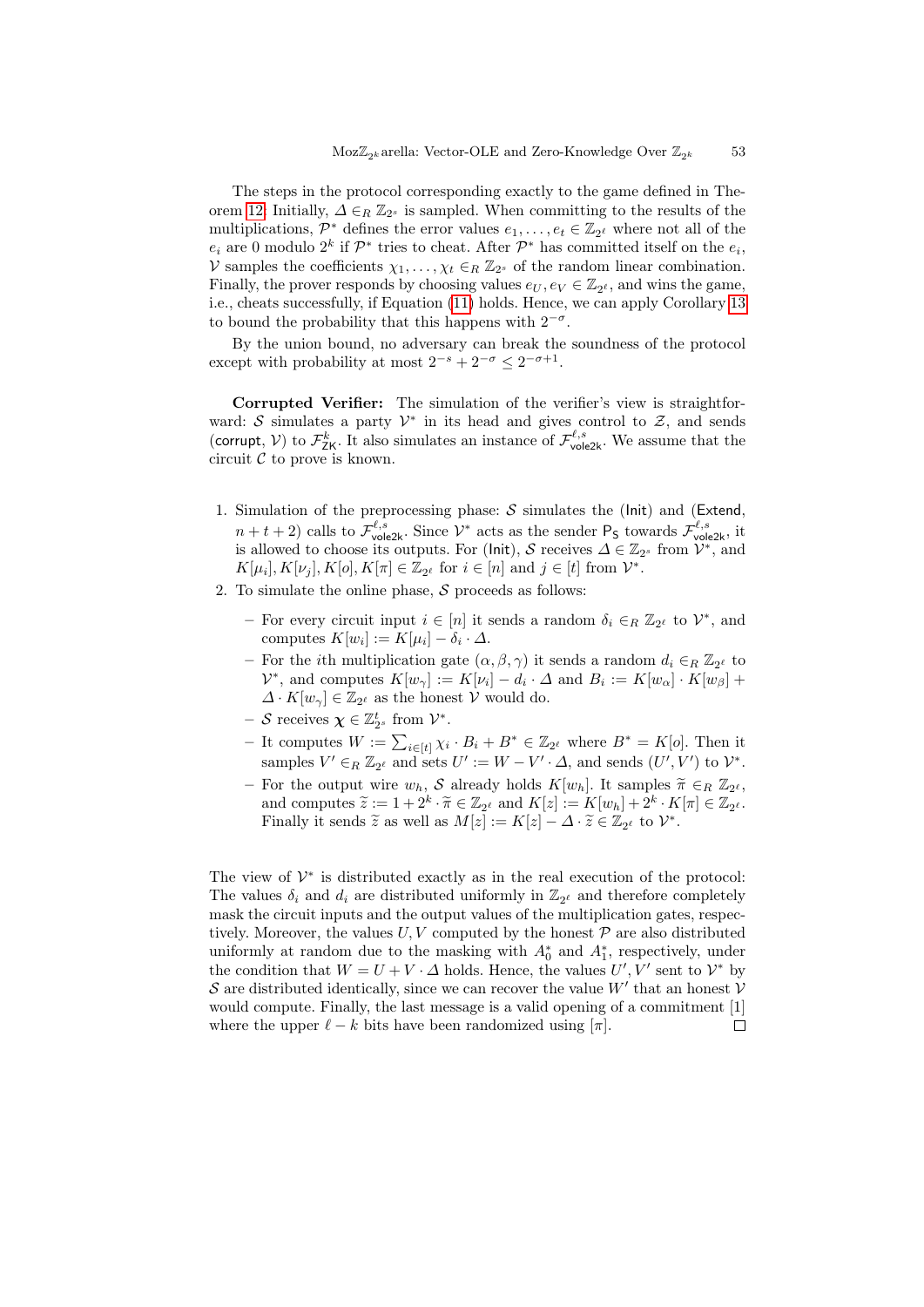Zero-Knowledge Functionality  $\mathcal{F}_\mathsf{ZK-2}^k$ 

**Prove:** On input (Prove,  $\{f_1, \ldots, f_t\}$ , w) from  $\mathcal{P}$  and (Verify,  $\{f_1, \ldots, f_t\}$ ) from V where  $f_1, \ldots, f_n$  are polynomials of degree  $\leq 2$  in n variables over  $\mathbb{Z}_{2^k}$ and  $\mathbf{w} \in \mathbb{Z}_{2^k}^n$ : Send true to  $\mathcal V$  iff  $f_i(\mathbf{w}) = 0$  for all  $i \in [t]$ , and false otherwise.

<span id="page-53-0"></span>Fig. 8. Ideal functionality for zero-knowledge proofs for sets of degree-2 polynomials.

QuarkSilver for general degree-2 relations  $\Pi^k_{\textsf{QS-2}}$ 

The prover  $P$  and the verifier  $V$  have agreed on a set of polynomials in n variabled  $f_1, \ldots, f_t \in \mathbb{Z}_{2^k}[X_1, \ldots, X_n]^{\leq 2}$ , and  $P$  holds a witness  $\mathbf{w} \in \mathbb{Z}_{2^k}^n$  so that  $f_i(\mathbf{w}) = 0$  for all  $i \in [t]$ . Write  $f_i = f_{i,0} + f_{i,1} + f_{i,2}$  where  $f_{i,h}$  contains the degree- $h$  terms of  $f_i$ .

**Preprocessing phase** The preprocessing phase is independent of  $\mathcal{C}$  and just needs upper bounds on the number of inputs and multiplication gates of  $\mathcal C$  as input.

- 1. P and V send (lnit) to  $\mathcal{F}_{\text{vole2k}}^{\ell,s}$ , and V receives  $\Delta \in \mathbb{Z}_{2^s}$ .
- 2. P and  $V$  send (Extend, n + 1) to  $\mathcal{F}^{\ell,s}_{\mathsf{vole2k}}$ , which returns authenticated values  $([\mu_i])_{i\in[n]}$  and  $[o]$ , where all  $\widetilde{\mu}_i, \widetilde{o}, \widetilde{\in}_R \mathbb{Z}_{2^{\ell}}$ .

#### Online phase

- 1. P commits to its witness w by sending  $\delta_i := w_i \tilde{\mu}_i$  for  $i \in [n]$  to V, and both parties locally compute  $[w_i] := [\mu_i] + \delta_i$ .
- <span id="page-53-2"></span>2. For each  $f_i, i \in [t]$ :
	- $-$  *V* computes  $B_i := \sum_{h \in [0,2]} f_{i,h}(K[w_1], \ldots, K[w_n]) \cdot Δ^{2-h}$
	- $-$  *P* defines  $g_i(X)$  ∈  $\mathbb{Z}_{2^{\ell}}[X]$  as  $g_i(X) := \sum_{h \in [0,2]} f_{i,h}(M[w_1] + \tilde{w}_1)$  $X, \ldots, M[w_n] + \widetilde{w}_n \cdot X \cdot X^{2-h}$  and computes coefficients  $A_{i,h} \in \mathbb{Z}_{2^k}$ such that  $g_i(X) = A_{i,0} + A_{i,1} \cdot X + A_{i,2} \cdot X^2$ . Note that  $A_{i,2} =$  $f_i(w_1,\ldots,w_n)=0$  if  $P$  is honest.
- <span id="page-53-3"></span>3.  $P$  and  $V$  run the following check:
	- (a) Set  $A_0^* := M[o], A_1^* := \tilde{o}$ , and  $B^* := K[o]$  so that  $B^* = A_0^* + A_1^* \cdot \Delta$ .
	- (b)  $\mathcal V$  samples  $\boldsymbol{\chi} \in_R \mathbb{Z}_2^t$  and sends it to  $\mathcal P$ .
	- (c)  $\mathcal P$  computes  $U := \sum_{i \in [t]} \chi_i \cdot A_{0,i} + A_0^* \in \mathbb{Z}_{2^{\ell}}$  and  $V := \sum_{i \in [t]} \chi_i \cdot A_{1,i} +$  $A_1^* \in \mathbb{Z}_{2^{\ell}}$ , and sends  $(U, V)$  to  $V$ .
	- (d) V computes  $W := \sum_{i \in [t]} \chi_i \cdot B_i + B^* \in \mathbb{Z}_{2^{\ell}}$ , and accepts iff  $W =$  $U + V \cdot \Delta \pmod{2^{\ell}}$  holds.

<span id="page-53-1"></span>**Fig. 9.** Zero-Knowledge protocol for circuit satisfiability in the  $\mathcal{F}_{\text{vole2k}}^{\ell,s}$ -hybrid model with  $s := \sigma + \log(\sigma) + 3$  and  $\ell := k + 2s$  for statistical security parameter  $\sigma$ .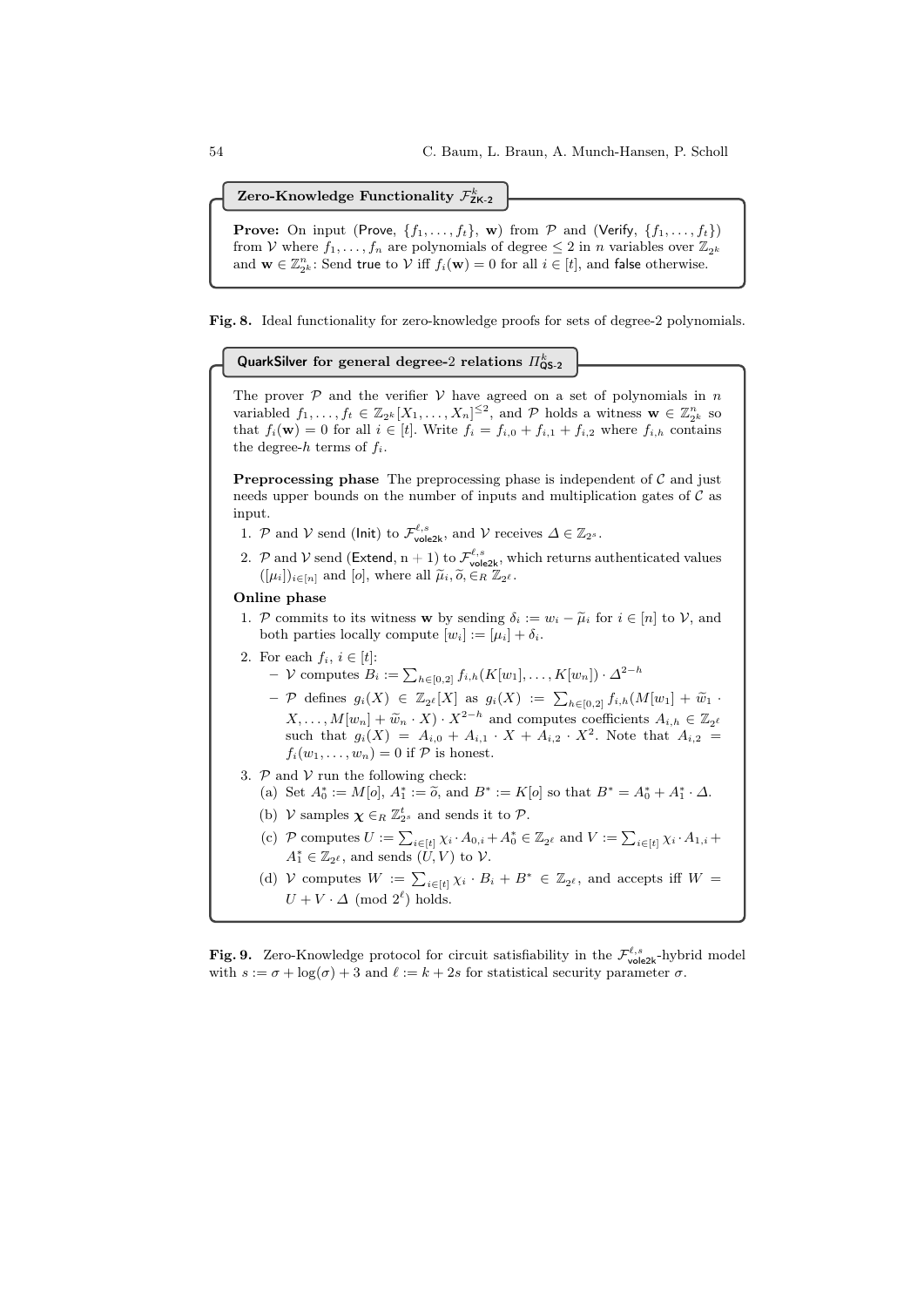# <span id="page-54-0"></span>G QuarkSilver for General Degree-2 Relations

We formally specify the ideal zero-knowledge functionality for degree-2 relations in Figure [8,](#page-53-0) and prove in the following that protocol  $\Pi_{\textsf{QS-2}}^k$  (Figure [9\)](#page-53-1) realizes this functionality.

**Theorem 20.** The protocol  $\Pi_{\mathsf{QS-2}}^k$  (Figure [9\)](#page-53-1) securely realizes the functionality  $\mathcal{F}_{Z\mathsf{K-2}}^k$  in the  $\mathcal{F}_{\mathsf{vole2k}}^{\ell,s}$ -hybrid model when instantiated with the parameters s :=  $\sigma + \log(\sigma) + 3$  and  $\ell := k + 2s$ : No unbounded environment Z can distinguish the real execution of the protocol from a simulated one except with probability  $2^{-\sigma+1}$ .

Proof. The proof is similar to the proof of Theorem [14](#page-22-0) in Appendix [F.](#page-50-0) We divide the proof of security into two parts. First we cover the case of a corrupted prover, then that of a corrupted verifier. In each case we define a PPT simulator S.

**Corrupted Prover:** The simulation is set up as follows:  $S$  simulates a party  $\mathcal{P}^*$  in its head and gives control to  $\mathcal{Z}$ , and sends (corrupt,  $\mathcal{P}$ ) to  $\mathcal{F}_{ZK-2}^k$ . It also simulates an instance of  $\mathcal{F}_{\text{vole2k}}^{\ell,s}$ . We assume that the circuit  $\mathcal{C}$  is known.

- 1. Simulation of the preprocessing phase:  $S$  simulates the (lnit) and (Extend,  $n+1$ ) calls to  $\mathcal{F}_{\text{vole2k}}^{\ell,s}$ . For (lnit), it samples  $\Delta \in_R \mathbb{Z}_{2^s}$ . Since  $\mathcal{P}^*$  acts as the sender  $P_S$  towards  $\mathcal{F}_{\text{vole2k}}^{\ell,s}$ , it is allowed to choose the sender's output of the (Extend) call. Hence, S receives  $(\tilde{\mu}_i, M[\mu_i]), (\tilde{\rho}, M[\rho]) \in \mathbb{Z}_{2^{\ell}} \times \mathbb{Z}_{2^{\ell}}$  for  $i \in [n]$ <br>from  $\mathbb{Z}^*$ . Then S are compute matching values  $K[\mu] \times [\rho] \subset \mathbb{Z}$ , according from  $\mathcal{P}^*$ . Then S can compute matching values  $K[\mu_i], K[o] \in \mathbb{Z}_{2^{\ell}}$  according to Equation [\(4\)](#page-21-4).
- 2. To simulate the online phase,  $S$  executes the steps of  $V$  while also keeping track of  $\mathcal{P}^*$ 's values:
	- $-$  For every input  $i \in [n]$  it receives  $δ<sub>i</sub> ∈ \mathbb{Z}_{2}$  from  $\mathcal{P}^*$  and computes  $V$ 's part of  $[w_i] := [\mu_i] + \delta_i$ , as well as  $\widetilde{w}_i := \widetilde{\mu}_i + \delta_i \in \mathbb{Z}_{2^{\ell}}$  and  $M[w_i] := M[\mu_i]$ .<br>For the *i*th polynomial f, it computes  $B_i$ ,  $A_{i,j}$  and  $A_{i,j}$  as in Stop 2.
	- For the *i*th polynomial  $f_i$  it computes  $B_i$ ,  $A_{i,0}$ , and  $A_{i,1}$  as in Step [2.](#page-53-2)
	- $-$  S sends  $\chi \in_R \mathbb{Z}_{2^s}^t$  to  $\mathcal{P}^*$  and receives two values  $U', V' \in \mathbb{Z}_{2^\ell}$  as response. It computes  $W := \sum_{i \in [t]} \chi_i \cdot B_i + B^* \in \mathbb{Z}_{2^{\ell}}$  where  $B^* := K[o]$ .
	- If  $W \neq U' + V' \cdot \Delta \pmod{2^{\ell}}$ , then S sends (Prove,  $\{f_1, \ldots, f_t\}, \perp$ ) on behalf of  $\mathcal{P}^*$  to  $\mathcal{F}_{\mathsf{ZK-2}}^k$  and simulates an aborting  $\mathcal{V}$ .
	- Otherwise S sends (Prove,  $\{f_1, \ldots, f_t\}$ , **w**) with **w** :=  $(\widetilde{w}_i \mod 2^k)_{i \in [n]}$ on behalf of  $P$  to  $\mathcal{F}_{\mathsf{ZK-2}}^k$ .

Since S behaves like an honest V towards  $\mathcal{P}^*$ , the view of  $\mathcal{P}$  in the simulation perfectly matches its view in the real protocol. Now we need to show that  $V$ outputs the same in the simulation and in the real execution, except with negligible probability. If the honest  $\mathcal V$  rejects the proof in the protocol, then also  $\mathcal V$ 's output of the ideal  $\mathcal{F}_{\mathsf{ZK}\text{-}2}^k$  is false. Now we need to bound the probability that the honest V accepts the proof, but the ideal  $\mathcal{F}_{\text{ZK}}^{k}$  still outputs false, i.e.,  $\mathcal{P}^{*}$  has successfully fooled  $V$  into accepting a proof of a wrong statement.